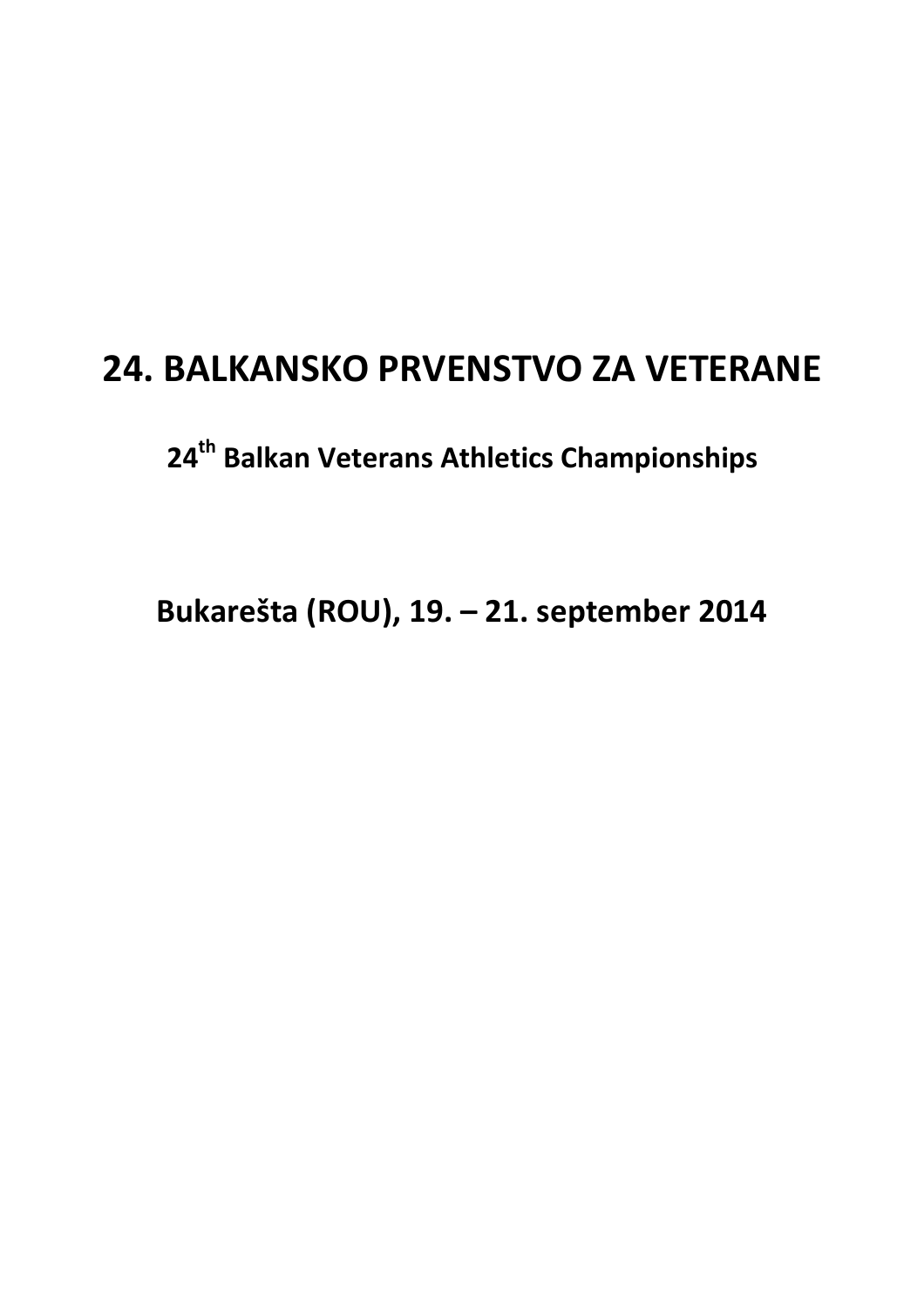### **RESULTS 100m / 19.09.2014**

| place      |                        | categ           |     | bib num Name Surname                | <b>Country</b> | <b>Result</b> |
|------------|------------------------|-----------------|-----|-------------------------------------|----------------|---------------|
| <b>F30</b> |                        |                 |     |                                     |                |               |
|            | 1.                     | F30             | 745 | <b>NAGME Burguç</b>                 | <b>TUR</b>     | 15.15         |
| <b>F35</b> |                        |                 |     |                                     |                |               |
|            | 1.                     | F35             | 528 | <b>MARIN</b> Florina                | <b>ROM</b>     | 12.81         |
|            | 2.                     | F35             | 314 | <b>LIKOU Fani</b>                   | <b>GRE</b>     | 14.32         |
|            | 3.                     | F35             | 776 | <b>TUTKU Suren</b>                  | <b>TUR</b>     | 17.13         |
|            | 4.                     | F35             | 317 | RADU Agda-Ramos                     | <b>GRE</b>     | 18.12         |
|            | 5.                     | F35             | 263 | <b>KALTSA Eleni</b>                 | <b>GRE</b>     | 18.20         |
| <b>F40</b> |                        |                 |     |                                     |                |               |
|            | 1.                     | F40             | 230 | DAFTSOU Anna                        | <b>GRE</b>     | 13.50         |
|            | 2.                     | F40             | 387 | <b>TATIJANA Vraneš</b>              | <b>SER</b>     | 13.71         |
|            | 3.                     | F40             | 720 | DENİZ Tanaydin                      | <b>TUR</b>     | 14.51         |
| <b>F45</b> |                        |                 |     |                                     |                |               |
|            | 1.                     | F45             | 783 | <b>FATMA</b> Anter                  | <b>TUR</b>     | 13.99         |
|            | 2.                     | F45             | 628 | <b>VEREȘ Delia</b>                  | <b>ROM</b>     | 16.40         |
|            | 3.                     | F45             | 766 | <b>ZEYNEP Tunali</b>                | <b>TUR</b>     | 18.17         |
|            | HC                     | F45             | 900 | <b>COURTENEY Hightower Mcharris</b> | <b>ESP</b>     | 14.66         |
| <b>F50</b> |                        |                 |     |                                     |                |               |
|            | 1.                     | F50             | 660 | <b>BLATNIK Zvonka</b>               | <b>SLO</b>     | 15.03         |
|            | 2.                     | F50             | 232 | PERDIKI Xrysa                       | <b>GRE</b>     | 18.55         |
|            | 3.                     | F50             | 775 | <b>MERAL Oruc</b>                   | <b>TUR</b>     | 18.65         |
|            | 4.                     | F50             | 781 | <b>SIBEL Toy</b>                    | <b>TUR</b>     | 21.62         |
|            |                        | F <sub>50</sub> | 285 | <b>DIMITROPOULOU</b> Evgenia        | <b>GRE</b>     |               |
| <b>F55</b> |                        |                 |     |                                     |                |               |
|            | 1.                     | F <sub>55</sub> | 824 | GRAIĆ Branka                        | <b>CRO</b>     | 15.30         |
|            | $\mathcal{D}_{\alpha}$ | F <sub>55</sub> | 774 | <b>NURSEL Cakmak</b>                | <b>TUR</b>     | 17.35         |
|            | 3.                     | F55             | 268 | <b>TZANOU Maria</b>                 | <b>GRE</b>     | 18.77         |
|            |                        | F <sub>55</sub> | 544 | <b>MUNTEANU Violeta</b>             | <b>ROM</b>     |               |
| <b>F60</b> |                        |                 |     |                                     |                |               |
|            | 1.                     | F60             | 541 | <b>MOIS</b> Maria                   | <b>ROM</b>     | 17.52         |
|            | 2.                     | F60             | 121 | <b>IVANOVA Boyka</b>                | <b>BUL</b>     | 19.35         |
|            | 3.                     | F <sub>60</sub> | 726 | <b>GAZEL Demiray</b>                | <b>TUR</b>     | 29.37         |
| <b>F65</b> |                        |                 |     |                                     |                |               |
|            | 1.                     | F65             | 264 | <b>GOUZIA Eleni</b>                 | <b>GRE</b>     | 19.03         |
|            | 2.                     | F65             | 664 | KRŽIČ Zvezdana                      | <b>SLO</b>     | 19.08         |
|            | 3.                     | F65             | 123 | <b>GANCHEVA Violeta</b>             | <b>BUL</b>     | 21.66         |
|            | 4.                     | F65             | 614 | <b>TIMOFTE Emilia</b>               | <b>ROM</b>     | 23.02         |
| F70        |                        |                 |     |                                     |                |               |
|            | 1.                     | F70             | 590 | SĂNDULESCU Simona                   | <b>ROM</b>     | 23.10         |
| F75        |                        |                 |     |                                     |                |               |
|            | 1.                     | F75             | 585 | RADU Olimpiada                      | <b>ROM</b>     | 22.11         |
|            | 2.                     | F75             | 370 | JELENA Putniković                   | <b>SER</b>     | 30.19         |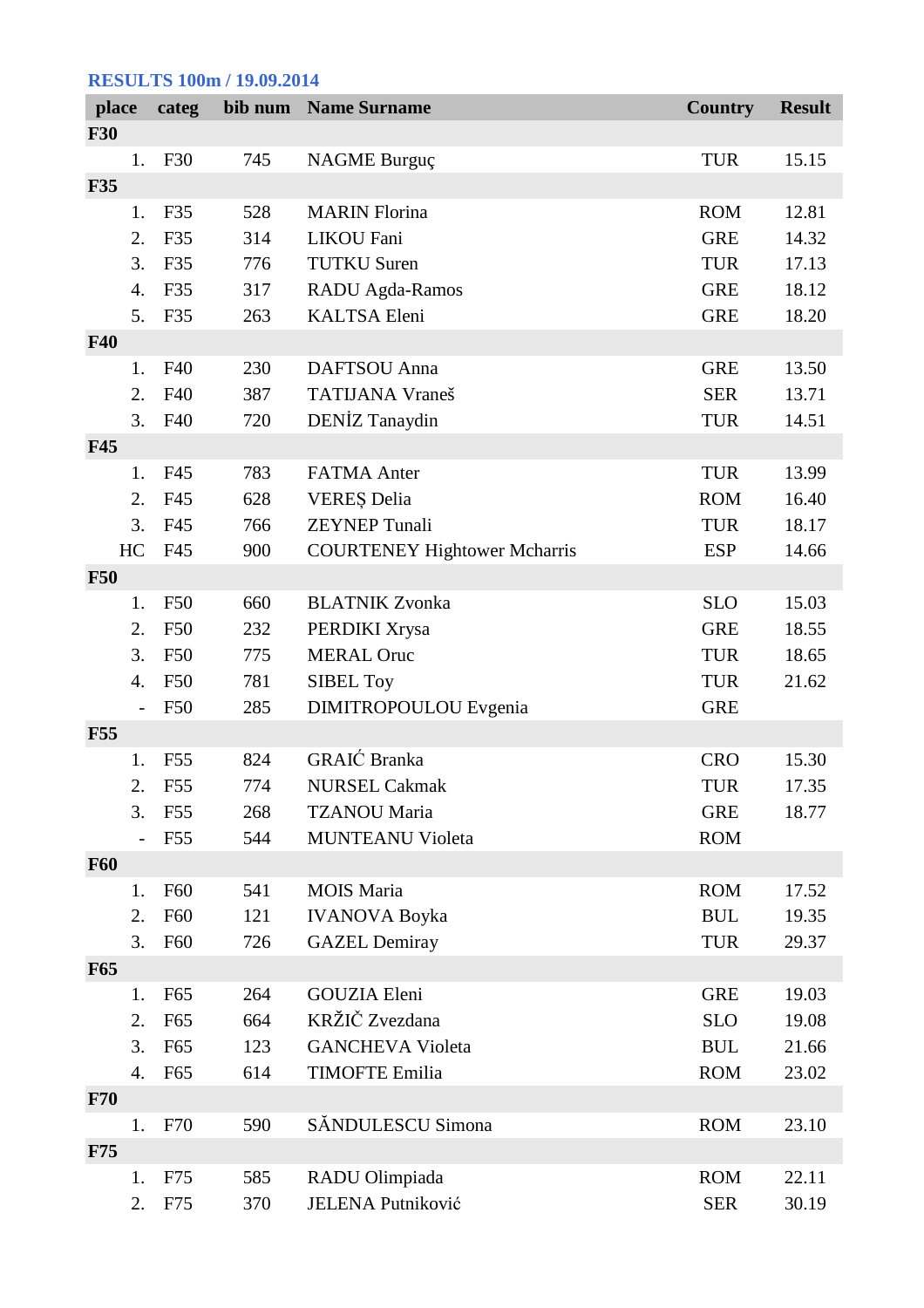# **RESULTS 200m / 21.09.2014**

| place      |                | categ           | bib num | <b>Name Surname</b>      | <b>Country</b> | <b>Result</b> |
|------------|----------------|-----------------|---------|--------------------------|----------------|---------------|
| <b>F30</b> |                |                 |         |                          |                |               |
|            | 1.             | F30             | 201     | DAMOURA Eleni            | <b>GRE</b>     | 28.63         |
|            | 2.             | F30             | 745     | <b>NAGME Burguç</b>      | <b>TUR</b>     | 31.23         |
| <b>F35</b> |                |                 |         |                          |                |               |
|            | 1.             | F35             | 528     | <b>MARIN Florina</b>     | <b>ROM</b>     | 26.42         |
|            | 2.             | F35             | 492     | <b>HORDO</b> Monica      | <b>ROM</b>     | 30.57         |
|            | 3.             | F35             | 776     | <b>TUTKU Suren</b>       | <b>TUR</b>     | 36.73         |
|            | 4.             | F35             | 317     | RADU Agda-Ramos          | <b>GRE</b>     | 37.82         |
| <b>F40</b> |                |                 |         |                          |                |               |
|            | 1.             | F40             | 230     | DAFTSOU Anna             | <b>GRE</b>     | 28.23         |
|            | 2.             | F40             | 387     | <b>TATIJANA Vraneš</b>   | <b>SER</b>     | 29.35         |
| <b>F45</b> |                |                 |         |                          |                |               |
|            | 1.             | F45             | 783     | <b>FATMA</b> Anter       | <b>TUR</b>     | 30.33         |
|            | 2.             | F45             | 759     | <b>SEVIM Dokuzlar</b>    | <b>TUR</b>     | 32.33         |
|            | 3.             | F45             | 717     | <b>BİRSEN Kiliç</b>      | <b>TUR</b>     | 33.35         |
|            | 4.             | F45             | 243     | <b>TRAMPIDOU Kiriaki</b> | <b>GRE</b>     | 33.40         |
|            | 5.             | F45             | 628     | <b>VEREȘ Delia</b>       | <b>ROM</b>     | 34.67         |
|            |                | F45             | 286     | DIMITROPOULOU Chrisoula  | <b>GRE</b>     |               |
| <b>F50</b> |                |                 |         |                          |                |               |
|            | 1.             | F50             | 660     | <b>BLATNIK Zvonka</b>    | <b>SLO</b>     | 31.20         |
|            | 2.             | F50             | 202     | <b>VAINA</b> Athina      | <b>GRE</b>     | 37.54         |
|            | 3.             | F50             | 775     | <b>MERAL Oruc</b>        | <b>TUR</b>     | 39.59         |
|            | $\overline{a}$ | F50             | 285     | DIMITROPOULOU Evgenia    | <b>GRE</b>     |               |
|            |                | <b>F50</b>      | 757     | SERAP YILMAZ Çamlica     | <b>TUR</b>     |               |
| <b>F55</b> |                |                 |         |                          |                |               |
|            | 1.             | F55             | 824     | GRAIĆ Branka             | <b>CRO</b>     | 31.86         |
|            | 2.             | F <sub>55</sub> | 462     | <b>DOBAI</b> Magdolna    | <b>ROM</b>     | 36.96         |
|            | 3.             | F <sub>55</sub> | 774     | <b>NURSEL Cakmak</b>     | <b>TUR</b>     | 37.01         |
|            |                | F <sub>55</sub> | 119     | ATANASOVA Neli           | <b>BUL</b>     |               |
|            |                | F <sub>55</sub> | 544     | <b>MUNTEANU Violeta</b>  | <b>ROM</b>     |               |
| <b>F60</b> |                |                 |         |                          |                |               |
|            | 1.             | F <sub>60</sub> | 541     | <b>MOIS</b> Maria        | <b>ROM</b>     | 37.16         |
|            | 2.             | F <sub>60</sub> | 236     | <b>KLONARI</b> Maria     | <b>GRE</b>     | 43.37         |
| <b>F65</b> |                |                 |         |                          |                |               |
|            | 1.             | F65             | 264     | <b>GOUZIA Eleni</b>      | <b>GRE</b>     | 40.68         |
|            | 2.             | F65             | 664     | KRŽIČ Zvezdana           | <b>SLO</b>     | 41.78         |
|            | 3.             | F65             | 123     | <b>GANCHEVA Violeta</b>  | <b>BUL</b>     | 48.24         |
| F70        |                |                 |         |                          |                |               |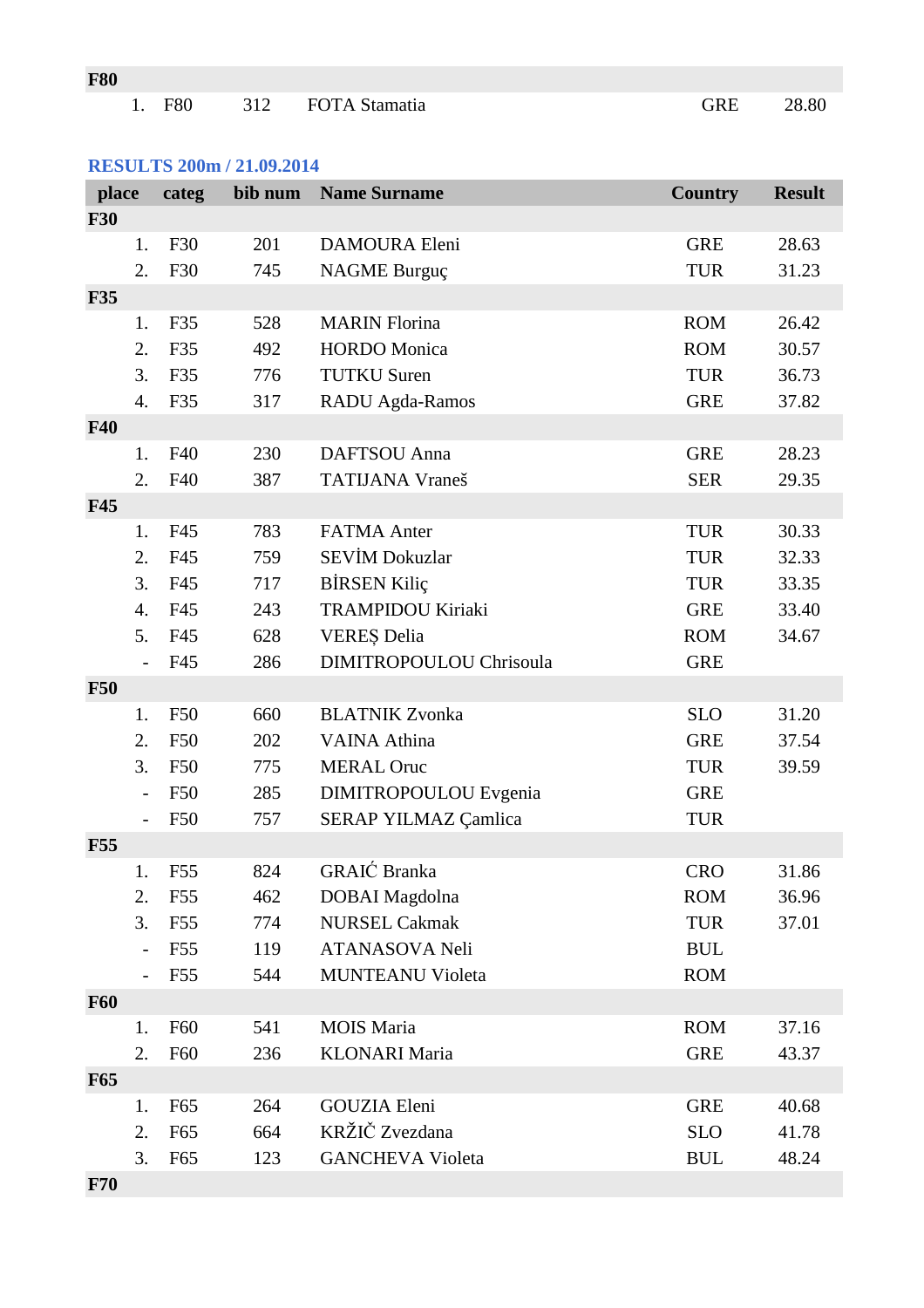|            | 1. F70 | 590 | SĂNDULESCU Simona | <b>ROM</b> | 49.19   |
|------------|--------|-----|-------------------|------------|---------|
| <b>F75</b> |        |     |                   |            |         |
|            | 1. F75 | 585 | RADU Olimpiada    | <b>ROM</b> | 45.58   |
| <b>F80</b> |        |     |                   |            |         |
|            | 1. F80 | 312 | FOTA Stamatia     | <b>GRE</b> | 1:03.59 |
|            |        |     |                   |            |         |

*country* Result

| <b>RESULTS 400m / 20.09.2014</b> |  |  |                                  |  |  |  |  |  |
|----------------------------------|--|--|----------------------------------|--|--|--|--|--|
|                                  |  |  | place categ bib num Name Surname |  |  |  |  |  |
| <b>F30</b>                       |  |  |                                  |  |  |  |  |  |

| <b>F30</b> |                          |                 |     |                                |            |         |
|------------|--------------------------|-----------------|-----|--------------------------------|------------|---------|
|            | 1.                       | F30             | 315 | <b>FRATZI</b> Dimitra          | <b>GRE</b> | 1:00.30 |
|            | 2.                       | F30             | 201 | <b>DAMOURA Eleni</b>           | <b>GRE</b> | 1:02.41 |
| <b>F35</b> |                          |                 |     |                                |            |         |
|            | 1.                       | F35             | 492 | <b>HORDO</b> Monica            | <b>ROM</b> | 1:06.63 |
|            | 2.                       | F35             | 294 | <b>KESKINI</b> Apostolia       | <b>GRE</b> | 1:17.35 |
|            | $\overline{a}$           | F35             | 528 | <b>MARIN Florina</b>           | <b>ROM</b> |         |
| <b>F40</b> |                          |                 |     |                                |            |         |
|            | 1.                       | F40             | 230 | DAFTSOU Anna                   | <b>GRE</b> | 1:04.04 |
|            | 2.                       | F40             | 102 | NIKOLOVA Karolina              | <b>BUL</b> | 1:05.49 |
|            | 3.                       | F40             | 369 | VIŠNJA Odri                    | <b>SER</b> | 1:08.97 |
|            | 4.                       | F40             | 241 | <b>KIPARISI Aggeliki</b>       | <b>GRE</b> | 1:30.17 |
| <b>F45</b> |                          |                 |     |                                |            |         |
|            | 1.                       | F45             | 783 | <b>FATMA Anter</b>             | <b>TUR</b> | 1:08.08 |
|            | 2.                       | F45             | 821 | FRLIC-KOLOVRAT Senka           | <b>CRO</b> | 1:09.13 |
|            | 3.                       | F45             | 572 | POCHEA Mariana                 | <b>ROM</b> | 1:12.94 |
|            | $\overline{4}$ .         | F45             | 759 | <b>SEVIM Dokuzlar</b>          | <b>TUR</b> | 1:13.34 |
|            | 5.                       | F45             | 717 | <b>BİRSEN Kiliç</b>            | <b>TUR</b> | 1:22.92 |
|            | $\overline{\phantom{m}}$ | F45             | 412 | <b>BADEA</b> Ștefania          | <b>ROM</b> |         |
|            | $\overline{a}$           | F45             | 106 | <b>CHAHOVA Krasimira</b>       | <b>BUL</b> |         |
|            |                          | F45             | 286 | <b>DIMITROPOULOU Chrisoula</b> | <b>GRE</b> |         |
|            |                          | F45             | 243 | <b>TRAMPIDOU Kiriaki</b>       | <b>GRE</b> |         |
| <b>F50</b> |                          |                 |     |                                |            |         |
|            | 1.                       | F50             | 660 | <b>BLATNIK Zvonka</b>          | <b>SLO</b> | 1:10.09 |
|            | 2.                       | F50             | 366 | <b>JELENA Milanović</b>        | <b>SER</b> | 1:23.67 |
|            | 3.                       | F <sub>50</sub> | 434 | <b>BULEANDRĂ</b> Tudora        | <b>ROM</b> | 1:38.98 |
| <b>F55</b> |                          |                 |     |                                |            |         |
|            | 1.                       | F55             | 348 | <b>VERICA Disić</b>            | <b>SER</b> | 1:24.69 |
|            | 2.                       | F55             | 469 | <b>DRAGU Elena</b>             | <b>ROM</b> | 1:30.29 |
|            |                          | F55             | 119 | ATANASOVA Neli                 | <b>BUL</b> |         |
| <b>F60</b> |                          |                 |     |                                |            |         |
|            | 1.                       | F <sub>60</sub> | 236 | <b>KLONARI Maria</b>           | <b>GRE</b> | 1:43.29 |
|            |                          | F60             | 556 | PACRIȚA Marcela                | <b>ROM</b> |         |
| <b>F70</b> |                          |                 |     |                                |            |         |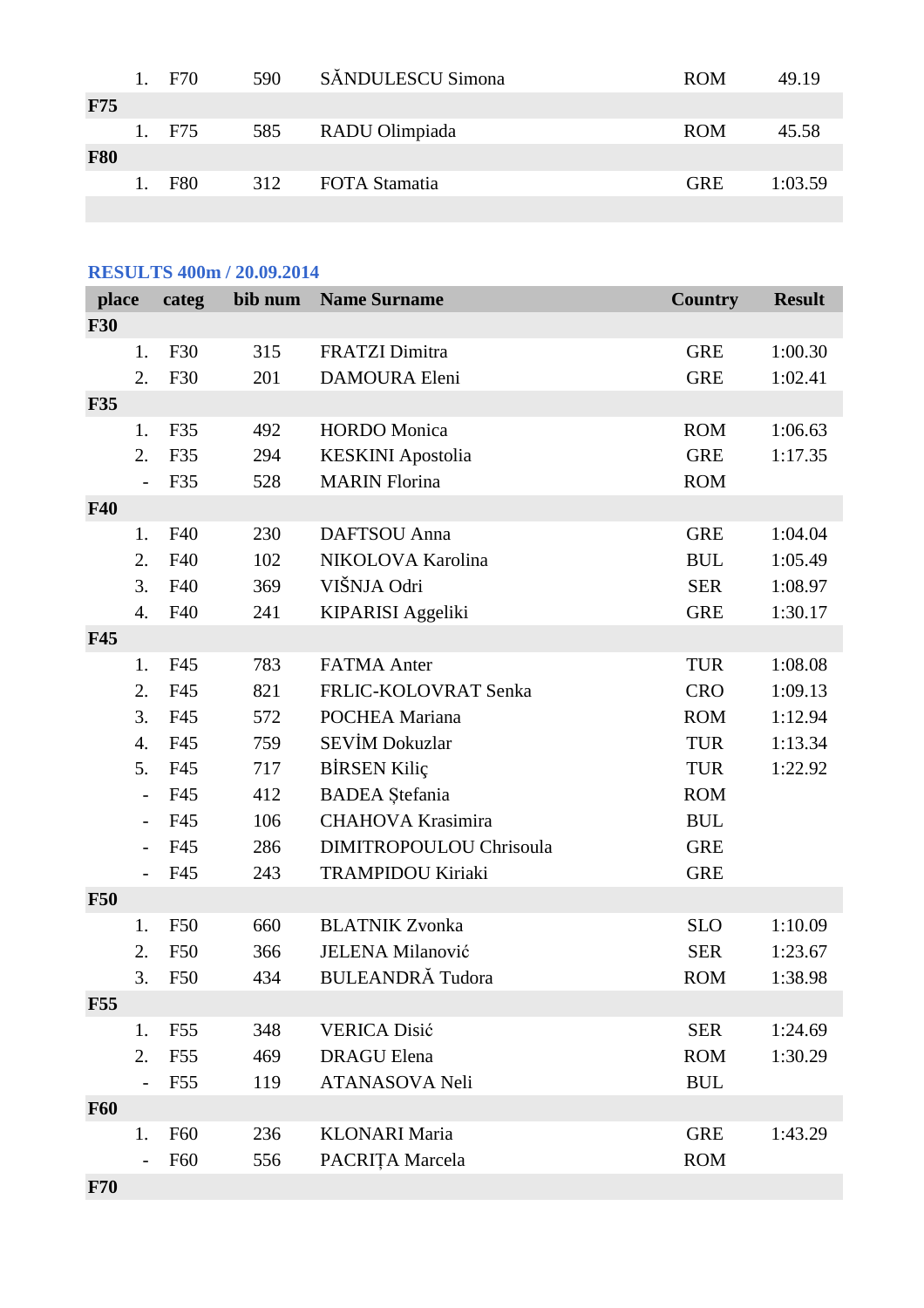|            |         | 1. F70     | 127 | BAKALOVA Delka     | <b>BUL</b> | 1:54.88 |
|------------|---------|------------|-----|--------------------|------------|---------|
| <b>F75</b> |         |            |     |                    |            |         |
|            |         | 1. F75     |     | 585 RADU Olimpiada | <b>ROM</b> | 1:45.74 |
| <b>F80</b> |         |            |     |                    |            |         |
|            | $1_{-}$ | <b>F80</b> | 312 | FOTA Stamatia      | <b>GRE</b> | 2:45.10 |
|            |         |            |     |                    |            |         |

# **RESULTS 800m / 19.09.2014**

| place      |                  | categ           | bib num | <b>Name Surname</b>        | <b>Country</b> | <b>Result</b> |
|------------|------------------|-----------------|---------|----------------------------|----------------|---------------|
| <b>F30</b> |                  |                 |         |                            |                |               |
|            | 1.               | F30             | 745     | <b>NAGME Burguç</b>        | <b>TUR</b>     | 2:24.96       |
|            | 2.               | F30             | 630     | <b>VLAD</b> Diana          | <b>ROM</b>     | 2:52.55       |
| <b>F35</b> |                  |                 |         |                            |                |               |
|            | 1.               | F35             | 216     | <b>THOMAIDOU</b> Anastasia | <b>GRE</b>     | 2:24.96       |
|            | 2.               | F35             | 665     | PAJK Lidija                | <b>SLO</b>     | 2:33.96       |
|            | 3.               | F35             | 446     | <b>CIORTAN Nicoleta</b>    | <b>ROM</b>     | 2:36.06       |
|            | 4.               | F35             | 581     | PREDA Simona               | <b>ROM</b>     | 2:46.29       |
|            | 5.               | F35             | 101     | PETKOVA Galina             | <b>BUL</b>     | 3:08.26       |
|            | $\overline{a}$   | F35             | 788     | <b>SELMA Akgün</b>         | <b>TUR</b>     | <b>DNS</b>    |
| <b>F40</b> |                  |                 |         |                            |                |               |
|            | 1.               | F40             | 102     | NIKOLOVA Karolina          | <b>BUL</b>     | 2:35.29       |
|            | 2.               | F40             | 369     | VIŠNJA Odri                | <b>SER</b>     | 2:46.13       |
|            | 3.               | F40             | 727     | GÖNÜL Babayiğit            | <b>TUR</b>     | 2:49.47       |
|            | $\overline{4}$ . | F40             | 550     | <b>NICULAE Mihaela</b>     | <b>ROM</b>     | 3:18.58       |
|            |                  | F40             | 419     | <b>BARCAN</b> Carmen       | <b>ROM</b>     |               |
|            | $\overline{a}$   | F40             | 241     | <b>KIPARISI Aggeliki</b>   | <b>GRE</b>     |               |
| <b>F45</b> |                  |                 |         |                            |                |               |
|            | 1.               | F45             | 572     | POCHEA Mariana             | <b>ROM</b>     | 2:48.51       |
|            | 2.               | F45             | 821     | FRLIC-KOLOVRAT Senka       | <b>CRO</b>     | 2:50.69       |
|            | 3.               | F45             | 759     | <b>SEVİM Dokuzlar</b>      | <b>TUR</b>     | 2:53.53       |
|            | $\overline{4}$ . | F45             | 412     | <b>BADEA</b> Stefania      | <b>ROM</b>     | 3:05.61       |
|            | 5.               | F45             | 243     | <b>TRAMPIDOU Kiriaki</b>   | <b>GRE</b>     | 3:35.75       |
|            | $\overline{a}$   | F45             | 783     | <b>FATMA</b> Anter         | <b>TUR</b>     |               |
| <b>F50</b> |                  |                 |         |                            |                |               |
|            | 1.               | <b>F50</b>      | 113     | <b>SEMKOVA Katya</b>       | <b>BUL</b>     | 3:13.46       |
|            | 2.               | F50             | 366     | <b>JELENA Milanović</b>    | <b>SER</b>     | 3:15.65       |
|            | $\overline{a}$   | F50             | 424     | <b>BERES</b> Ileana        | <b>ROM</b>     |               |
| <b>F55</b> |                  |                 |         |                            |                |               |
|            | 1.               | F <sub>55</sub> | 348     | <b>VERICA Disić</b>        | <b>SER</b>     | 3:30.18       |
|            | 2.               | F <sub>55</sub> | 469     | <b>DRAGU</b> Elena         | <b>ROM</b>     | 3:36.61       |
|            | 3.               | F <sub>55</sub> | 371     | <b>MARA Radulović</b>      | <b>SER</b>     | 4:06.52       |
| <b>F60</b> |                  |                 |         |                            |                |               |
|            | 1.               | F <sub>60</sub> | 559     | PALL Erzsebet              | <b>ROM</b>     | 3:29.58       |
| <b>F75</b> |                  |                 |         |                            |                |               |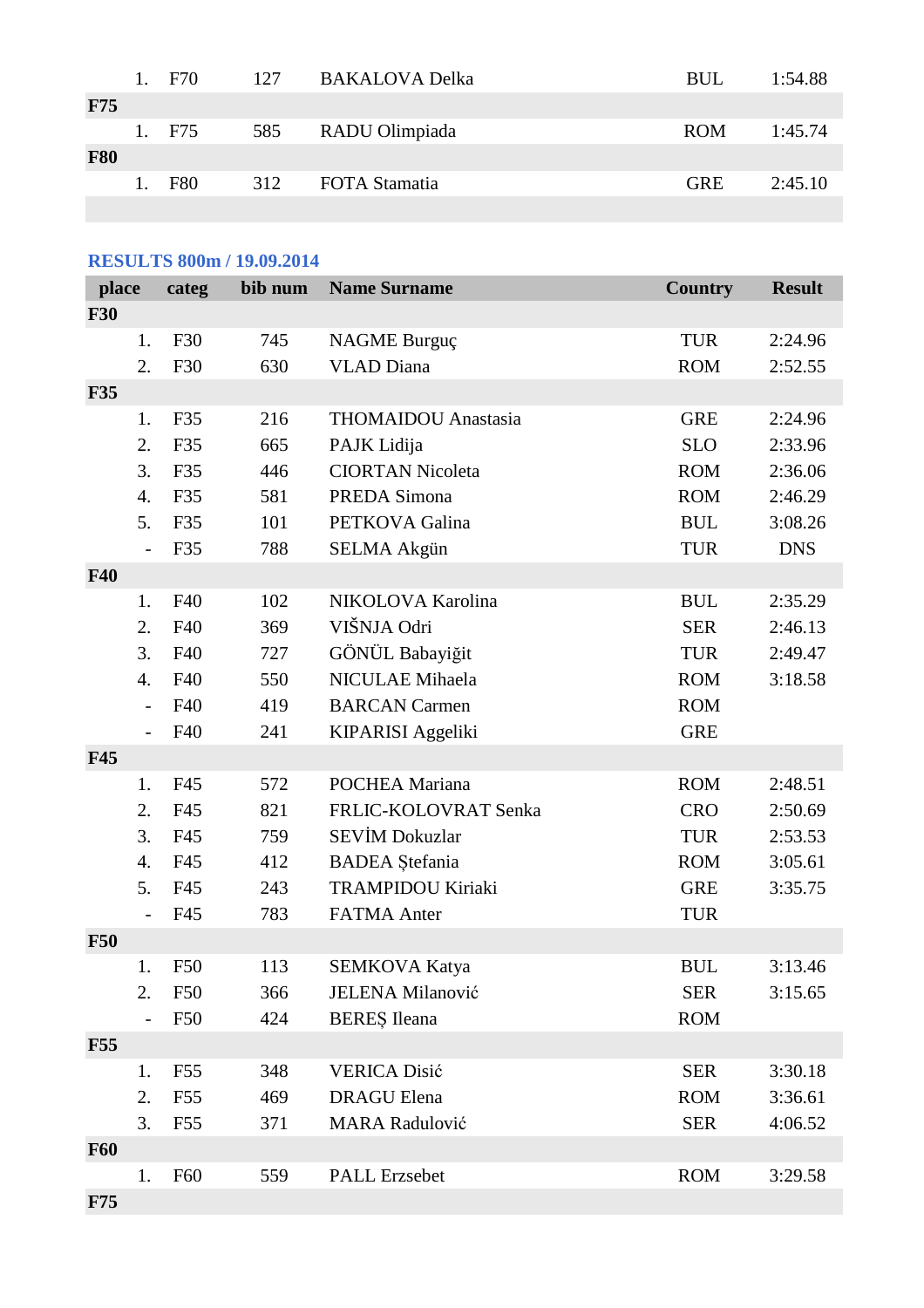|            | 1. F <sub>75</sub> |     | 475 ENE Maria   | <b>ROM</b> | 3:55.51 |
|------------|--------------------|-----|-----------------|------------|---------|
|            | - F75              |     | 716 BIRSEN Inan | <b>TUR</b> |         |
| <b>F80</b> |                    |     |                 |            |         |
|            | 1. F80             | 583 | RADU Lucia      | <b>ROM</b> | 6:10.10 |
|            |                    |     |                 |            |         |

# **RESULTS 1500m / 20.09.2014**

| place      |                          | categ           | bib num | <b>Name Surname</b>         | <b>Country</b> | <b>Result</b> |
|------------|--------------------------|-----------------|---------|-----------------------------|----------------|---------------|
| <b>F35</b> |                          |                 |         |                             |                |               |
|            | 1.                       | F35             | 216     | <b>THOMAIDOU</b> Anastasia  | <b>GRE</b>     | 5:13.67       |
|            | 2.                       | F35             | 665     | PAJK Lidija                 | <b>SLO</b>     | 5:28.66       |
|            | 3.                       | F35             | 581     | PREDA Simona                | <b>ROM</b>     | 5:40.52       |
|            | $\overline{4}$ .         | F35             | 101     | PETKOVA Galina              | <b>BUL</b>     | 6:29.00       |
| <b>F40</b> |                          |                 |         |                             |                |               |
|            | 1.                       | F40             | 103     | <b>TOTEVA Violeta</b>       | <b>BUL</b>     | 5:36.51       |
|            | 2.                       | F40             | 727     | GÖNÜL Babayiğit             | <b>TUR</b>     | 5:53.30       |
|            | 3.                       | F40             | 300     | MPAKATINAKI Konstantina     | <b>GRE</b>     | 6:25.57       |
|            | $\overline{4}$ .         | F40             | 400     | <b>ADOCHIEI Maria</b>       | <b>ROM</b>     | 6:35.34       |
|            | 5.                       | F40             | 550     | NICULAE Mihaela             | <b>ROM</b>     | 6:44.26       |
| <b>F45</b> |                          |                 |         |                             |                |               |
|            | 1.                       | F45             | 106     | <b>CHAHOVA Krasimira</b>    | <b>BUL</b>     | 5:34.27       |
|            | 2.                       | F45             | 478     | <b>GABRIAN Viorica</b>      | <b>ROM</b>     | 5:40.35       |
|            | 3.                       | F45             | 112     | NIKOLOVA Valentina          | <b>BUL</b>     | 7:00.16       |
|            |                          | F45             | 493     | <b>HOTEA</b> Ileana         | <b>ROM</b>     |               |
|            | $\overline{\phantom{a}}$ | F45             | 739     | MERAL Çalli                 | <b>TUR</b>     |               |
|            | $\overline{\phantom{0}}$ | F45             | 326     | PAPADOPOULOU Petroula       | <b>GRE</b>     |               |
| <b>F50</b> |                          |                 |         |                             |                |               |
|            | 1.                       | F50             | 667     | STRAHINIČ Jana              | <b>SLO</b>     | 6:11.30       |
|            | 2.                       | F50             | 762     | TÜLAY Taşkiran              | <b>TUR</b>     | 6:35.83       |
|            | 3.                       | F50             | 735     | İSMİGÜL Yildiz              | <b>TUR</b>     | 6:42.93       |
|            | $\overline{a}$           | F50             | 424     | <b>BERES</b> Ileana         | <b>ROM</b>     |               |
|            |                          | F50             | 381     | <b>DANICA Točilovac</b>     | <b>SER</b>     |               |
|            |                          | F50             | 757     | <b>SERAP YILMAZ Çamlica</b> | <b>TUR</b>     |               |
| <b>F55</b> |                          |                 |         |                             |                |               |
|            | 1.                       | F <sub>55</sub> | 350     | SNEŽANA Janković            | <b>SER</b>     | 7:28.19       |
|            | 2.                       | F <sub>55</sub> | 864     | <b>ANDJELKA Milosevic</b>   | <b>MNE</b>     | 7:28.50       |
|            | 3.                       | F <sub>55</sub> | 425     | <b>BOBEANU</b> Magdalena    | <b>ROM</b>     | 9:57.04       |
| <b>F60</b> |                          |                 |         |                             |                |               |
|            | 1.                       | F <sub>60</sub> | 541     | <b>MOIS</b> Maria           | <b>ROM</b>     | 7:15.11       |
| <b>F65</b> |                          |                 |         |                             |                |               |
|            | 1.                       | F <sub>65</sub> | 574     | POP Maria                   | <b>ROM</b>     | 6:52.94       |
|            |                          | F65             | 509     | <b>IOSUB</b> Gabriela       | <b>ROM</b>     |               |
| <b>F75</b> |                          |                 |         |                             |                |               |
|            | 1.                       | F75             | 475     | <b>ENE</b> Maria            | <b>ROM</b>     | 8:11.78       |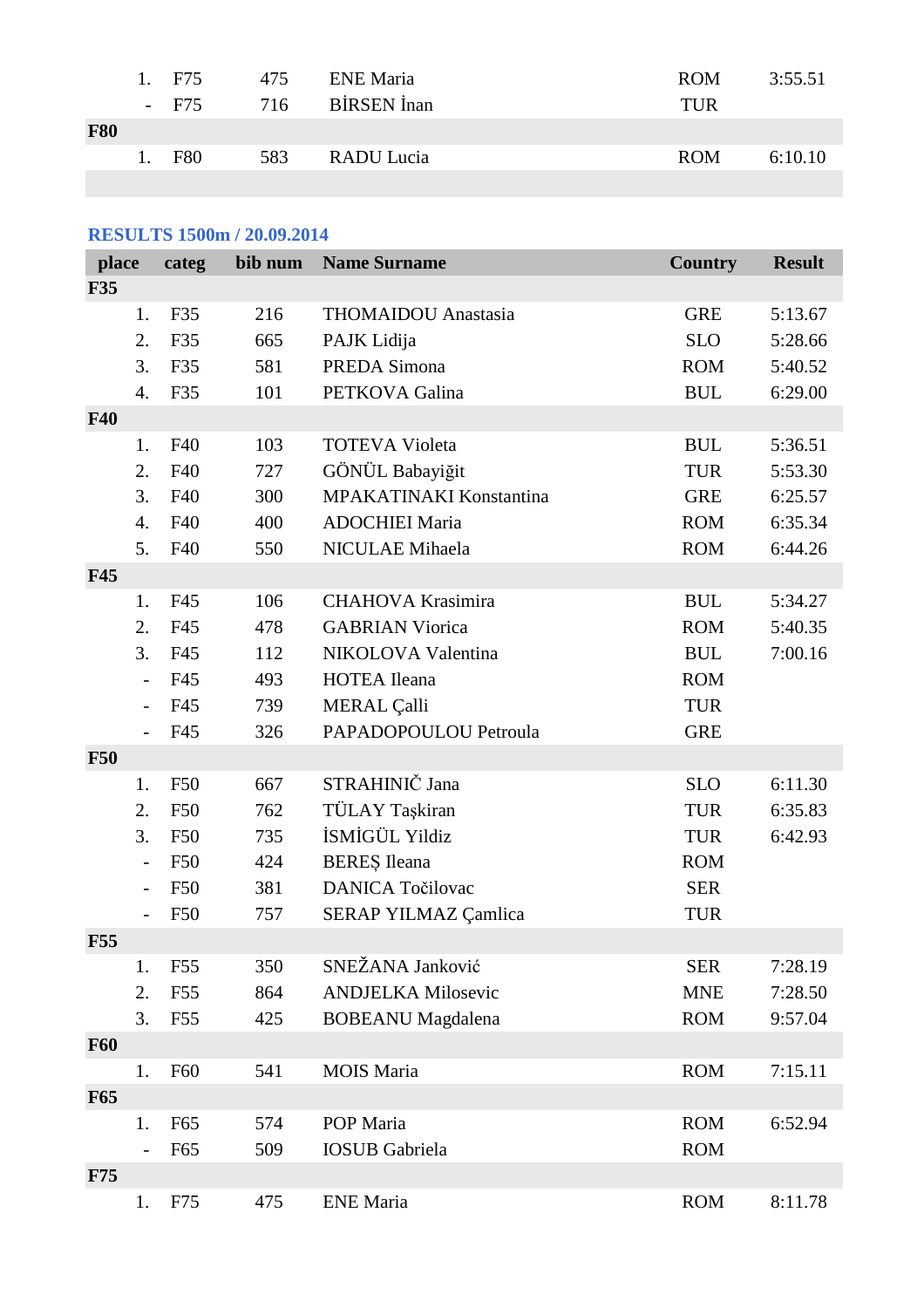|            | - F75   | 716 BIRSEN Inan | <b>TUR</b> |
|------------|---------|-----------------|------------|
| <b>F80</b> |         |                 |            |
|            | $-$ F80 | 583 RADU Lucia  | <b>ROM</b> |
|            |         |                 |            |

# **RESULTS 5000m / 19.09.2014**

| place      |                          | categ           |     | bib num Name Surname      | <b>Country</b> | <b>Result</b> |
|------------|--------------------------|-----------------|-----|---------------------------|----------------|---------------|
| <b>F30</b> |                          |                 |     |                           |                |               |
|            | 1.                       | F30             | 630 | <b>VLAD</b> Diana         | <b>ROM</b>     | 22:44.07      |
| <b>F35</b> |                          |                 |     |                           |                |               |
|            | 1.                       | F35             | 446 | <b>CIORTAN Nicoleta</b>   | <b>ROM</b>     | 18:56.41      |
| <b>F40</b> |                          |                 |     |                           |                |               |
|            | 1.                       | F40             | 662 | KOTAR ILIJAŠ Jana         | <b>SLO</b>     | 19:48.06      |
|            | 2.                       | F40             | 104 | <b>RANCHEVA Elena</b>     | <b>BUL</b>     | 20:16.27      |
|            | 3.                       | F40             | 615 | <b>TIMOTIN Dana</b>       | <b>ROM</b>     | 24:48.36      |
|            | 4.                       | F40             | 218 | PITSIKAKI Dimokratia      | <b>GRE</b>     | 25:39.19      |
|            | $\overline{\phantom{0}}$ | F40             | 400 | <b>ADOCHIEI Maria</b>     | <b>ROM</b>     |               |
|            |                          | F40             | 324 | <b>KAMATEROU Lavra</b>    | <b>GRE</b>     |               |
|            |                          | F40             | 300 | MPAKATINAKI Konstantina   | <b>GRE</b>     |               |
| <b>F45</b> |                          |                 |     |                           |                |               |
|            | 1.                       | F45             | 111 | <b>VATSKICHEVA Malina</b> | <b>BUL</b>     | 20:59.14      |
|            | 2.                       | F45             | 231 | <b>ARSENI Kiriaki</b>     | <b>GRE</b>     | 21:41.41      |
|            | 3.                       | F45             | 326 | PAPADOPOULOU Petroula     | <b>GRE</b>     | 27:38.75      |
|            | 4.                       | F45             | 267 | PAPAKONSTANTINOU Aggeliki | <b>GRE</b>     | 29:09.67      |
|            | 5.                       | F45             | 439 | CÂMPEANU-OERTLE Marilena  | <b>ROM</b>     | 29:47.58      |
|            |                          | F45             | 478 | <b>GABRIAN Viorica</b>    | <b>ROM</b>     |               |
|            | $\overline{\phantom{a}}$ | F45             | 493 | <b>HOTEA</b> Ileana       | <b>ROM</b>     |               |
|            |                          | F45             | 739 | MERAL Çalli               | <b>TUR</b>     |               |
|            |                          | F45             | 206 | POLITAKI Popi             | <b>GRE</b>     |               |
| <b>F50</b> |                          |                 |     |                           |                |               |
|            | 1.                       | <b>F50</b>      | 667 | STRAHINIČ Jana            | <b>SLO</b>     | 22:41.29      |
|            | 2.                       | <b>F50</b>      | 735 | İSMİGÜL Yildiz            | <b>TUR</b>     | 24:25.27      |
|            | 3.                       | <b>F50</b>      | 629 | VÎRLAN Lidia              | <b>ROM</b>     | 29:03.69      |
|            |                          | F50             | 757 | SERAP YILMAZ Çamlica      | <b>TUR</b>     |               |
|            |                          | F50             | 205 | TSAHAKI Ariadni           | <b>GRE</b>     |               |
| <b>F55</b> |                          |                 |     |                           |                |               |
|            | 1.                       | F <sub>55</sub> | 565 | PASCARIU Valentina        | <b>ROM</b>     | 25:56.82      |
|            | 2.                       | F <sub>55</sub> | 462 | DOBAI Magdolna            | <b>ROM</b>     | 26:28.89      |
|            | 3.                       | F <sub>55</sub> | 864 | <b>ANDJELKA Milosevic</b> | <b>MNE</b>     | 28:47.58      |
| <b>F60</b> |                          |                 |     |                           |                |               |
|            | 1.                       | F <sub>60</sub> | 668 | ŠIFTAR Jožica             | <b>SLO</b>     | 23:27.30      |
|            | 2.                       | F <sub>60</sub> | 559 | <b>PALL Erzsebet</b>      | <b>ROM</b>     | 25:32.85      |
|            | 3.                       | F <sub>60</sub> | 120 | KOSTOVA Septemvrina       | <b>BUL</b>     | 27:50.23      |
|            | 4.                       | F <sub>60</sub> | 236 | <b>KLONARI</b> Maria      | <b>GRE</b>     | 29:49.91      |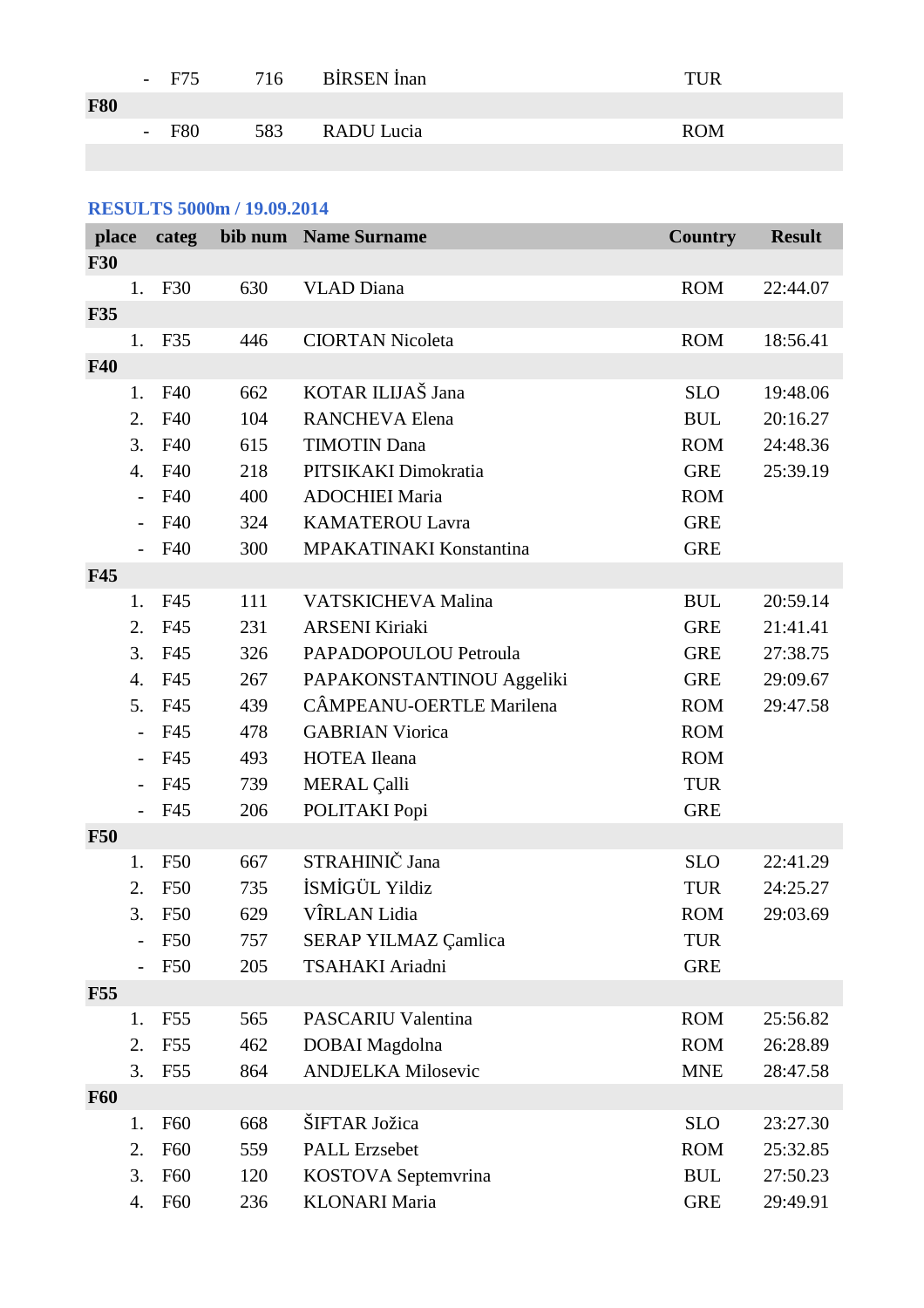| F65        |                    |     |                       |            |          |
|------------|--------------------|-----|-----------------------|------------|----------|
|            | 1. F <sub>65</sub> | 574 | POP Maria             | <b>ROM</b> | 25:33.72 |
|            | 2. F <sub>65</sub> | 614 | <b>TIMOFTE Emilia</b> | <b>ROM</b> | 29:49.91 |
| <b>F75</b> |                    |     |                       |            |          |
|            | 1. F75             | 453 | <b>CRISAN</b> Elena   | <b>ROM</b> | 43:51.55 |
|            |                    |     |                       |            |          |

### **RESULTS 10000m / 20.09.2014**

| place      |    | categ           | bib num | <b>Name Surname</b>       | <b>Country</b> | <b>Result</b> |
|------------|----|-----------------|---------|---------------------------|----------------|---------------|
| <b>F35</b> |    |                 |         |                           |                |               |
|            | 1. | F35             | 788     | <b>SELMA Akgün</b>        | <b>TUR</b>     | 48:42.72      |
| <b>F40</b> |    |                 |         |                           |                |               |
|            | 1. | F40             | 662     | KOTAR ILIJAŠ Jana         | <b>SLO</b>     | 41:25.44      |
|            | 2. | F40             | 615     | <b>TIMOTIN Dana</b>       | <b>ROM</b>     | 50:44.06      |
|            | 3. | F40             | 218     | PITSIKAKI Dimokratia      | <b>GRE</b>     | 51:20.15      |
| <b>F45</b> |    |                 |         |                           |                |               |
|            | 1. | F45             | 111     | <b>VATSKICHEVA Malina</b> | <b>BUL</b>     | 43:21.40      |
|            | 2. | F45             | 478     | <b>GABRIAN Viorica</b>    | <b>ROM</b>     | 43:37.79      |
|            | 3. | F45             | 231     | <b>ARSENI Kiriaki</b>     | <b>GRE</b>     | 44:54.34      |
|            |    | F45             | 439     | CÂMPEANU-OERTLE Marilena  | <b>ROM</b>     |               |
| <b>F50</b> |    |                 |         |                           |                |               |
|            |    | F50             | 381     | <b>DANICA Točilovac</b>   | <b>SER</b>     |               |
|            |    | F50             | 563     | PĂSĂRIN Maria             | <b>ROM</b>     |               |
|            |    | F50             | 629     | VÎRLAN Lidia              | <b>ROM</b>     |               |
| <b>F55</b> |    |                 |         |                           |                |               |
|            | 1. | F <sub>55</sub> | 548     | NICA Ioana                | <b>ROM</b>     | 46:37.31      |
| <b>F60</b> |    |                 |         |                           |                |               |
|            | 1. | F60             | 668     | ŠIFTAR Jožica             | <b>SLO</b>     | 48:48.50      |
|            | 2. | F60             | 120     | KOSTOVA Septemvrina       | <b>BUL</b>     | 59:06.91      |
| <b>F65</b> |    |                 |         |                           |                |               |
|            |    | F65             | 614     | <b>TIMOFTE Emilia</b>     | <b>ROM</b>     |               |
|            |    |                 |         |                           |                |               |

# **RESULTS Halfmarathon / 21.09.2014**

| place      |                  | categ |     | bib num Name Surname      | <b>Country</b> | <b>Result</b> |
|------------|------------------|-------|-----|---------------------------|----------------|---------------|
| F35        |                  |       |     |                           |                |               |
|            |                  | F35   | 788 | <b>SELMA Akgün</b>        | <b>TUR</b>     | 1:47.57       |
| <b>F40</b> |                  |       |     |                           |                |               |
|            |                  | F40   | 662 | KOTAR ILIJAŠ Jana         | <b>SLO</b>     | 1:29.41       |
|            | 2.               | F40   | 609 | TALPĂU Cuța               | <b>ROM</b>     | 1:46.47       |
|            | 3.               | F40   | 218 | PITSIKAKI Dimokratia      | <b>GRE</b>     | 1:58.02       |
|            | $\overline{4}$ . | F40   | 419 | <b>BARCAN</b> Carmen      | <b>ROM</b>     | 2:12.39       |
| <b>F45</b> |                  |       |     |                           |                |               |
|            |                  | F45   | 111 | <b>VATSKICHEVA Malina</b> | <b>BUL</b>     | 1:38.08       |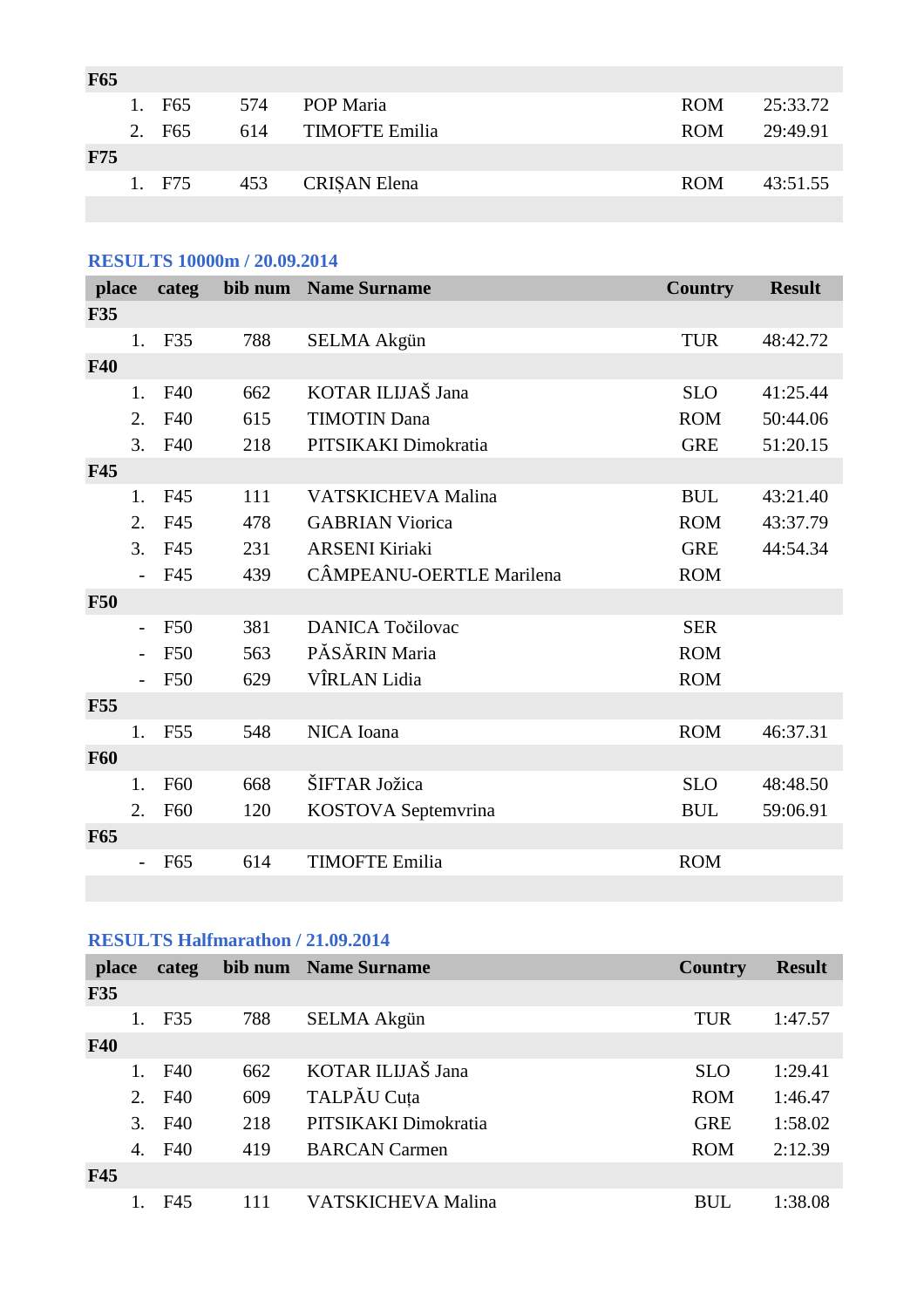|            | 2.             | F45             | 526 | <b>MANOLE</b> Didina      | <b>ROM</b> | 1:38.45 |
|------------|----------------|-----------------|-----|---------------------------|------------|---------|
|            | 3.             | F45             | 231 | <b>ARSENI Kiriaki</b>     | <b>GRE</b> | 1:40.24 |
|            | 4.             | F45             | 267 | PAPAKONSTANTINOU Aggeliki | <b>GRE</b> | 2:03.13 |
|            | $\sim$         | F45             | 478 | <b>GABRIAN Viorica</b>    | <b>ROM</b> |         |
| <b>F50</b> |                |                 |     |                           |            |         |
|            | $\mathbf{1}$ . | <b>F50</b>      | 608 | SZABO Iren                | <b>ROM</b> | 1:44.21 |
|            | 2.             | F50             | 667 | STRAHINIČ Jana            | <b>SLO</b> | 1:45.36 |
| <b>F55</b> |                |                 |     |                           |            |         |
|            | $1_{\cdot}$    | F <sub>55</sub> | 548 | NICA Ioana                | <b>ROM</b> | 1:45.17 |
|            |                | $-$ F55         | 565 | <b>PASCARIU Valentina</b> | <b>ROM</b> |         |
| <b>F60</b> |                |                 |     |                           |            |         |
|            | $1_{-}$        | F <sub>60</sub> | 668 | ŠIFTAR Jožica             | <b>SLO</b> | 1:50.51 |
|            | 2.             | F <sub>60</sub> | 715 | <b>AYSEL Yildiz</b>       | <b>TUR</b> | 2:07.04 |
|            | 3.             | F <sub>60</sub> | 121 | <b>IVANOVA Boyka</b>      | <b>BUL</b> | 2:15.00 |
|            |                | F <sub>60</sub> | 120 | KOSTOVA Septemvrina       | <b>BUL</b> |         |
|            |                |                 |     |                           |            |         |

# **RESULTS Triple Jump / 21.09.2014**

|            | place                    | categ           | bib num | <b>Name Surname</b>                 | <b>Country</b> | <b>Result</b> |
|------------|--------------------------|-----------------|---------|-------------------------------------|----------------|---------------|
| <b>F30</b> |                          |                 |         |                                     |                |               |
|            | $\overline{\phantom{0}}$ | F30             | 790     | <b>NAZLI DENIZ Arel</b>             | <b>TUR</b>     |               |
| <b>F35</b> |                          |                 |         |                                     |                |               |
|            | 1.                       | F35             | 527     | <b>MARCIUC Maria-Cristina</b>       | <b>ROM</b>     | 9.35          |
|            | 2.                       | F35             | 495     | IACIU Ștefania Gabriela             | <b>ROM</b>     | 5.43          |
| <b>F40</b> |                          |                 |         |                                     |                |               |
|            | 1.                       | F40             | 720     | DENIZ Tanaydin                      | <b>TUR</b>     | 9.20          |
|            | 2.                       | F40             | 105     | <b>DIMOVA</b> Yanitsa               | <b>BUL</b>     | 8.66          |
| <b>F45</b> |                          |                 |         |                                     |                |               |
|            | 1.                       | F45             | 825     | MRČIĆ Ana                           | <b>CRO</b>     | 10.06         |
|            | 2.                       | F45             | 768     | <b>AYCAN Kurtcan</b>                | <b>TUR</b>     | 9.52          |
|            | 3.                       | F45             | 110     | <b>MILENOVA Elena</b>               | <b>BUL</b>     | 7.80          |
|            | HC                       | F45             | 900     | <b>COURTENEY Hightower Mcharris</b> | <b>ESP</b>     | 9.02          |
| <b>F50</b> |                          |                 |         |                                     |                |               |
|            | 1.                       | <b>F50</b>      | 534     | <b>MILITARU Daniela</b>             | <b>ROM</b>     | 7.51          |
|            | 2.                       | F50             | 117     | STEFANOVA Nadya                     | <b>BUL</b>     | 7.48          |
| <b>F55</b> |                          |                 |         |                                     |                |               |
|            | 1.                       | F <sub>55</sub> | 714     | AYŞE Babür                          | <b>TUR</b>     | 6.76          |
|            | 2.                       | F <sub>55</sub> | 826     | VUKUŠIĆ Marina                      | <b>CRO</b>     | 6.19          |
| <b>F75</b> |                          |                 |         |                                     |                |               |
|            | 1.                       | F75             | 666     | <b>PUHAR Mira</b>                   | <b>SLO</b>     | 4.77          |
|            |                          |                 |         |                                     |                |               |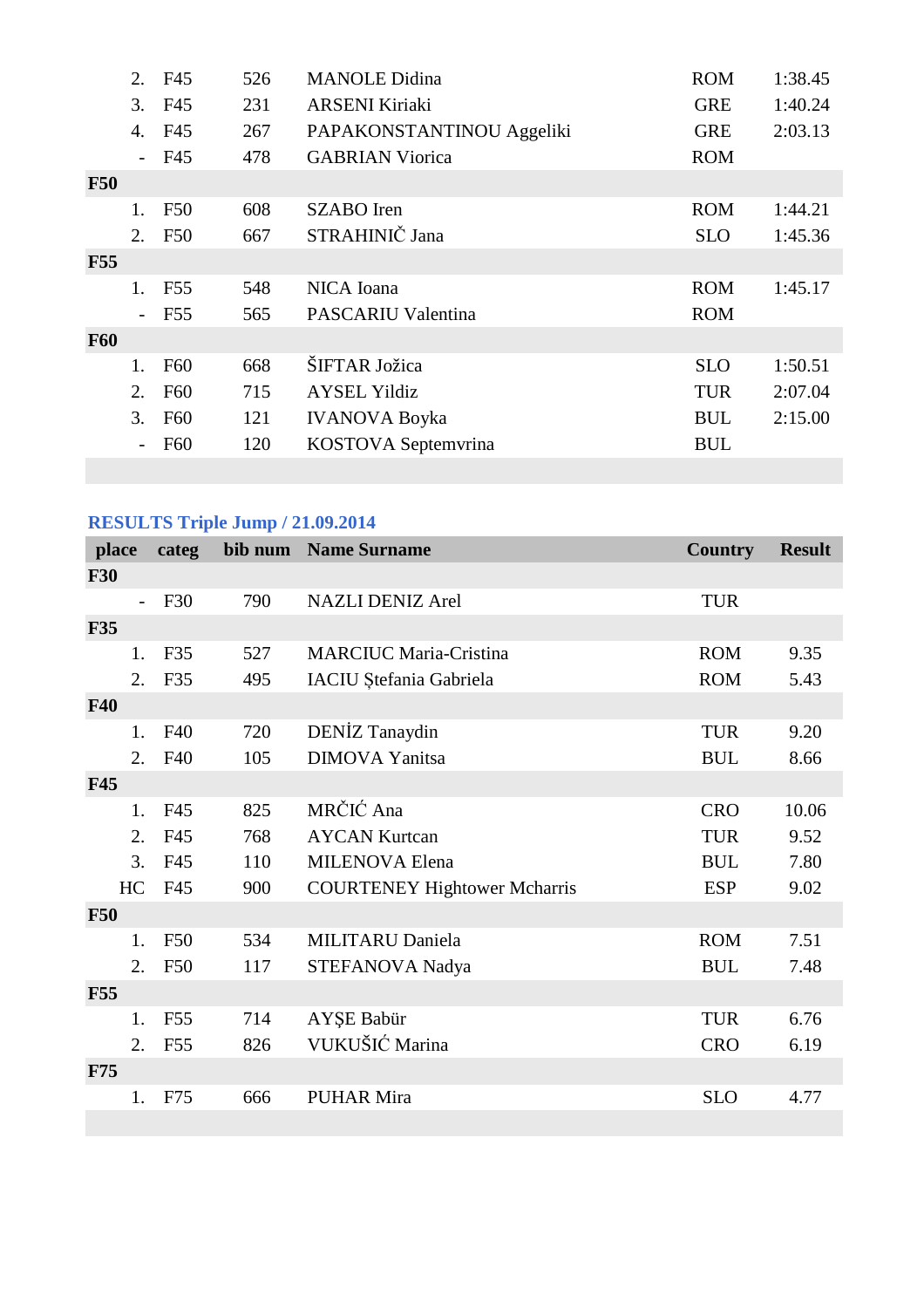# **RESULTS High Jump / 19.09.2014**

| place      | categ                 |     | bib num Name Surname                | <b>Country</b> | <b>Result</b> |
|------------|-----------------------|-----|-------------------------------------|----------------|---------------|
| <b>F35</b> |                       |     |                                     |                |               |
| 1.         | F35                   | 527 | <b>MARCIUC Maria-Cristina</b>       | <b>ROM</b>     | 1.45          |
| 2.         | F35                   | 495 | IACIU Ștefania Gabriela             | <b>ROM</b>     | 1.06          |
| <b>F40</b> |                       |     |                                     |                |               |
|            | F40<br>$\blacksquare$ | 496 | <b>IAGĂR</b> Monica                 | <b>ROM</b>     |               |
|            | F40                   | 560 | <b>PANTELIMON Oana</b>              | <b>ROM</b>     |               |
| <b>F45</b> |                       |     |                                     |                |               |
| 1.         | F45                   | 768 | <b>AYCAN Kurtcan</b>                | <b>TUR</b>     | 1.53          |
| 2.         | F45                   | 242 | <b>SIDERIDOU Paraskevi</b>          | <b>GRE</b>     | 1.36          |
| 3.         | F45                   | 825 | MRČIĆ Ana                           | <b>CRO</b>     | 1.36          |
| 4.         | F45                   | 823 | PRSKALO Marija                      | <b>CRO</b>     | 1.33          |
| HC         | F45                   | 900 | <b>COURTENEY Hightower Mcharris</b> | <b>ESP</b>     | 1.33          |
| <b>F50</b> |                       |     |                                     |                |               |
| 1.         | <b>F50</b>            | 117 | STEFANOVA Nadya                     | <b>BUL</b>     | 1.24          |
| 2.         | F50                   | 293 | STOGIANNIDOU Olimpia                | <b>GRE</b>     | 1.15          |
| 3.         | <b>F50</b>            | 323 | FILIPPAKI Sofia                     | <b>GRE</b>     | 1.12          |
| <b>F55</b> |                       |     |                                     |                |               |
| 1.         | F <sub>55</sub>       | 826 | VUKUŠIĆ Marina                      | <b>CRO</b>     | 1.15          |
| F65        |                       |     |                                     |                |               |
| 1.         | F65                   | 661 | ČAD Marjeta                         | <b>SLO</b>     | 1.15          |
| 2.         | F65                   | 401 | <b>ALBRECHT Teodora</b>             | <b>ROM</b>     | 1.00          |
| F75        |                       |     |                                     |                |               |
| 1.         | F75                   | 666 | <b>PUHAR Mira</b>                   | <b>SLO</b>     | 0.97          |
|            |                       |     |                                     |                |               |

# **RESULTS Shot Put / 20.09.2014**

| place      |                          | categ | bib num | <b>Name Surname</b>           | <b>Country</b> | <b>Result</b> |
|------------|--------------------------|-------|---------|-------------------------------|----------------|---------------|
| <b>F30</b> |                          |       |         |                               |                |               |
|            | 1.                       | F30   | 313     | <b>GAVALI</b> Evaggelia       | <b>GRE</b>     | 11.69         |
|            | 2.                       | F30   | 319     | VOUGIOUKA Maria               | <b>GRE</b>     | 7.37          |
| <b>F35</b> |                          |       |         |                               |                |               |
|            | 1.                       | F35   | 294     | <b>KESKINI</b> Apostolia      | <b>GRE</b>     | 8.15          |
|            | 2.                       | F35   | 527     | <b>MARCIUC Maria-Cristina</b> | <b>ROM</b>     | 8.12          |
|            | 3.                       | F35   | 663     | <b>KREBELJ Sabina</b>         | <b>SLO</b>     | 7.36          |
|            | $\overline{\phantom{a}}$ | F35   | 262     | <b>KARAGIANNI Maria</b>       | <b>GRE</b>     |               |
|            |                          | F35   | 599     | <b>SORESCU</b> Ileana         | <b>ROM</b>     |               |
| <b>F40</b> |                          |       |         |                               |                |               |
|            | 1.                       | F40   | 779     | <b>FILIZ Melek</b>            | <b>TUR</b>     | 5.93          |
| <b>F45</b> |                          |       |         |                               |                |               |
|            | 1.                       | F45   | 564     | <b>PASCAL Floarea</b>         | <b>ROM</b>     | 9.72          |
|            | 2.                       | F45   | 108     | <b>ANDREEVA-MUSTAFA Aneta</b> | <b>BUL</b>     | 8.89          |
|            | 3.                       | F45   | 109     | <b>ATANASOVA Violeta</b>      | <b>BUL</b>     | 7.14          |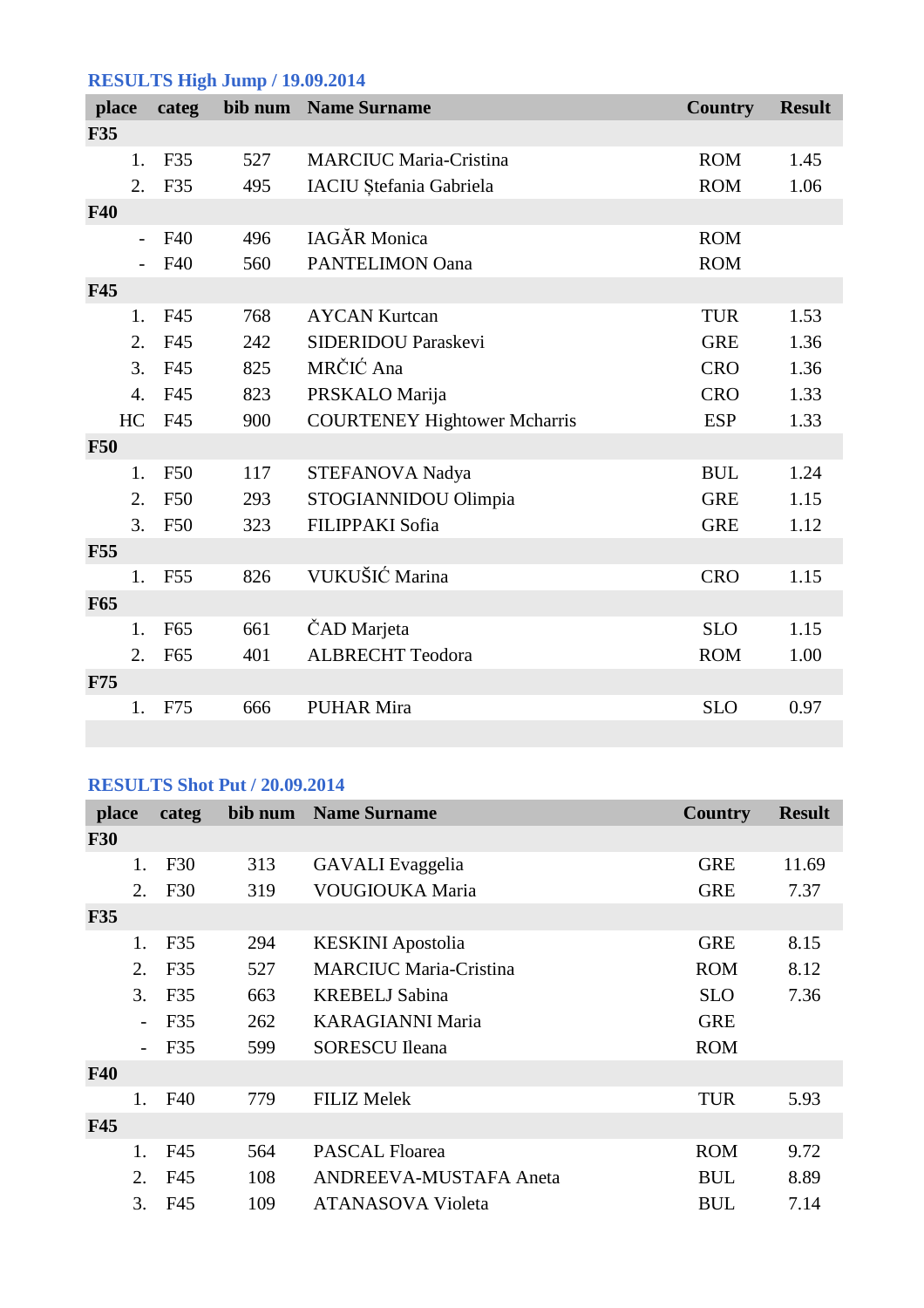|            | 4.             | F45             | 874 | <b>SUHAN Eugenia</b>          | <b>MDA</b>                       | 7.03  |
|------------|----------------|-----------------|-----|-------------------------------|----------------------------------|-------|
|            | 5.             | F45             | 107 | <b>BORISOVA Yoliana</b>       | $\mathbf{B}\mathbf{U}\mathbf{L}$ | 6.90  |
|            | 6.             | F45             | 449 | <b>CONSTANTIN Maria</b>       | <b>ROM</b>                       | 4.88  |
| <b>F50</b> |                |                 |     |                               |                                  |       |
|            | 1.             | <b>F50</b>      | 870 | COGĂLNICEANU Olga             | <b>MDA</b>                       | 11.01 |
|            | 2.             | F50             | 323 | FILIPPAKI Sofia               | <b>GRE</b>                       | 10.61 |
|            | 3.             | F50             | 408 | <b>ANTON Margareta</b>        | <b>ROM</b>                       | 10.11 |
|            | 4.             | F50             | 114 | <b>VELCHEVA Paolina</b>       | <b>BUL</b>                       | 9.59  |
|            | 5.             | F50             | 115 | <b>DIMITROVA Varbinka</b>     | <b>BUL</b>                       | 7.83  |
|            | 6.             | F50             | 781 | <b>SIBEL Toy</b>              | <b>TUR</b>                       | 4.71  |
|            |                | F50             | 260 | <b>TOURSOUNIDOU Maria</b>     | <b>GRE</b>                       |       |
| <b>F55</b> |                |                 |     |                               |                                  |       |
|            | 1.             | F <sub>55</sub> | 872 | <b>MARGHIEVA Alexandra</b>    | <b>MDA</b>                       | 13.23 |
|            | 2.             | F <sub>55</sub> | 822 | <b>MUSULIN Vesna</b>          | <b>CRO</b>                       | 8.34  |
|            | 3.             | F <sub>55</sub> | 820 | <b>GRGURIC PAJNIC Slavica</b> | <b>CRO</b>                       | 8.17  |
|            | 4.             | F <sub>55</sub> | 826 | VUKUŠIĆ Marina                | <b>CRO</b>                       | 7.00  |
|            | 5.             | F <sub>55</sub> | 118 | <b>ANDREEVA Dimitrinka</b>    | <b>BUL</b>                       | 5.87  |
|            | $\overline{a}$ | F <sub>55</sub> | 873 | <b>COTOLUPENCO Maria</b>      | <b>MDA</b>                       |       |
|            |                | F <sub>55</sub> | 512 | <b>IVAN</b> Corina            | <b>ROM</b>                       |       |
|            |                | F55             | 244 | KSOMERITAKI Eleni             | <b>GRE</b>                       |       |
| <b>F60</b> |                |                 |     |                               |                                  |       |
|            | 1.             | F <sub>60</sub> | 256 | ROILIDOU-TSITSOULA Magda      | <b>GRE</b>                       | 9.95  |
|            | 2.             | <b>F60</b>      | 619 | <b>TOMA Daniela</b>           | <b>ROM</b>                       | 6.21  |
|            | 3.             | F60             | 295 | <b>BARMPAGIANNI Anastasia</b> | <b>GRE</b>                       | 5.51  |
|            | 4.             | F60             | 484 | <b>GHITULESCU Rodica</b>      | <b>ROM</b>                       | 4.97  |
| <b>F65</b> |                |                 |     |                               |                                  |       |
|            | 1.             | F <sub>65</sub> | 401 | <b>ALBRECHT</b> Teodora       | <b>ROM</b>                       | 9.05  |
|            | 2.             | F65             | 661 | ČAD Marjeta                   | <b>SLO</b>                       | 8.85  |
|            | 3.             | F65             | 122 | <b>MONEVA Kina</b>            | <b>BUL</b>                       | 7.65  |
| <b>F70</b> |                |                 |     |                               |                                  |       |
|            | 1.             | F70             | 126 | VASILEVA Lilyana              | <b>BUL</b>                       | 7.13  |
|            | 2.             | F70             | 129 | HADZHIYSKA Sofka              | <b>BUL</b>                       | 6.49  |
|            | 3.             | F70             | 128 | SHIKOVA Angelina              | <b>BUL</b>                       | 4.13  |
| <b>F75</b> |                |                 |     |                               |                                  |       |
|            | 1.             | F75             | 131 | <b>HARALAMBIEVA Penka</b>     | <b>BUL</b>                       | 8.34  |
|            | 2.             | F75             | 535 | <b>MINCULESCU</b> Angela      | <b>ROM</b>                       | 7.06  |
|            | 3.             | F75             | 666 | <b>PUHAR Mira</b>             | <b>SLO</b>                       | 5.57  |
|            | 4.             | F75             | 370 | JELENA Putniković             | <b>SER</b>                       | 5.43  |
| <b>F80</b> |                |                 |     |                               |                                  |       |
|            | 1.             | <b>F80</b>      | 312 | FOTA Stamatia                 | <b>GRE</b>                       | 5.86  |
|            | 2.             | <b>F80</b>      | 553 | <b>OLTEANU</b> Ecaterina      | <b>ROM</b>                       | 2.97  |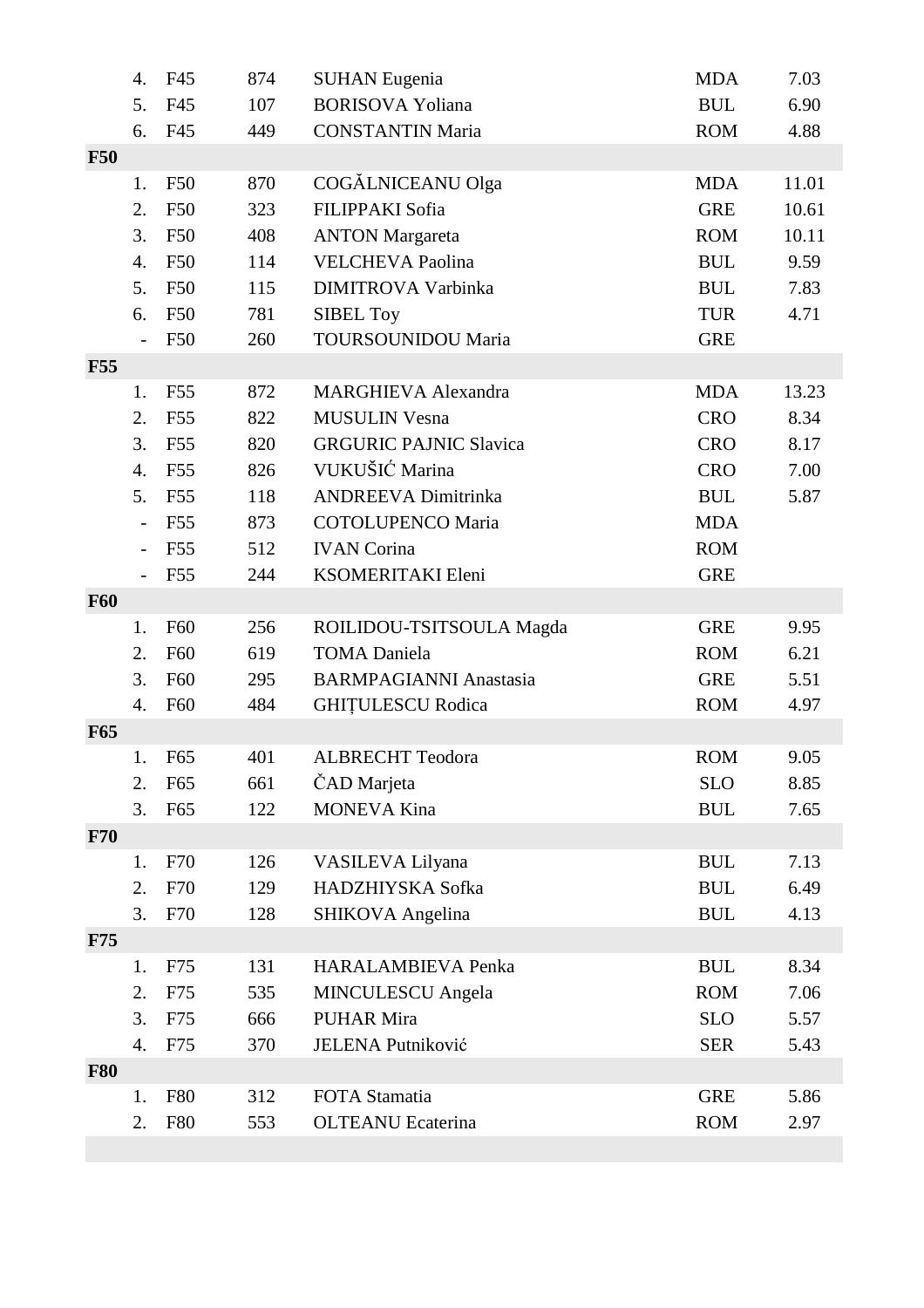# **RESULTS Disk Throw / 21.09.2014**

| place      |                  | categ           |     | bib num Name Surname          | <b>Country</b> | <b>Result</b> |
|------------|------------------|-----------------|-----|-------------------------------|----------------|---------------|
| <b>F30</b> |                  |                 |     |                               |                |               |
|            | 1.               | F30             | 313 | <b>GAVALI</b> Evaggelia       | <b>GRE</b>     | 31.96         |
| <b>F35</b> |                  |                 |     |                               |                |               |
|            | 1.               | F35             | 663 | <b>KREBELJ Sabina</b>         | <b>SLO</b>     | 20.62         |
|            | 2.               | F35             | 263 | <b>KALTSA Eleni</b>           | <b>GRE</b>     | 20.42         |
|            | 3.               | F35             | 279 | PAPATHEODOROU Polixeni        | <b>GRE</b>     | 15.95         |
|            |                  | F35             | 599 | <b>SORESCU Ileana</b>         | <b>ROM</b>     |               |
| <b>F40</b> |                  |                 |     |                               |                |               |
|            | 1.               | F40             | 486 | <b>GRASU Nicoleta</b>         | <b>ROM</b>     | 49.55         |
|            | 2.               | F40             | 772 | <b>ARZU Yahsi</b>             | <b>TUR</b>     | 13.73         |
| <b>F45</b> |                  |                 |     |                               |                |               |
|            | 1.               | F45             | 564 | <b>PASCAL Floarea</b>         | <b>ROM</b>     | 34.25         |
|            | 2.               | F45             | 827 | ŠARIĆ Sandra                  | <b>CRO</b>     | 23.77         |
|            | 3.               | F45             | 251 | KOUDOUNI Triantafilia         | <b>GRE</b>     | 18.92         |
|            | $\overline{4}$ . | F45             | 439 | CÂMPEANU-OERTLE Marilena      | <b>ROM</b>     | 14.74         |
|            |                  | F45             | 326 | PAPADOPOULOU Petroula         | <b>GRE</b>     |               |
| <b>F50</b> |                  |                 |     |                               |                |               |
|            | 1.               | F50             | 114 | <b>VELCHEVA Paolina</b>       | <b>BUL</b>     | 27.94         |
|            | 2.               | <b>F50</b>      | 260 | <b>TOURSOUNIDOU Maria</b>     | <b>GRE</b>     | 26.41         |
|            | 3.               | <b>F50</b>      | 534 | <b>MILITARU Daniela</b>       | <b>ROM</b>     | 24.86         |
|            | 4.               | <b>F50</b>      | 116 | <b>BYSHMAN Krasimira</b>      | <b>BUL</b>     | 24.49         |
|            | 5.               | <b>F50</b>      | 323 | FILIPPAKI Sofia               | <b>GRE</b>     | 23.38         |
|            | 6.               | F50             | 293 | STOGIANNIDOU Olimpia          | <b>GRE</b>     | 19.32         |
|            | 7.               | <b>F50</b>      | 434 | <b>BULEANDRĂ</b> Tudora       | <b>ROM</b>     | 18.93         |
|            | 8.               | F50             | 510 | <b>ISPAS</b> Elena            | <b>ROM</b>     | 11.46         |
| <b>F55</b> |                  |                 |     |                               |                |               |
|            | 1.               | F <sub>55</sub> | 872 | <b>MARGHIEVA Alexandra</b>    | <b>MDA</b>     | 34.01         |
|            | 2.               | F <sub>55</sub> | 822 | <b>MUSULIN Vesna</b>          | <b>CRO</b>     | 20.84         |
|            | 3.               | F <sub>55</sub> | 820 | <b>GRGURIC PAJNIC Slavica</b> | <b>CRO</b>     | 19.91         |
|            |                  | F <sub>55</sub> | 873 | <b>COTOLUPENCO Maria</b>      | <b>MDA</b>     |               |
| <b>F60</b> |                  |                 |     |                               |                |               |
|            | 1.               | F60             | 256 | ROILIDOU-TSITSOULA Magda      | <b>GRE</b>     | 21.18         |
|            | 2.               | F <sub>60</sub> | 284 | <b>BARAKI</b> Theodora        | <b>GRE</b>     | 15.72         |
|            |                  | F60             | 619 | <b>TOMA Daniela</b>           | <b>ROM</b>     |               |
| <b>F65</b> |                  |                 |     |                               |                |               |
|            | 1.               | F <sub>65</sub> | 661 | ČAD Marjeta                   | <b>SLO</b>     | 20.72         |
|            | 2.               | F65             | 561 | PÂNZARU Ștefania              | <b>ROM</b>     | 17.55         |
|            | 3.               | F <sub>65</sub> | 748 | <b>NECLA Aker</b>             | <b>TUR</b>     | 9.03          |
| F70        |                  |                 |     |                               |                |               |
|            | 1.               | F70             | 126 | VASILEVA Lilyana              | <b>BUL</b>     | 16.83         |
|            | 2.               | F70             | 129 | HADZHIYSKA Sofka              | <b>BUL</b>     | 15.11         |
|            | 3.               | F70             | 125 | <b>HODEEVA Lubov</b>          | <b>BUL</b>     | 11.63         |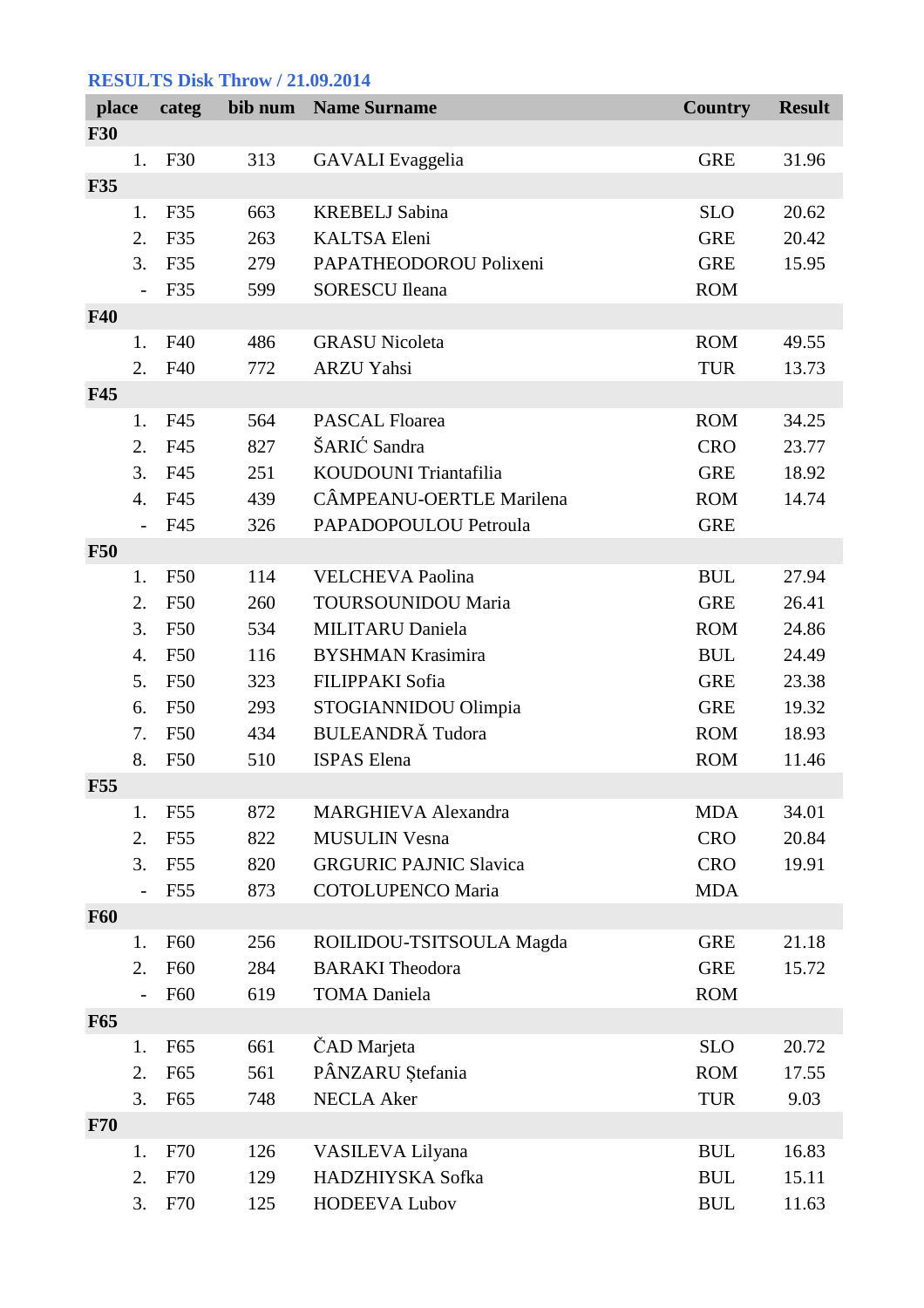| <b>F75</b> |        |                        |      |       |
|------------|--------|------------------------|------|-------|
|            | 1. F75 | 131 HARALAMBIEVA Penka | BUL. | 23.58 |
|            | 2. F75 | 130 KOSTOVA Elenka     | RUL. | 12.81 |

# **RESULTS Javelin / 20.09.2014**

| place      |    | categ           | bib num | <b>Name Surname</b>       | <b>Country</b> | <b>Result</b> |
|------------|----|-----------------|---------|---------------------------|----------------|---------------|
| <b>F35</b> |    |                 |         |                           |                |               |
|            | 1. | F35             | 294     | <b>KESKINI</b> Apostolia  | <b>GRE</b>     | 18.77         |
|            | 2. | F35             | 279     | PAPATHEODOROU Polixeni    | <b>GRE</b>     | 18.76         |
|            | 3. | F35             | 663     | <b>KREBELJ</b> Sabina     | <b>SLO</b>     | 18.25         |
| <b>F40</b> |    |                 |         |                           |                |               |
|            | 1. | F40             | 772     | <b>ARZU Yahsi</b>         | <b>TUR</b>     | 20.35         |
|            | 2. | F40             | 779     | <b>FILIZ Melek</b>        | <b>TUR</b>     | 15.56         |
| <b>F45</b> |    |                 |         |                           |                |               |
|            | 1. | F45             | 746     | <b>NASIDE</b> Aday        | <b>TUR</b>     | 23.33         |
|            | 2. | F45             | 109     | <b>ATANASOVA Violeta</b>  | <b>BUL</b>     | 22.84         |
|            | 3. | F45             | 755     | ÖZLEM Taşpinar            | <b>TUR</b>     | 8.41          |
| <b>F50</b> |    |                 |         |                           |                |               |
|            | 1. | <b>F50</b>      | 870     | COGĂLNICEANU Olga         | <b>MDA</b>     | 38.52         |
|            | 2. | <b>F50</b>      | 408     | <b>ANTON Margareta</b>    | <b>ROM</b>     | 35.62         |
|            | 3. | F50             | 434     | <b>BULEANDRĂ</b> Tudora   | <b>ROM</b>     | 23.52         |
|            | 4. | F50             | 116     | <b>BYSHMAN Krasimira</b>  | <b>BUL</b>     | 20.52         |
|            | 5. | <b>F50</b>      | 115     | <b>DIMITROVA Varbinka</b> | <b>BUL</b>     | 14.29         |
| <b>F55</b> |    |                 |         |                           |                |               |
|            | 1. | F <sub>55</sub> | 736     | <b>KAMURAN Sönmez</b>     | <b>TUR</b>     | 23.63         |
|            | 2. | F <sub>55</sub> | 822     | <b>MUSULIN Vesna</b>      | <b>CRO</b>     | 18.93         |
| <b>F60</b> |    |                 |         |                           |                |               |
|            | 1. | F <sub>60</sub> | 256     | ROILIDOU-TSITSOULA Magda  | <b>GRE</b>     | 21.79         |
| <b>F65</b> |    |                 |         |                           |                |               |
|            | 1. | F65             | 664     | KRŽIČ Zvezdana            | <b>SLO</b>     | 24.40         |
|            | 2. | F <sub>65</sub> | 124     | <b>IVANOVA</b> Ivanka     | <b>BUL</b>     | 22.87         |
|            | 3. | F <sub>65</sub> | 401     | <b>ALBRECHT</b> Teodora   | <b>ROM</b>     | 20.76         |
|            | 4. | F65             | 122     | <b>MONEVA Kina</b>        | <b>BUL</b>     | 17.68         |
|            | 5. | F65             | 748     | <b>NECLA</b> Aker         | <b>TUR</b>     | 8.55          |
| F75        |    |                 |         |                           |                |               |
|            | 1. | F75             | 535     | <b>MINCULESCU</b> Angela  | <b>ROM</b>     | 15.18         |

# **RESULTS Hammer Throw / 19.09.2014**

|            |        | place categ bib num Name Surname | <b>Country</b> | <b>Result</b> |
|------------|--------|----------------------------------|----------------|---------------|
| <b>F35</b> |        |                                  |                |               |
|            | 1. F35 | 663 KREBELJ Sabina               | SLO.           | - 35.14       |
|            | 2. F35 | 262 KARAGIANNI Maria             | <b>GRE</b>     | 24.49         |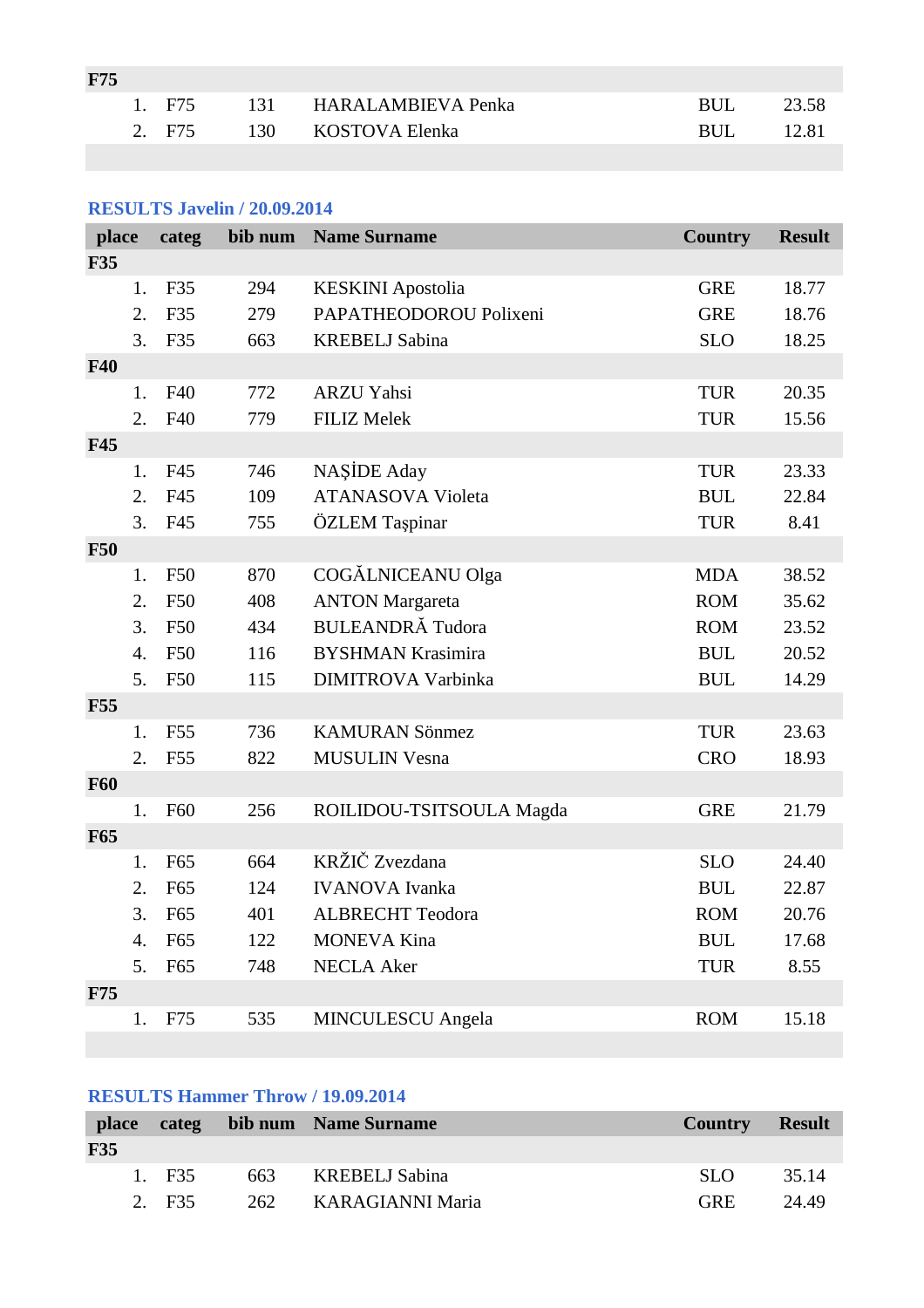| F45        |    |                 |     |                            |            |       |
|------------|----|-----------------|-----|----------------------------|------------|-------|
|            | 1. | F45             | 564 | PASCAL Floarea             | <b>ROM</b> | 22.66 |
|            | 2. | F45             | 827 | ŠARIĆ Sandra               | <b>CRO</b> | 22.01 |
|            | 3. | F45             | 251 | KOUDOUNI Triantafilia      | <b>GRE</b> | 20.78 |
| <b>F50</b> |    |                 |     |                            |            |       |
|            | 1. | <b>F50</b>      | 260 | <b>TOURSOUNIDOU Maria</b>  | <b>GRE</b> | 29.09 |
|            | 2. | F50             | 293 | STOGIANNIDOU Olimpia       | <b>GRE</b> | 17.48 |
| <b>F55</b> |    |                 |     |                            |            |       |
|            | 1. | F <sub>55</sub> | 826 | VUKUŠIĆ Marina             | <b>CRO</b> | 21.60 |
|            | 2. | F <sub>55</sub> | 714 | AYŞE Babür                 | <b>TUR</b> | 20.30 |
|            | 3. | F <sub>55</sub> | 118 | <b>ANDREEVA Dimitrinka</b> | <b>BUL</b> | 10.72 |
| <b>F60</b> |    |                 |     |                            |            |       |
|            | 1. | F60             | 256 | ROILIDOU-TSITSOULA Magda   | <b>GRE</b> | 17.03 |
|            | 2. | F60             | 284 | <b>BARAKI</b> Theodora     | <b>GRE</b> | 11.59 |
| <b>F65</b> |    |                 |     |                            |            |       |
|            | 1. | F65             | 401 | <b>ALBRECHT Teodora</b>    | <b>ROM</b> | 30.22 |
|            | 2. | F65             | 124 | <b>IVANOVA</b> Ivanka      | <b>BUL</b> | 11.82 |
|            |    | F65             | 664 | KRŽIČ Zvezdana             | <b>SLO</b> |       |
|            |    | F65             | 561 | PÂNZARU Ștefania           | <b>ROM</b> |       |
| F70        |    |                 |     |                            |            |       |
|            | 1. | F70             | 125 | <b>HODEEVA Lubov</b>       | <b>BUL</b> | 9.25  |
| <b>F75</b> |    |                 |     |                            |            |       |
|            | 1. | F75             | 535 | <b>MINCULESCU</b> Angela   | <b>ROM</b> | 19.64 |
|            | 2. | F75             | 666 | <b>PUHAR Mira</b>          | <b>SLO</b> | 19.32 |
|            | 3. | F75             | 130 | <b>KOSTOVA Elenka</b>      | <b>BUL</b> | 12.33 |
|            |    |                 |     |                            |            |       |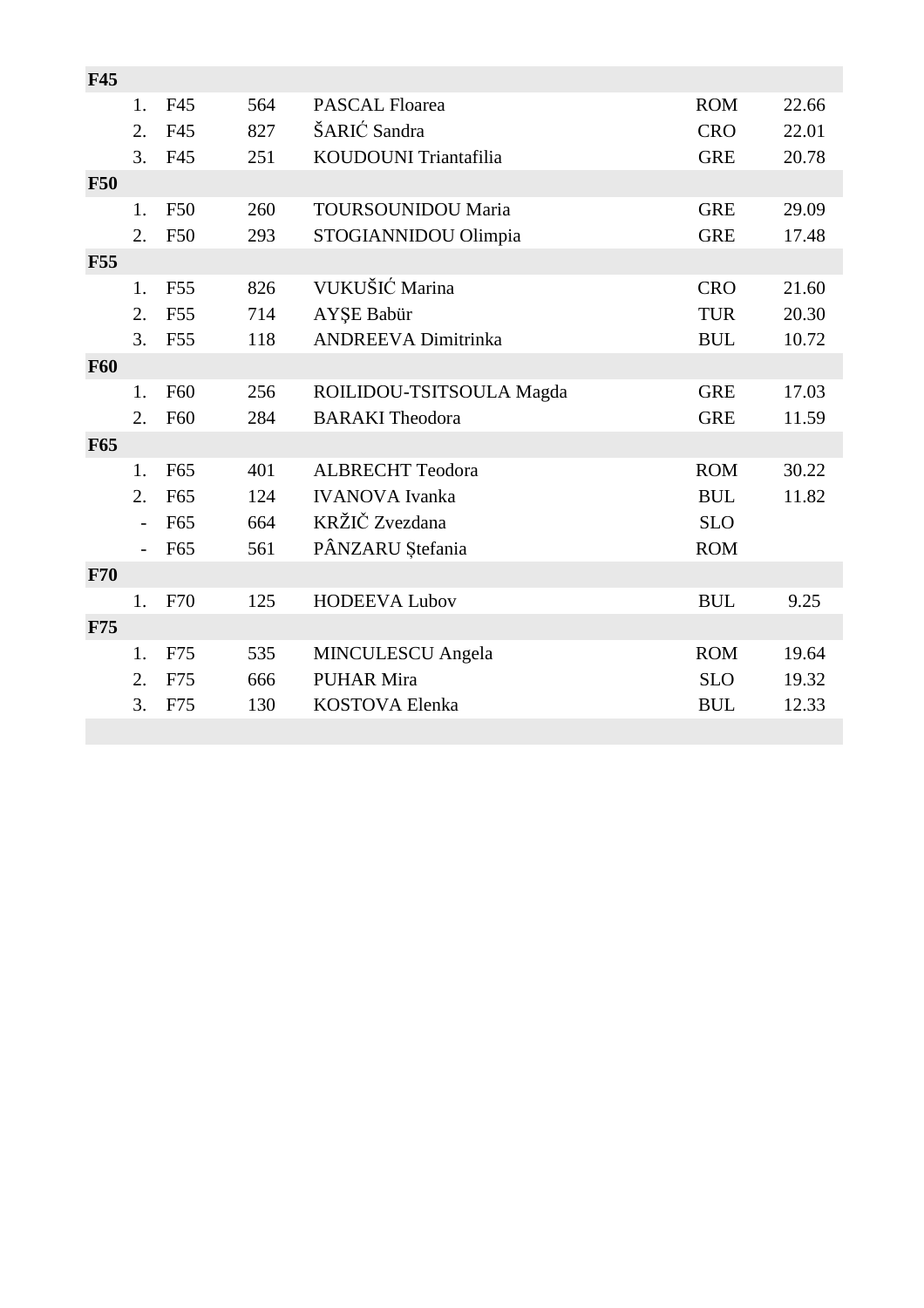#### **RESULTS 100m / 19.09.2014**

| place                    | categ  |     | bib num Name Surname            | <b>Country</b> | <b>Result</b> |
|--------------------------|--------|-----|---------------------------------|----------------|---------------|
| M35                      |        |     |                                 |                |               |
|                          | 1. M35 | 551 | NIŞU Silviu                     | <b>ROM</b>     | 10.94         |
| 2.                       | M35    | 555 | <b>OPRESCU Daniel</b>           | <b>ROM</b>     | 11.75         |
| 3.                       | M35    | 227 | <b>AFROUDAKIS Panagiotis</b>    | <b>GRE</b>     | 11.78         |
|                          | 4. M35 | 287 | <b>LEPIDAS</b> Georgios         | <b>GRE</b>     | 11.88         |
| 5.                       | M35    | 132 | <b>BOZUKOV Mihail</b>           | <b>BUL</b>     | 12.17         |
| 6.                       | M35    | 133 | <b>PETROV</b> Ivan              | <b>BUL</b>     | 12.32         |
|                          | 7. M35 | 793 | MEHMET KAZIM Evci               | <b>TUR</b>     | 12.47         |
| <b>M40</b>               |        |     |                                 |                |               |
|                          | 1. M40 | 139 | <b>ZHELEV Zhivko</b>            | <b>BUL</b>     | 11.71         |
| 2.                       | M40    | 750 | <b>NURETDİN Memur</b>           | <b>TUR</b>     | 11.91         |
|                          | 3. M40 | 228 | <b>KOKKOS Nikolaos</b>          | <b>GRE</b>     | 12.15         |
| 4.                       | M40    | 580 | PREDA Imre                      | <b>ROM</b>     | 12.90         |
| 5.                       | M40    | 463 | <b>DOBRE Florinel</b>           | <b>ROM</b>     | 13.99         |
| $-$                      | M40    | 138 | <b>GUGOV Ventsislav</b>         | <b>BUL</b>     |               |
| $\overline{\phantom{0}}$ | M40    | 610 | <b>TĂNASE</b> Robertino         | <b>ROM</b>     |               |
| M45                      |        |     |                                 |                |               |
|                          | 1. M45 | 282 | <b>ARGIROPOULOS Dionisios</b>   | <b>GRE</b>     | 11.56         |
| 2.                       | M45    | 433 | <b>BRÎNZOI</b> Nicolae          | <b>ROM</b>     | 12.19         |
| 3.                       | M45    | 474 | <b>DUMITRESCU Bogdan</b>        | <b>ROM</b>     | 12.48         |
| 4.                       | M45    | 271 | <b>CHATZINIKOLAOU Nikolaos</b>  | <b>GRE</b>     | 12.54         |
|                          | 5. M45 | 148 | <b>RADEV Dimcho</b>             | <b>BUL</b>     | 12.74         |
| 6.                       | M45    | 150 | <b>MITROFANOV Svilen</b>        | <b>BUL</b>     | 13.03         |
| 7.                       | M45    | 272 | <b>CHATZISTERGOS Stergios</b>   | <b>GRE</b>     | 13.61         |
|                          | 8. M45 | 447 | <b>COJOCARU Florin</b>          | <b>ROM</b>     | 14.73         |
| 9.                       | M45    | 754 | <b>OSMAN RUHSAL Tunali</b>      | <b>TUR</b>     | 15.01         |
|                          | M45    | 442 | <b>CHIRIAC Valentin</b>         | <b>ROM</b>     |               |
|                          | M45    | 491 | <b>HERING Cristian</b>          | <b>ROM</b>     |               |
|                          | M45    | 501 | <b>ILIE</b> Marian              | <b>ROM</b>     |               |
| $\overline{\phantom{0}}$ | M45    | 792 | <b>IZZET CEM Yazicioglu</b>     | <b>TUR</b>     |               |
|                          | M45    | 226 | <b>ZOGLOPITIS</b> Ioannis       | <b>GRE</b>     |               |
| <b>M50</b>               |        |     |                                 |                |               |
|                          | 1. M50 | 460 | <b>DELL Howard</b>              | <b>ROM</b>     | 12.58         |
|                          | 2. M50 | 603 | <b>STANCIU Marian</b>           | <b>ROM</b>     | 12.63         |
|                          | 3. M50 | 686 | ŠIMŠIĆ Milosav                  | <b>SLO</b>     | 13.38         |
|                          | 4. M50 | 361 | BOŠKO Lazić                     | <b>SER</b>     | 13.40         |
| 5.                       | M50    | 364 | MIROSLAV Mihajlović             | <b>SER</b>     | 14.74         |
| 6.                       | M50    | 780 | <b>ESAT Toy</b>                 | <b>TUR</b>     | 16.53         |
|                          | 7. M50 | 156 | <b>VASILEV</b> Ivan             | <b>BUL</b>     | 17.98         |
| $\overline{a}$           | M50    | 318 | <b>GEORGANTOPOULOS Christos</b> | <b>GRE</b>     |               |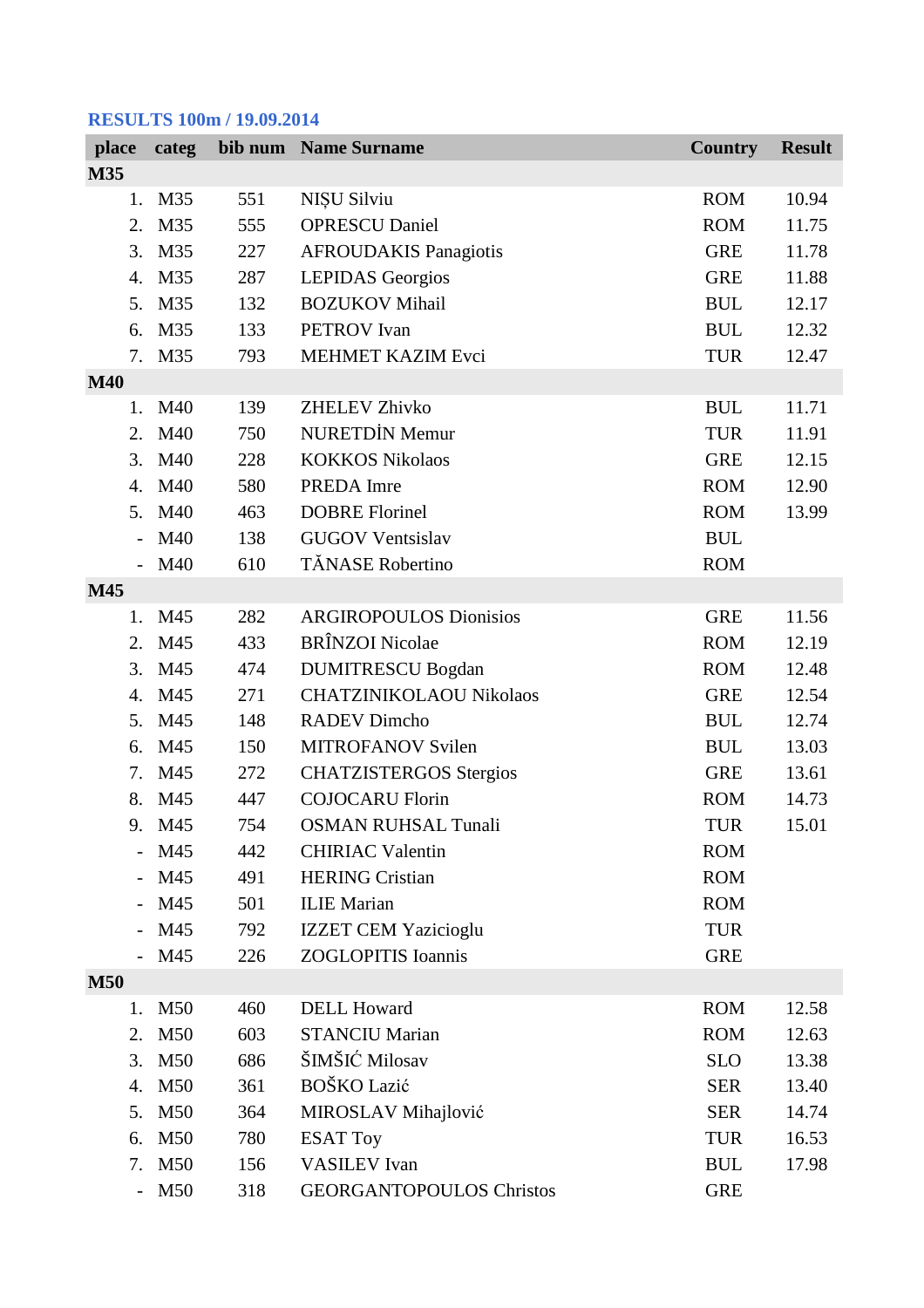|                          | M50                | 742 | MURAT Sağlam                 | <b>TUR</b> |       |
|--------------------------|--------------------|-----|------------------------------|------------|-------|
|                          | M50                | 153 | <b>TONEV Tihomir</b>         | <b>BUL</b> |       |
| M55                      |                    |     |                              |            |       |
| 1.                       | M <sub>55</sub>    | 828 | PUKSAR Ivan                  | <b>CRO</b> | 14.55 |
| 2.                       | M55                | 164 | <b>SIMEONOV Simeon</b>       | <b>BUL</b> | 14.67 |
| 3.                       | M55                | 713 | <b>ARMAGAN Akgül</b>         | <b>TUR</b> | 14.71 |
| 4.                       | M <sub>55</sub>    | 602 | <b>STANCIU Alexandru</b>     | <b>ROM</b> | 15.22 |
| 5.                       | M <sub>55</sub>    | 511 | <b>ISTVAN</b> Imre           | <b>ROM</b> | 15.50 |
| 6.                       | M55                | 612 | <b>TASE</b> Adrian           | <b>ROM</b> | 16.25 |
| 7.                       | M55                | 519 | <b>LEFTER</b> Ion Cristian   | <b>ROM</b> | 23.53 |
| $\overline{\phantom{a}}$ | M55                | 711 | ALİ Kara                     | <b>TUR</b> |       |
|                          | M55                | 406 | <b>ANIȚA Aurel</b>           | <b>ROM</b> |       |
|                          | M <sub>55</sub>    | 413 | <b>BĂDOIU</b> Adrian         | <b>ROM</b> |       |
|                          | M <sub>55</sub>    | 728 | GÜNER Güngör                 | <b>TUR</b> |       |
| <b>M60</b>               |                    |     |                              |            |       |
| 1.                       | M60                | 860 | <b>GOJKO</b> Banjevic        | <b>MNE</b> | 12.28 |
| 2.                       | M60                | 721 | ERCAN Özkan                  | <b>TUR</b> | 13.13 |
| 3.                       | M60                | 679 | NIKOLIČ Drago                | <b>SLO</b> | 13.21 |
| 4.                       | M60                | 229 | <b>HOULIDIS</b> Ioannis      | <b>GRE</b> | 13.71 |
| 5.                       | M60                | 547 | NEDELCU Ştefan               | <b>ROM</b> | 14.81 |
| 6.                       | M60                | 389 | MILOVAN Vukićević            | <b>SER</b> | 15.31 |
| 7.                       | M60                | 706 | ABDULLAH Ünay                | <b>TUR</b> | 15.66 |
| 8.                       | M60                | 738 | M.ARİF Gezgin                | <b>TUR</b> | 19.03 |
|                          | M60                | 546 | <b>NEAGU</b> Adrian          | <b>ROM</b> |       |
|                          | M <sub>60</sub>    | 368 | NEBOJŠA Novaković            | <b>SER</b> |       |
| M65                      |                    |     |                              |            |       |
|                          | M65                | 566 | PASCU Mihai                  | <b>ROM</b> | 14.35 |
|                          | 2. M <sub>65</sub> | 676 | <b>KRAGELJ</b> Bogdan        | <b>SLO</b> | 14.48 |
| 3.                       | M65                | 278 | <b>MALGARINOS Athanasios</b> | <b>GRE</b> | 15.89 |
| 4.                       | M65                | 764 | <b>YILMAZ</b> Ergüneş        | <b>TUR</b> | 15.96 |
| 5.                       | M <sub>65</sub>    | 611 | TĂNĂSIE Marian               | <b>ROM</b> | 16.60 |
| 6.                       | M65                | 373 | ŽARKO Ćebić                  | <b>SER</b> | 17.69 |
|                          | M65                | 172 | <b>KASABOV Tashko</b>        | <b>BUL</b> |       |
|                          | M65                | 741 | MURAT Kaçar                  | <b>TUR</b> |       |
|                          | M65                | 358 | PREDRAG Križan               | <b>SER</b> |       |
| <b>M70</b>               |                    |     |                              |            |       |
| 1.                       | M70                | 384 | MILIVOJE Urošević            | <b>SER</b> | 15.11 |
| 2.                       | M70                | 255 | <b>TATARAKIS Eleftherios</b> | <b>GRE</b> | 15.38 |
| 3.                       | M70                | 773 | <b>SERAFETTIN Cetinalp</b>   | <b>TUR</b> | 15.44 |
| 4.                       | M70                | 310 | <b>GIATRAS Panagiotis</b>    | <b>GRE</b> | 15.82 |
| 5.                       | M70                | 415 | BĂLĂNICĂ Vasile              | <b>ROM</b> | 16.10 |
|                          | M70                | 709 | <b>AHMET SEZER Engin</b>     | <b>TUR</b> |       |
| M75                      |                    |     |                              |            |       |
| 1.                       | M75                | 356 | <b>CVETKO Kitić</b>          | <b>SER</b> | 16.52 |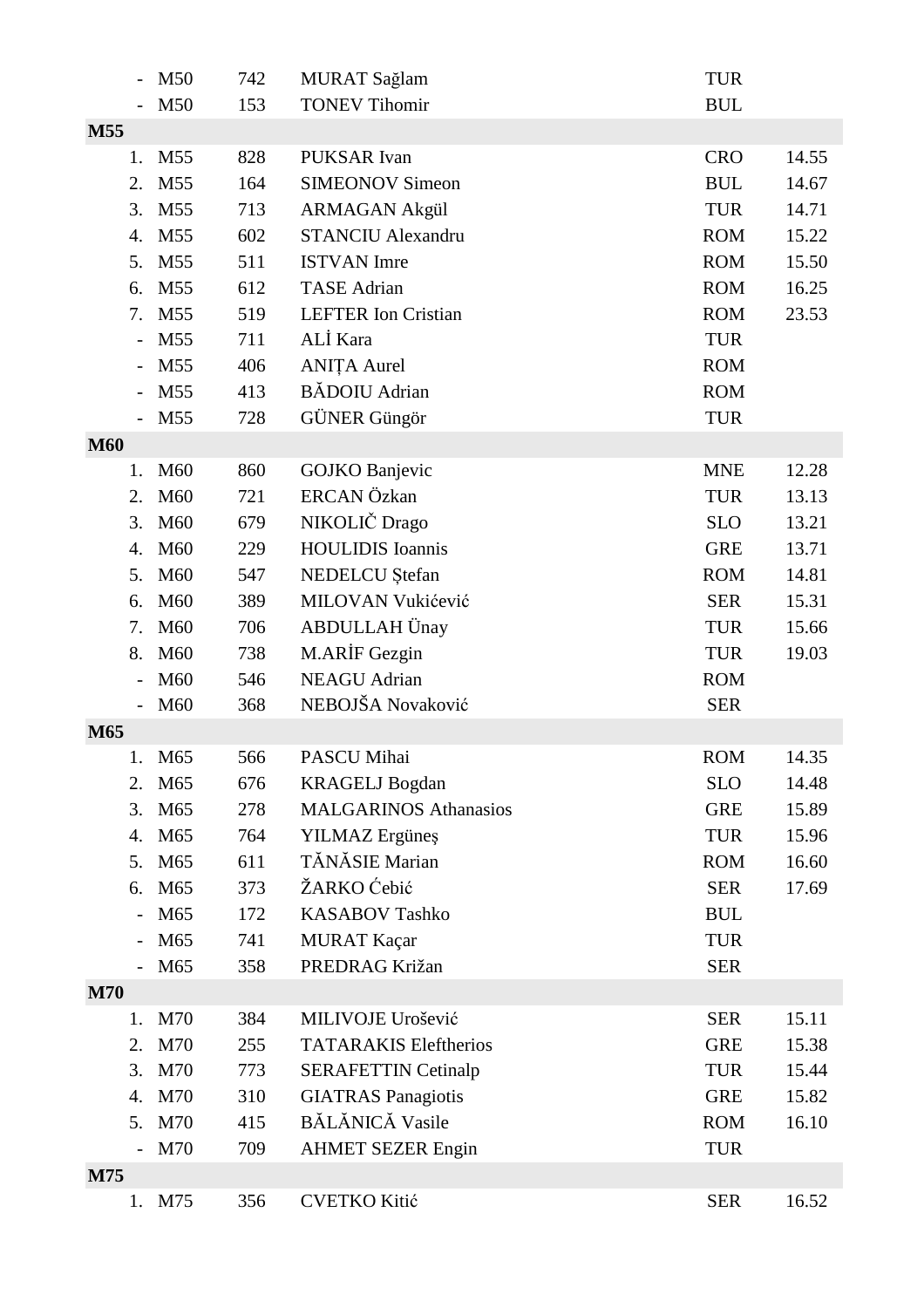|            |                          | 2. M75     | 305 | <b>MPEKOS</b> Anastasios            | <b>GRE</b> | 16.72 |
|------------|--------------------------|------------|-----|-------------------------------------|------------|-------|
|            |                          | 3. M75     | 529 | <b>MARIN Stan</b>                   | <b>ROM</b> | 17.75 |
|            | 4.                       | M75        | 582 | <b>RADU</b> Costache                | <b>ROM</b> | 17.92 |
|            |                          | 5. M75     | 593 | <b>SCAFĂ</b> Constantin             | <b>ROM</b> | 19.29 |
|            |                          | 6. M75     | 188 | <b>VELICHKOV Petko</b>              | <b>BUL</b> | 19.90 |
|            | $\overline{\phantom{0}}$ | M75        | 307 | <b>ANTONAKOS Dimitrios</b>          | <b>GRE</b> |       |
|            |                          | $-M75$     | 254 | <b>NEPKAS</b> Pigmalion             | <b>GRE</b> |       |
| <b>M80</b> |                          |            |     |                                     |            |       |
|            | $1_{-}$                  | <b>M80</b> | 751 | <b>NURETTIN Sabuncu</b>             | <b>TUR</b> | 18.80 |
|            | 2.                       | <b>M80</b> | 589 | <b>SANDOR</b> Stefan                | <b>ROM</b> | 21.65 |
|            |                          | 3. M80     | 591 | SĂRĂȚEANU Eugen                     | <b>ROM</b> | 22.56 |
|            | $\equiv$                 | <b>M80</b> | 450 | <b>CORCODEL Victor</b>              | <b>ROM</b> |       |
| <b>M85</b> |                          |            |     |                                     |            |       |
|            | 1.                       | M85        | 276 | <b>CHATZIEMMANOUIL Konstantinos</b> | <b>GRE</b> | 18.90 |
| <b>M90</b> |                          |            |     |                                     |            |       |
|            |                          | M90        | 306 | POLIXRONOPOULOS Andreas             | <b>GRE</b> | 26.17 |
|            |                          |            |     |                                     |            |       |

#### **RESULTS 200m / 21.09.2014**

| place          | categ  |     | bib num Name Surname           | <b>Country</b> | <b>Result</b> |
|----------------|--------|-----|--------------------------------|----------------|---------------|
| M35            |        |     |                                |                |               |
|                | 1. M35 | 551 | NIŞU Silviu                    | <b>ROM</b>     | 22.03         |
| 2.             | M35    | 555 | <b>OPRESCU Daniel</b>          | <b>ROM</b>     | 23.89         |
| 3.             | M35    | 227 | <b>AFROUDAKIS Panagiotis</b>   | <b>GRE</b>     | 24.40         |
| 4.             | M35    | 133 | <b>PETROV</b> Ivan             | <b>BUL</b>     | 24.94         |
|                | 5. M35 | 261 | <b>KIRIAKOS</b> Ioannis        | <b>GRE</b>     | 25.04         |
| 6.             | M35    | 367 | DRAGAN Nešović                 | <b>SER</b>     | 25.08         |
|                | 7. M35 | 132 | <b>BOZUKOV Mihail</b>          | <b>BUL</b>     | 25.31         |
|                | M35    | 287 | <b>LEPIDAS</b> Georgios        | <b>GRE</b>     |               |
| <b>M40</b>     |        |     |                                |                |               |
| 1.             | M40    | 139 | <b>ZHELEV Zhivko</b>           | <b>BUL</b>     | 23.88         |
| 2.             | M40    | 750 | <b>NURETDIN Memur</b>          | <b>TUR</b>     | 24.54         |
| 3.             | M40    | 228 | <b>KOKKOS Nikolaos</b>         | <b>GRE</b>     | 25.02         |
| 4.             | M40    | 463 | <b>DOBRE Florinel</b>          | <b>ROM</b>     | 27.90         |
| 5.             | M40    | 549 | <b>NICULAE</b> Cristian        | <b>ROM</b>     | 28.36         |
| $\overline{a}$ | M40    | 138 | <b>GUGOV Ventsislav</b>        | <b>BUL</b>     |               |
|                | M40    | 580 | PREDA Imre                     | <b>ROM</b>     |               |
|                | M40    | 360 | SLAVIŠA Kunarac                | <b>SER</b>     |               |
| M45            |        |     |                                |                |               |
| 1.             | M45    | 282 | <b>ARGIROPOULOS Dionisios</b>  | <b>GRE</b>     | 23.89         |
| 2.             | M45    | 433 | <b>BRÎNZOI Nicolae</b>         | <b>ROM</b>     | 25.09         |
| 3.             | M45    | 209 | <b>KONTONIS Dionisios</b>      | <b>GRE</b>     | 25.43         |
| 4.             | M45    | 474 | <b>DUMITRESCU Bogdan</b>       | <b>ROM</b>     | 26.23         |
|                | 5. M45 | 271 | <b>CHATZINIKOLAOU Nikolaos</b> | <b>GRE</b>     | 26.48         |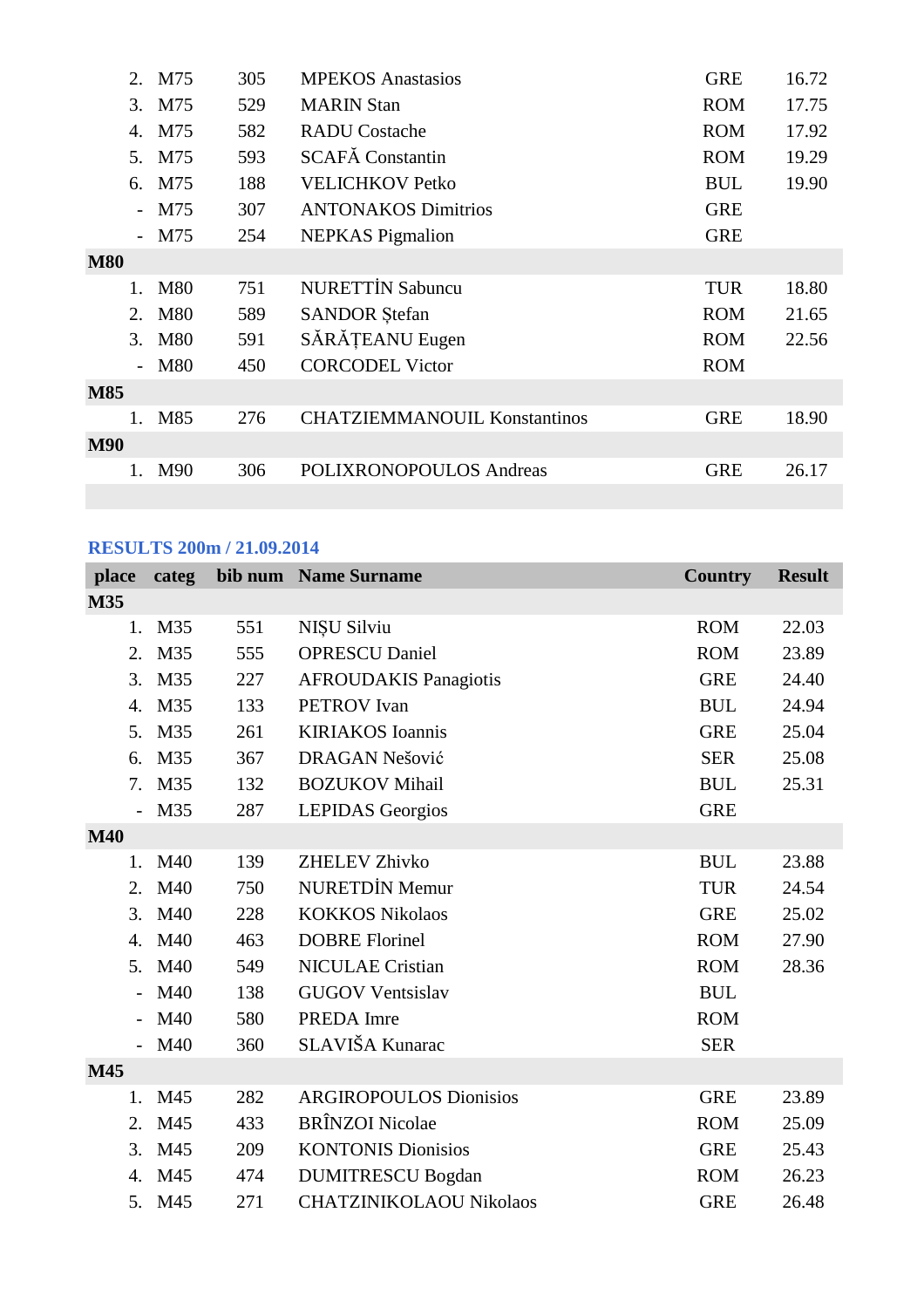| 6.                       | M45             | 477 | FRANGULEA Alexandru             | <b>ROM</b> | 26.71 |
|--------------------------|-----------------|-----|---------------------------------|------------|-------|
| 7.                       | M45             | 832 | DUJIĆ Franjo                    | <b>CRO</b> | 27.07 |
| 8.                       | M45             | 272 | <b>CHATZISTERGOS Stergios</b>   | <b>GRE</b> | 27.74 |
|                          | 9. M45          | 152 | <b>DIMOV</b> Anton              | <b>BUL</b> | 28.17 |
| 10.                      | M45             | 447 | <b>COJOCARU Florin</b>          | <b>ROM</b> | 30.69 |
| 11.                      | M45             | 623 | <b>TUDOSA Nicolae</b>           | <b>ROM</b> | 31.11 |
|                          | 12. M45         | 754 | <b>OSMAN RUHSAL Tunali</b>      | <b>TUR</b> | 32.62 |
| $\overline{\phantom{0}}$ | M45             | 442 | <b>CHIRIAC Valentin</b>         | <b>ROM</b> |       |
|                          | M45             | 792 | <b>IZZET CEM Yazicioglu</b>     | <b>TUR</b> |       |
|                          | M45             | 150 | <b>MITROFANOV Svilen</b>        | <b>BUL</b> |       |
|                          | M45             | 226 | <b>ZOGLOPITIS</b> Ioannis       | <b>GRE</b> |       |
| <b>M50</b>               |                 |     |                                 |            |       |
| 1.                       | M50             | 603 | <b>STANCIU Marian</b>           | <b>ROM</b> | 26.90 |
| 2.                       | M50             | 248 | <b>KSENTES Theodoros</b>        | <b>GRE</b> | 27.19 |
| 3.                       | M50             | 221 | <b>SKORDILIS</b> Spiridon       | <b>GRE</b> | 27.63 |
| 4.                       | M50             | 361 | <b>BOŠKO Lazić</b>              | <b>SER</b> | 28.07 |
| 5.                       | M50             | 364 | MIROSLAV Mihajlović             | <b>SER</b> | 30.45 |
| 6.                       | M50             | 780 | <b>ESAT Toy</b>                 | <b>TUR</b> | 36.09 |
| $\overline{a}$           | M50             | 669 | <b>BOŽIČEK Marko</b>            | <b>SLO</b> |       |
|                          | M50             | 460 | <b>DELL Howard</b>              | <b>ROM</b> |       |
|                          | M50             | 318 | <b>GEORGANTOPOULOS Christos</b> | <b>GRE</b> |       |
|                          | M50             | 742 | MURAT Sağlam                    | <b>TUR</b> |       |
|                          | M50             | 153 | <b>TONEV Tihomir</b>            | <b>BUL</b> |       |
| M55                      |                 |     |                                 |            |       |
| 1.                       | M <sub>55</sub> | 681 | <b>MAUKO Zdravko</b>            | <b>SLO</b> | 28.43 |
| 2.                       | M <sub>55</sub> | 161 | <b>PETKOV</b> Stefan            | <b>BUL</b> | 28.86 |
| 3.                       | M55             | 277 | <b>GIALAMANTZIS Christos</b>    | <b>GRE</b> | 29.75 |
| 4.                       | M <sub>55</sub> | 224 | <b>KIRIMIS Dimitrios</b>        | <b>GRE</b> | 30.63 |
| 5.                       | M55             | 405 | <b>ANDREI</b> Stefan            | <b>ROM</b> | 31.00 |
| 6.                       | M <sub>55</sub> | 164 | <b>SIMEONOV Simeon</b>          | <b>BUL</b> | 31.04 |
| 7.                       | M <sub>55</sub> | 602 | <b>STANCIU Alexandru</b>        | <b>ROM</b> | 32.27 |
| 8.                       | M <sub>55</sub> | 729 | <b>HALİL Ak</b>                 | <b>TUR</b> | 37.00 |
| 9.                       | M <sub>55</sub> | 444 | CIOATĂ Radu                     | <b>ROM</b> | 42.35 |
| $\overline{\phantom{0}}$ | M55             | 413 | <b>BĂDOIU</b> Adrian            | <b>ROM</b> |       |
|                          | M <sub>55</sub> | 519 | <b>LEFTER</b> Ion Cristian      | <b>ROM</b> |       |
|                          | M <sub>55</sub> | 346 | MILAN Damnjanović               | <b>SER</b> |       |
|                          | M <sub>55</sub> | 330 | <b>MPAKALIS</b> Spiridon        | <b>GRE</b> |       |
|                          | M <sub>55</sub> | 828 | PUKSAR Ivan                     | <b>CRO</b> |       |
| <b>M60</b>               |                 |     |                                 |            |       |
| 1.                       | M60             | 860 | <b>GOJKO</b> Banjevic           | <b>MNE</b> | 25.99 |
| 2.                       | M60             | 546 | <b>NEAGU</b> Adrian             | <b>ROM</b> | 26.09 |
| 3.                       | M60             | 679 | NIKOLIČ Drago                   | <b>SLO</b> | 27.33 |
| 4.                       | M60             | 769 | <b>OSMAN NURI Tartilaci</b>     | <b>TUR</b> | 29.22 |
| 5.                       | M60             | 547 | NEDELCU Ştefan                  | <b>ROM</b> | 30.46 |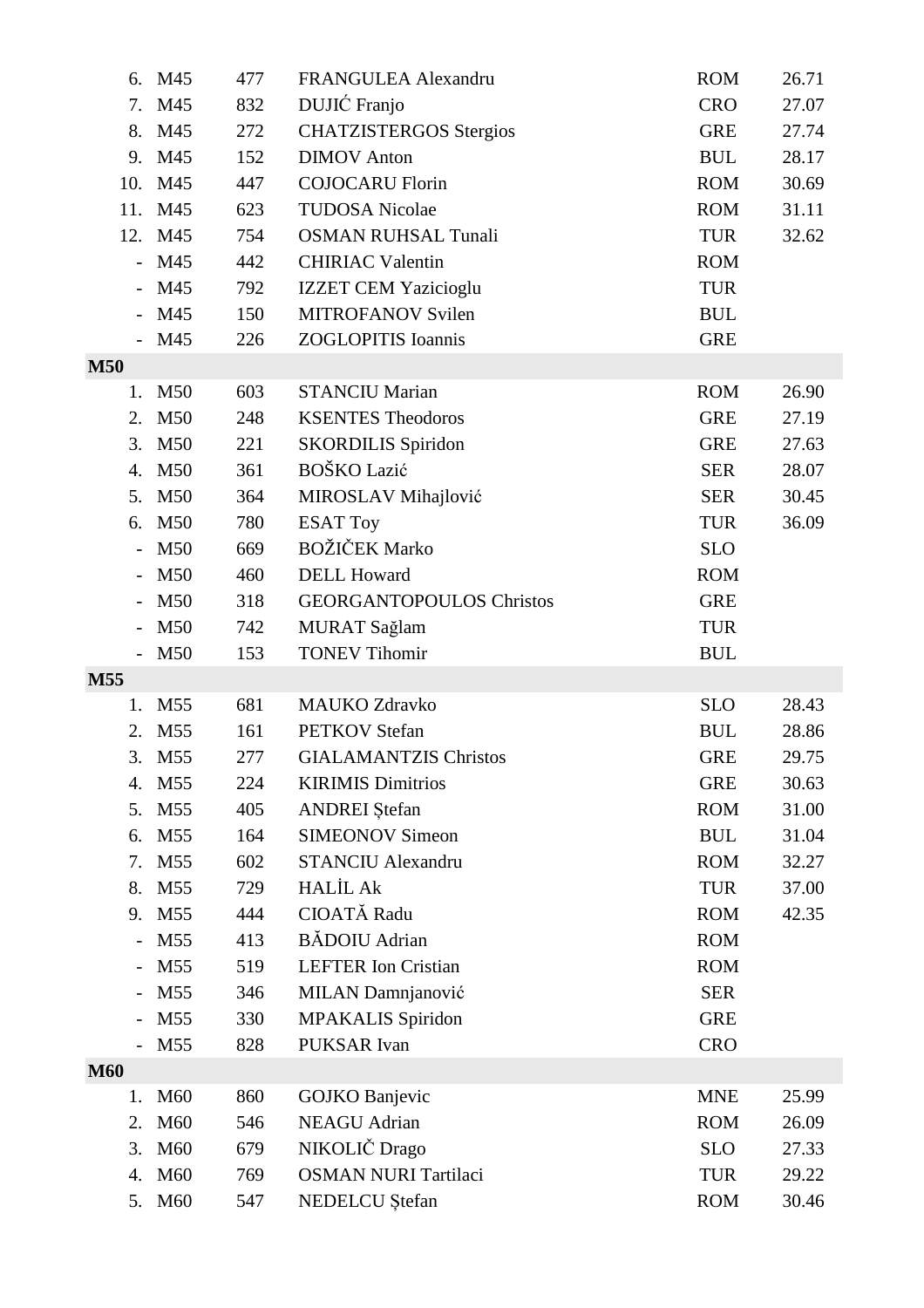|            | 6. | M60             | 368 | NEBOJŠA Novaković                   | <b>SER</b> | 30.78   |
|------------|----|-----------------|-----|-------------------------------------|------------|---------|
|            | 7. | M60             | 389 | MILOVAN Vukićević                   | <b>SER</b> | 30.89   |
|            | 8. | M60             | 706 | ABDULLAH Ünay                       | <b>TUR</b> | 33.86   |
|            |    | 9. M60          | 738 | M.ARIF Gezgin                       | <b>TUR</b> | 40.13   |
|            |    | M60             | 432 | <b>BRAȘOVEANU Daniel</b>            | <b>ROM</b> |         |
|            |    | M60             | 721 | ERCAN Özkan                         | <b>TUR</b> |         |
|            |    | M60             | 347 | MILOVAN Damnjanović                 | <b>SER</b> |         |
|            |    | M60             | 234 | <b>VLAHOS</b> Ioannis               | <b>GRE</b> |         |
| M65        |    |                 |     |                                     |            |         |
|            | 1. | M65             | 676 | <b>KRAGELJ</b> Bogdan               | <b>SLO</b> | 30.56   |
|            | 2. | M <sub>65</sub> | 764 | <b>YILMAZ</b> Ergüneş               | <b>TUR</b> | 33.50   |
|            | 3. | M65             | 373 | ŽARKO Ćebić                         | <b>SER</b> | 40.23   |
|            |    | M65             | 328 | <b>MAFOUNIS Ilias</b>               | <b>GRE</b> |         |
|            |    | M65             | 741 | MURAT Kaçar                         | <b>TUR</b> |         |
| <b>M70</b> |    |                 |     |                                     |            |         |
|            | 1. | <b>M70</b>      | 180 | <b>GRUDEV</b> Grudi                 | <b>BUL</b> | 29.88   |
|            | 2. | M70             | 384 | MILIVOJE Urošević                   | <b>SER</b> | 32.20   |
|            | 3. | M70             | 773 | <b>SERAFETTIN Cetinalp</b>          | <b>TUR</b> | 32.93   |
|            | 4. | M70             | 310 | <b>GIATRAS</b> Panagiotis           | <b>GRE</b> | 34.25   |
|            |    | 5. M70          | 415 | <b>BĂLĂNICĂ Vasile</b>              | <b>ROM</b> | 34.32   |
|            |    | M70             | 186 | <b>LASHKOV</b> Dimitar              | <b>BUL</b> |         |
|            |    | M70             | 255 | <b>TATARAKIS Eleftherios</b>        | <b>GRE</b> |         |
| M75        |    |                 |     |                                     |            |         |
|            | 1. | M75             | 607 | <b>SZABO</b> Iosif                  | <b>ROM</b> | 34.95   |
|            | 2. | M75             | 305 | <b>MPEKOS</b> Anastasios            | <b>GRE</b> | 36.71   |
|            | 3. | M75             | 582 | <b>RADU</b> Costache                | <b>ROM</b> | 38.61   |
|            | 4. | M75             | 362 | <b>MILAN</b> Matijević              | <b>SER</b> | 41.94   |
|            |    | 5. M75          | 188 | <b>VELICHKOV Petko</b>              | <b>BUL</b> | 43.92   |
|            |    | 6. M75          | 437 | <b>CĂLIN</b> Mircea                 | <b>ROM</b> | 47.68   |
|            |    | M75             | 307 | <b>ANTONAKOS Dimitrios</b>          | <b>GRE</b> |         |
| <b>M80</b> |    |                 |     |                                     |            |         |
|            | 1. | <b>M80</b>      | 751 | <b>NURETTIN Sabuncu</b>             | <b>TUR</b> | 42.03   |
|            |    | 2. M80          | 591 | SĂRĂȚEANU Eugen                     | <b>ROM</b> | 48.03   |
|            |    | <b>M80</b>      | 450 | <b>CORCODEL Victor</b>              | <b>ROM</b> |         |
| <b>M85</b> |    |                 |     |                                     |            |         |
|            | 1. | M85             | 276 | <b>CHATZIEMMANOUIL Konstantinos</b> | <b>GRE</b> | 42.97   |
|            |    | 2. M85          | 467 | DRĂGHICI Mihai                      | <b>ROM</b> | 1:05.98 |
| <b>M90</b> |    |                 |     |                                     |            |         |
|            |    | 1. M90          | 306 | POLIXRONOPOULOS Andreas             | <b>GRE</b> | 1:02.72 |
|            |    | 2. M90          | 570 | <b>PETCU</b> Traian                 | <b>ROM</b> | 1:16.36 |
|            |    |                 |     |                                     |            |         |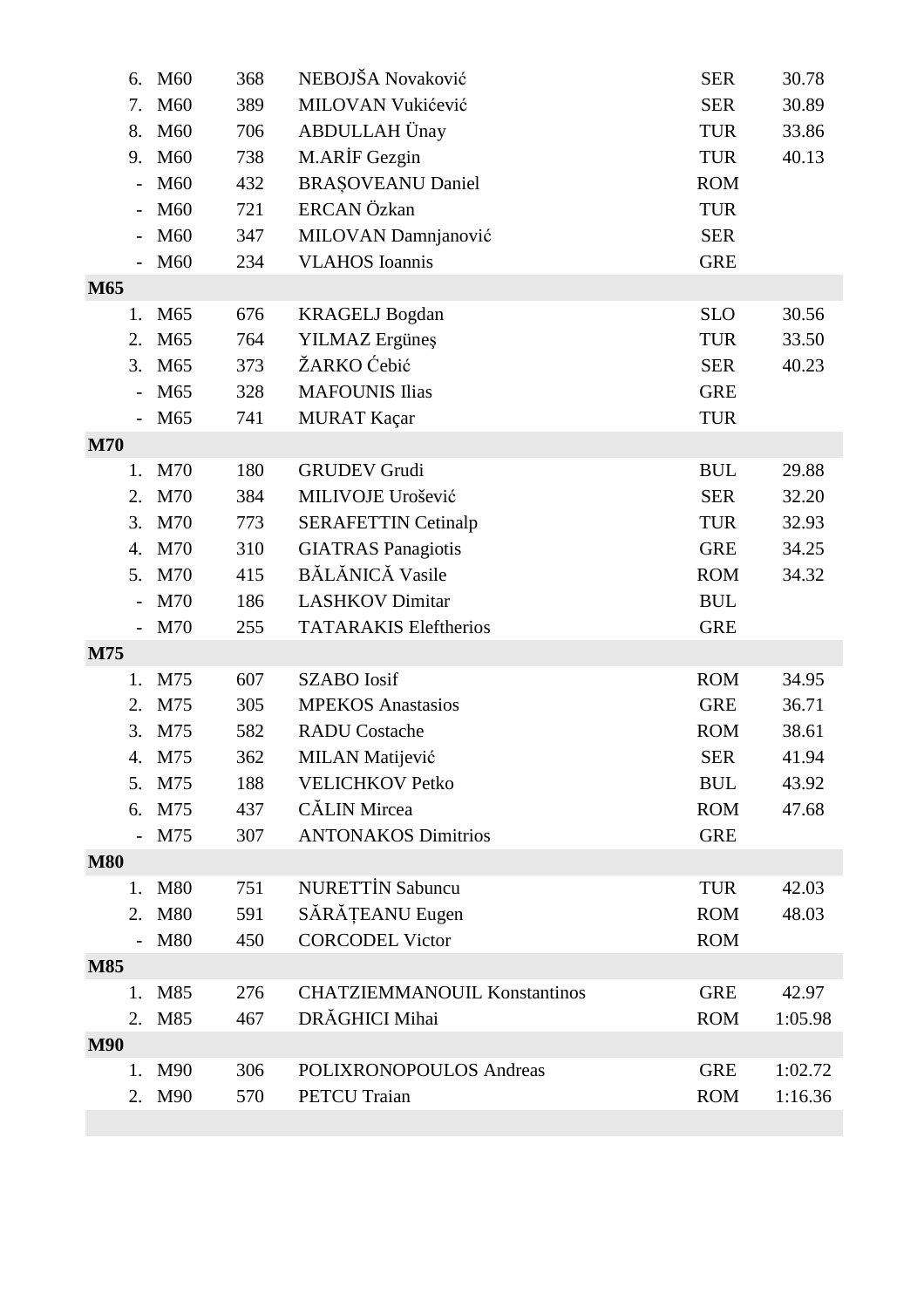# **RESULTS 400m / 20.09.2014**

| place                    | categ  |     | bib num Name Surname             | <b>Country</b> | <b>Result</b> |
|--------------------------|--------|-----|----------------------------------|----------------|---------------|
| <b>M35</b>               |        |     |                                  |                |               |
| 1.                       | M35    | 551 | NIŞU Silviu                      | <b>ROM</b>     | 51.72         |
| 2.                       | M35    | 261 | <b>KIRIAKOS</b> Ioannis          | <b>GRE</b>     | 54.97         |
| 3.                       | M35    | 367 | DRAGAN Nešović                   | <b>SER</b>     | 55.68         |
|                          | 4. M35 | 133 | <b>PETROV</b> Ivan               | <b>BUL</b>     | 1:00.55       |
| 5.                       | M35    | 571 | PETRIȘOR Cristian                | <b>ROM</b>     | 1:02.72       |
| <b>M40</b>               |        |     |                                  |                |               |
| 1.                       | M40    | 379 | DUŠAN Stupar                     | <b>SER</b>     | 57.12         |
| 2.                       | M40    | 380 | DARKO Šapić                      | <b>SER</b>     | 57.63         |
| 3.                       | M40    | 212 | <b>ROZAKIS Vassilios</b>         | <b>GRE</b>     | 59.58         |
| 4.                       | M40    | 463 | <b>DOBRE Florinel</b>            | <b>ROM</b>     | 1:01.21       |
|                          | 5. M40 | 436 | CABUZ Dănuț                      | <b>ROM</b>     | 1:01.65       |
|                          | M40    | 402 | <b>ALEXANDRESCU Mircea</b>       | <b>ROM</b>     |               |
|                          | M40    | 138 | <b>GUGOV Ventsislav</b>          | <b>BUL</b>     |               |
| $\overline{\phantom{0}}$ | M40    | 750 | <b>NURETDIN Memur</b>            | <b>TUR</b>     |               |
|                          | M40    | 360 | SLAVIŠA Kunarac                  | <b>SER</b>     |               |
|                          | M40    | 135 | <b>TSVETKOV Tsvetan</b>          | <b>BUL</b>     |               |
| M45                      |        |     |                                  |                |               |
| 1.                       | M45    | 209 | <b>KONTONIS Dionisios</b>        | <b>GRE</b>     | 55.53         |
| 2.                       | M45    | 832 | DUJIĆ Franjo                     | <b>CRO</b>     | 59.70         |
| 3.                       | M45    | 477 | FRANGULEA Alexandru              | <b>ROM</b>     | 1:00.81       |
| 4.                       | M45    | 272 | <b>CHATZISTERGOS Stergios</b>    | <b>GRE</b>     | 1:02.77       |
| 5.                       | M45    | 145 | <b>STEFANOV Trifon</b>           | <b>BUL</b>     | 1:05.66       |
| 6.                       | M45    | 623 | <b>TUDOSA Nicolae</b>            | <b>ROM</b>     | 1:08.10       |
|                          | $-M45$ | 150 | MITROFANOV Svilen                | <b>BUL</b>     |               |
|                          | $-M45$ | 777 | <b>MURSELIM Elmas</b>            | <b>TUR</b>     |               |
|                          | M45    | 257 | <b>PERIFANOS Panagiotis</b>      | <b>GRE</b>     |               |
| <b>M50</b>               |        |     |                                  |                |               |
| 1.                       | M50    | 221 | <b>SKORDILIS Spiridon</b>        | <b>GRE</b>     | 59.70         |
| 2.                       | M50    | 248 | <b>KSENTES Theodoros</b>         | <b>GRE</b>     | 59.85         |
| 3.                       | M50    | 831 | HORVATIĆ Zvonko                  | <b>CRO</b>     | 59.92         |
| 4.                       | M50    | 361 | BOŠKO Lazić                      | <b>SER</b>     | 1:01.78       |
| 5.                       | M50    | 702 | <b>KAMURAN Aksoy</b>             | <b>TUR</b>     | 1:03.98       |
| 6.                       | M50    | 364 | MIROSLAV Mihajlović              | <b>SER</b>     | 1:07.61       |
| 7.                       | M50    | 760 | SEZAİ Çalli                      | <b>TUR</b>     | 1:12.11       |
| 8.                       | M50    | 600 | <b>SPINACHI Ilie</b>             | <b>ROM</b>     | 1:15.44       |
|                          | 9. M50 | 480 | <b>GHECIU Mihai</b>              | <b>ROM</b>     | 1:16.68       |
|                          | M50    | 708 | <b>AHMET Göncü</b>               | <b>TUR</b>     |               |
|                          | M50    | 669 | <b>BOŽIČEK Marko</b>             | <b>SLO</b>     |               |
|                          | M50    | 281 | <b>CHAMOUROUDIS Konstantinos</b> | <b>GRE</b>     |               |
|                          | M50    | 742 | MURAT Sağlam                     | <b>TUR</b>     |               |
|                          | M50    | 153 | <b>TONEV Tihomir</b>             | <b>BUL</b>     |               |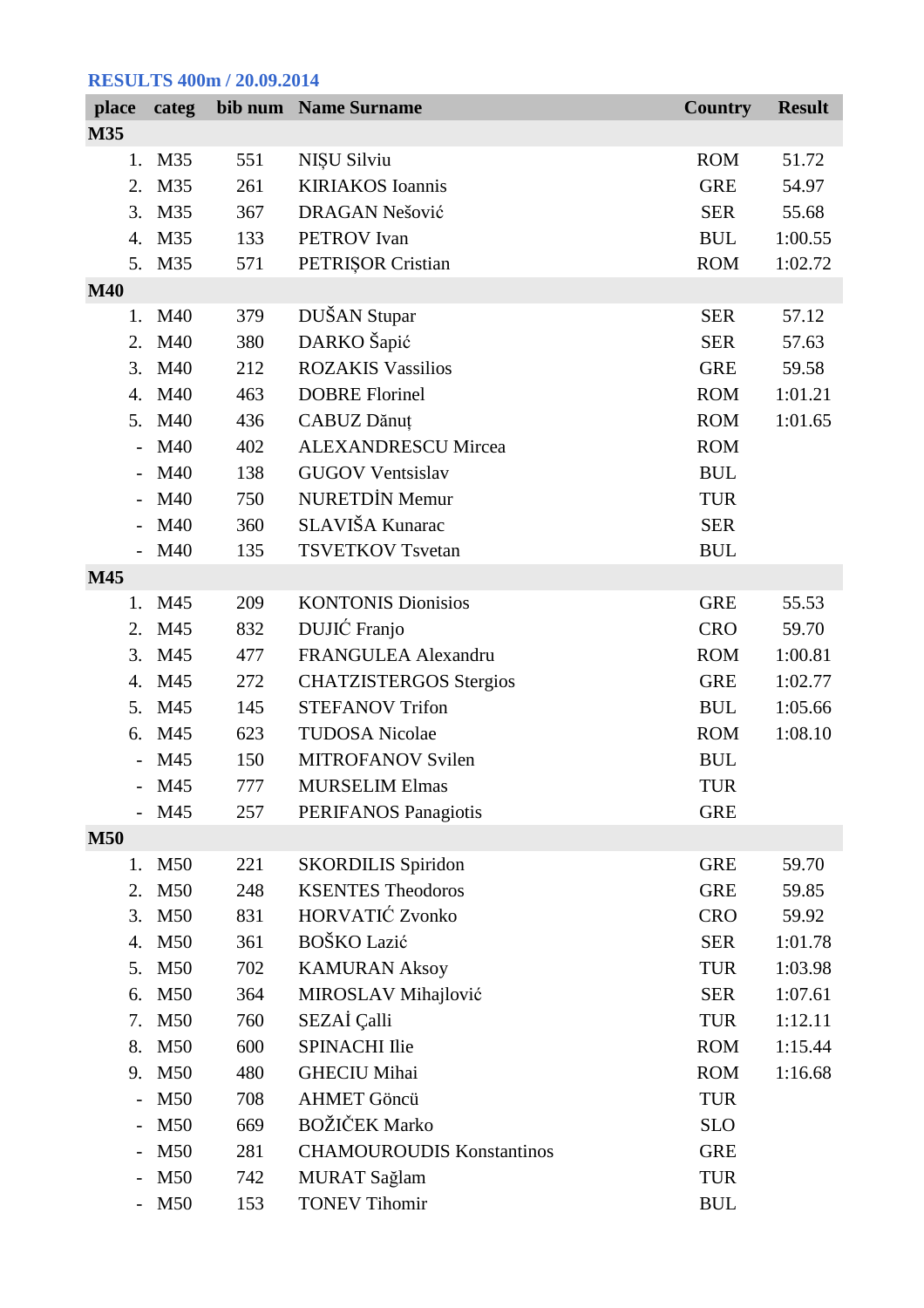| M55                      |                    |     |                                     |            |         |
|--------------------------|--------------------|-----|-------------------------------------|------------|---------|
| 1.                       | M <sub>55</sub>    | 382 | MILOŠ Trivunović                    | <b>SER</b> | 1:01.31 |
| 2.                       | M <sub>55</sub>    | 161 | <b>PETKOV</b> Stefan                | <b>BUL</b> | 1:02.30 |
| 3.                       | M55                | 330 | <b>MPAKALIS</b> Spiridon            | <b>GRE</b> | 1:02.75 |
| 4.                       | M55                | 363 | <b>ZORAN Solar</b>                  | <b>SER</b> | 1:05.75 |
| 5.                       | M <sub>55</sub>    | 719 | ÇETİN Çağatay                       | <b>TUR</b> | 1:07.46 |
| 6.                       | M <sub>55</sub>    | 224 | <b>KIRIMIS Dimitrios</b>            | <b>GRE</b> | 1:09.86 |
| 7.                       | M <sub>55</sub>    | 277 | <b>GIALAMANTZIS Christos</b>        | <b>GRE</b> | 1:11.73 |
| 8.                       | M55                | 511 | <b>ISTVAN</b> Imre                  | <b>ROM</b> | 1:12.23 |
| $\overline{\phantom{0}}$ | M55                | 711 | ALİ Kara                            | <b>TUR</b> |         |
|                          | M55                | 729 | <b>HALİL Ak</b>                     | <b>TUR</b> |         |
|                          | M55                | 519 | <b>LEFTER</b> Ion Cristian          | <b>ROM</b> |         |
|                          | M <sub>55</sub>    | 391 | MIRKO Orbović                       | <b>SER</b> |         |
| <b>M60</b>               |                    |     |                                     |            |         |
| 1.                       | M60                | 679 | NIKOLIČ Drago                       | <b>SLO</b> | 58.90   |
| 2.                       | M60                | 557 | PACRIȚA Virgil                      | <b>ROM</b> | 1:07.06 |
| 3.                       | M60                | 769 | <b>OSMAN NURI Tartilaci</b>         | <b>TUR</b> | 1:07.43 |
| 4.                       | M60                | 329 | <b>MPATRIS Dimitrios</b>            | <b>GRE</b> | 1:08.25 |
| 5.                       | M60                | 389 | MILOVAN Vukićević                   | <b>SER</b> | 1:09.45 |
| 6.                       | M60                | 700 | <b>MUHSIN Turkkal</b>               | <b>TUR</b> | 1:11.02 |
| 7.                       | M60                | 440 | CĂPLOIU Nicolae                     | <b>ROM</b> | 1:12.84 |
| 8.                       | M60                | 347 | MILOVAN Damnjanović                 | <b>SER</b> | 1:23.86 |
| 9.                       | M <sub>60</sub>    | 738 | M.ARIF Gezgin                       | <b>TUR</b> | 1:41.85 |
|                          | M60                | 432 | <b>BRAŞOVEANU Daniel</b>            | <b>ROM</b> |         |
|                          | M <sub>60</sub>    | 747 | NECDET Şahin                        | <b>TUR</b> |         |
| M65                      |                    |     |                                     |            |         |
| 1.                       | M65                | 718 | <b>BURAK Büyükbaykal</b>            | <b>TUR</b> | 1:12.55 |
|                          | 2. M <sub>65</sub> | 554 | <b>OPREA Marin</b>                  | <b>ROM</b> | 1:17.71 |
| 3.                       | M65                | 176 | <b>BLAGOEV</b> Georgi               | <b>BUL</b> | 1:22.44 |
|                          | 4. M65             | 596 | <b>SCHULLERI</b> Frigyes            | <b>ROM</b> | 1:49.95 |
|                          | M65                | 328 | <b>MAFOUNIS Ilias</b>               | <b>GRE</b> |         |
| <b>M70</b>               |                    |     |                                     |            |         |
| 1.                       | M70                | 180 | <b>GRUDEV Grudi</b>                 | <b>BUL</b> | 1:07.94 |
| 2.                       | M70                | 517 | <b>KERESZTES Gyula</b>              | <b>ROM</b> | 1:20.02 |
|                          | 3. M70             | 597 | <b>SDRULA Nicolae</b>               | <b>ROM</b> | 1:23.79 |
| M75                      |                    |     |                                     |            |         |
| 1.                       | M75                | 607 | <b>SZABO</b> Iosif                  | <b>ROM</b> | 1:20.75 |
| 2.                       | M75                | 305 | <b>MPEKOS</b> Anastasios            | <b>GRE</b> | 1:25.78 |
|                          | 3. M75             | 497 | <b>IAMANDI Victor</b>               | <b>ROM</b> | 1:26.51 |
|                          | 4. M75             | 362 | MILAN Matijević                     | <b>SER</b> | 1:30.92 |
| <b>M80</b>               |                    |     |                                     |            |         |
| 1.                       | <b>M80</b>         | 304 | <b>DOUSIS</b> Panagiotis            | <b>GRE</b> | 2:07.98 |
| <b>M85</b>               |                    |     |                                     |            |         |
|                          | 1. M85             | 276 | <b>CHATZIEMMANOUIL Konstantinos</b> | <b>GRE</b> | 1:45.49 |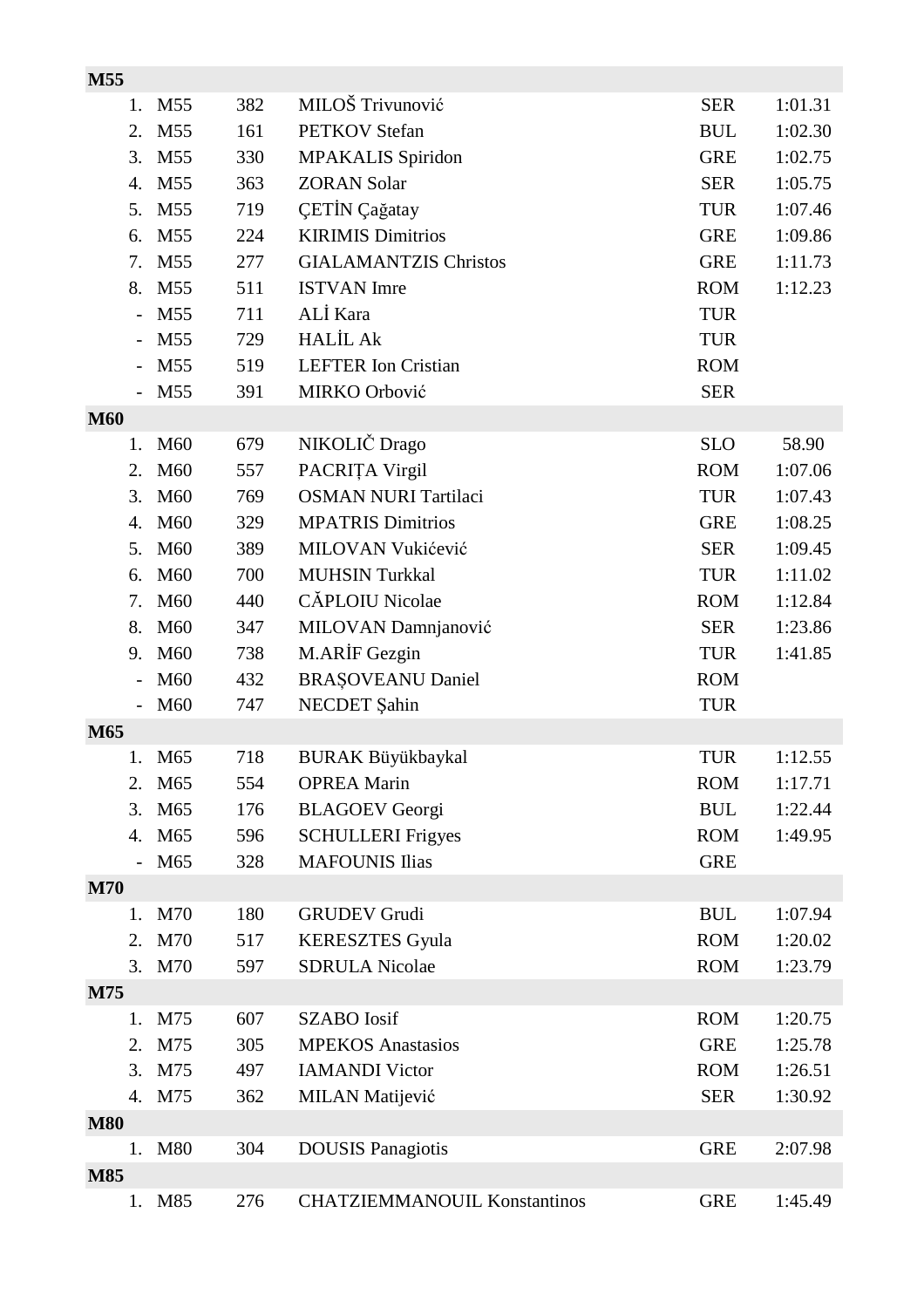| 2. M85 | 193 IVANOV Ivan         | BUL 2:16.92 |  |
|--------|-------------------------|-------------|--|
|        | 3. M85 635 RADU Dumitru | ROM 2:56.23 |  |
| - M85  | 467 DRĂGHICI Mihai      | <b>ROM</b>  |  |

# **RESULTS 800m / 19.09.2014**

| place                    | categ           | bib num | <b>Name Surname</b>         | <b>Country</b> | <b>Result</b> |
|--------------------------|-----------------|---------|-----------------------------|----------------|---------------|
| <b>M35</b>               |                 |         |                             |                |               |
| 1.                       | M35             | 687     | ŠKODNIK Jože                | <b>SLO</b>     | 2:06.98       |
| 2.                       | M35             | 367     | DRAGAN Nešović              | <b>SER</b>     | 2:14.41       |
| 3.                       | M35             | 525     | <b>MAFTEI Nelu Vasilică</b> | <b>ROM</b>     | 2:19.63       |
| $\overline{4}$ .         | M35             | 571     | PETRIŞOR Cristian           | <b>ROM</b>     | 2:20.60       |
| <b>M40</b>               |                 |         |                             |                |               |
| 1.                       | M40             | 402     | <b>ALEXANDRESCU Mircea</b>  | <b>ROM</b>     | 2:00.73       |
| 2.                       | M40             | 379     | DUŠAN Stupar                | <b>SER</b>     | 2:15.23       |
| 3.                       | M40             | 456     | <b>CSISZER</b> Csongor      | <b>ROM</b>     | 2:34.28       |
| $\overline{4}$ .         | M40             | 549     | <b>NICULAE</b> Cristian     | <b>ROM</b>     | 2:35.50       |
| M45                      |                 |         |                             |                |               |
| 1.                       | M45             | 586     | ROMASCANU Gheorghe          | <b>ROM</b>     | 2:19.68       |
| 2.                       | M45             | 832     | DUJIĆ Franjo                | <b>CRO</b>     | 2:24.29       |
| 3.                       | M45             | 409     | <b>APETROAIE Vasile</b>     | <b>ROM</b>     | 2:25.66       |
| $\mathbf{4}$ .           | M45             | 613     | TILIBAŞA Vasile             | <b>ROM</b>     | 2:30.51       |
| 5.                       | M45             | 257     | <b>PERIFANOS Panagiotis</b> | <b>GRE</b>     | 2:32.68       |
| 6.                       | M45             | 145     | <b>STEFANOV Trifon</b>      | <b>BUL</b>     | 2:38.95       |
| $\overline{a}$           | M45             | 777     | <b>MURSELIM Elmas</b>       | <b>TUR</b>     |               |
| $\overline{\phantom{0}}$ | M45             | 623     | <b>TUDOSA Nicolae</b>       | <b>ROM</b>     |               |
| <b>M50</b>               |                 |         |                             |                |               |
| 1.                       | M50             | 248     | <b>KSENTES Theodoros</b>    | <b>GRE</b>     | 2:20.24       |
| 2.                       | M50             | 831     | <b>HORVATIĆ Zvonko</b>      | <b>CRO</b>     | 2:20.88       |
| 3.                       | M50             | 403     | ALEXE Iulică                | <b>ROM</b>     | 2:23.29       |
| $\mathbf{4}$ .           | M50             | 288     | <b>BOZATZIDIS Georgios</b>  | <b>GRE</b>     | 2:40.76       |
| 5.                       | M50             | 428     | <b>BOBOCESCU Valeriu</b>    | <b>ROM</b>     | 2:42.07       |
| 6.                       | M50             | 480     | <b>GHECIU Mihai</b>         | <b>ROM</b>     | 3:00.64       |
|                          | M50             | 705     | A.YAVUZ Ertekin             | <b>TUR</b>     |               |
|                          | M50             | 533     | MILA Adrian                 | <b>ROM</b>     |               |
| M55                      |                 |         |                             |                |               |
| 1.                       | M <sub>55</sub> | 165     | <b>KOLEV Hristo</b>         | <b>BUL</b>     | 2:17.93       |
| 2.                       | M55             | 382     | MILOŠ Trivunović            | <b>SER</b>     | 2:18.57       |
| 3.                       | M55             | 161     | <b>PETKOV</b> Stefan        | <b>BUL</b>     | 2:22.72       |
| 4.                       | M55             | 225     | <b>AGROS Odysseas</b>       | <b>GRE</b>     | 2:26.51       |
| 5.                       | M55             | 391     | MIRKO Orbović               | <b>SER</b>     | 2:28.27       |
| 6.                       | M55             | 406     | <b>ANIȚA Aurel</b>          | <b>ROM</b>     | 2:36.74       |
| 7.                       | M55             | 390     | LJUBIŠA Orbović             | <b>SER</b>     | 3:04.46       |
| 8.                       | M55             | 444     | CIOATĂ Radu                 | <b>ROM</b>     | 3:54.38       |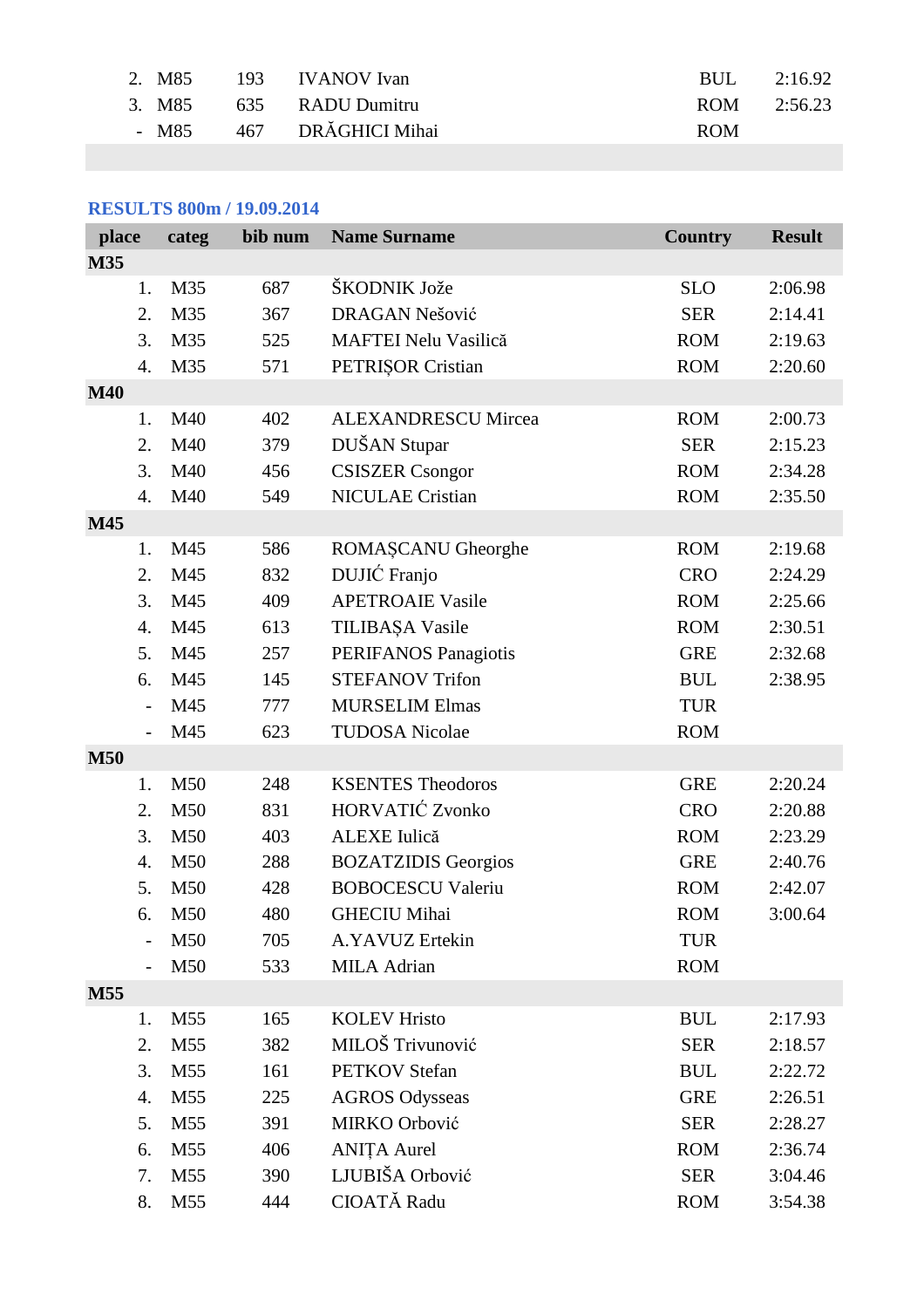|            |                  | M55 | 719 | <b>CETIN</b> Cağatay       | <b>TUR</b> |         |
|------------|------------------|-----|-----|----------------------------|------------|---------|
|            |                  | M55 | 363 | <b>ZORAN Solar</b>         | <b>SER</b> |         |
| <b>M60</b> |                  |     |     |                            |            |         |
|            | 1.               | M60 | 432 | <b>BRAȘOVEANU Daniel</b>   | <b>ROM</b> | 2:37.73 |
|            | 2.               | M60 | 700 | <b>MUHSIN Turkkal</b>      | <b>TUR</b> | 2:39.61 |
|            | 3.               | M60 | 604 | ŞUMĂLAN Daniel             | <b>ROM</b> | 2:44.64 |
|            | $\mathbf{4}$ .   | M60 | 743 | <b>MUSTAFA Sevim</b>       | <b>TUR</b> | 2:51.48 |
|            | 5.               | M60 | 440 | <b>CĂPLOIU</b> Nicolae     | <b>ROM</b> | 2:54.05 |
|            | 6.               | M60 | 738 | M.ARİF Gezgin              | <b>TUR</b> | 4:14.92 |
|            | $\overline{a}$   | M60 | 747 | NECDET Şahin               | <b>TUR</b> |         |
|            | $\overline{a}$   | M60 | 167 | <b>SEKULOV Ilko</b>        | <b>BUL</b> |         |
|            | $\overline{a}$   | M60 | 601 | <b>STAN Dumitru</b>        | <b>ROM</b> |         |
| M65        |                  |     |     |                            |            |         |
|            | 1.               | M65 | 452 | <b>COVACIU</b> Augustin    | <b>ROM</b> | 2:42.35 |
|            | 2.               | M65 | 673 | <b>JEMENŠEK Silvester</b>  | <b>SLO</b> | 2:48.28 |
|            | 3.               | M65 | 862 | <b>LAZAR Sekulic</b>       | <b>MNE</b> | 2:48.54 |
|            | $\overline{4}$ . | M65 | 718 | <b>BURAK Büyükbaykal</b>   | <b>TUR</b> | 2:51.18 |
|            | 5.               | M65 | 239 | <b>KITRIDIS Panagiotis</b> | <b>GRE</b> | 3:00.16 |
|            | 6.               | M65 | 418 | <b>BARBUTA Sandu</b>       | <b>ROM</b> | 3:06.19 |
|            | 7.               | M65 | 176 | <b>BLAGOEV</b> Georgi      | <b>BUL</b> | 3:22.52 |
|            | $\overline{a}$   | M65 | 554 | <b>OPREA Marin</b>         | <b>ROM</b> |         |
|            | $\overline{a}$   | M65 | 616 | <b>TINCA Gheorghe</b>      | <b>ROM</b> |         |
| <b>M70</b> |                  |     |     |                            |            |         |
|            | 1.               | M70 | 597 | <b>SDRULA Nicolae</b>      | <b>ROM</b> | 3:10.36 |
|            | 2.               | M70 | 606 | <b>SUVLEACOV Victor</b>    | <b>ROM</b> | 3:30.52 |
| M75        |                  |     |     |                            |            |         |
|            | 1.               | M75 | 607 | <b>SZABO</b> Iosif         | <b>ROM</b> | 3:11.08 |
|            | 2.               | M75 | 497 | <b>IAMANDI Victor</b>      | <b>ROM</b> | 3:24.50 |
|            | 3.               | M75 | 835 | ABRAMOVIĆ Milan            | <b>CRO</b> | 3:35.46 |
|            | $\overline{4}$ . | M75 | 362 | <b>MILAN Matijević</b>     | <b>SER</b> | 3:56.00 |

# **RESULTS 1500m / 20.09.2014**

| place                    | categ | bib num | <b>Name Surname</b>         | Country    | <b>Result</b> |
|--------------------------|-------|---------|-----------------------------|------------|---------------|
| <b>M35</b>               |       |         |                             |            |               |
|                          | M35   | 594     | <b>SCARLAT Marin</b>        | <b>ROM</b> | 4:25.59       |
| 2.                       | M35   | 687     | ŠKODNIK Jože                | <b>SLO</b> | 4:25.87       |
| 3.                       | M35   | 506     | IONIȚĂ Cătălin              | <b>ROM</b> | 4:46.41       |
| $\overline{4}$ .         | M35   | 571     | <b>PETRISOR Cristian</b>    | <b>ROM</b> | 4:59.51       |
| 5.                       | M35   | 525     | <b>MAFTEI Nelu Vasilică</b> | <b>ROM</b> | 5:04.92       |
| $\overline{\phantom{a}}$ | M35   | 388     | <b>DALIBOR Vrhovac</b>      | <b>SER</b> |               |
| <b>M40</b>               |       |         |                             |            |               |
|                          | M40   | 402     | <b>ALEXANDRESCU Mircea</b>  | <b>ROM</b> | 4:18.82       |
| 2.                       | M40   | 249     | <b>APOSTOLIDIS Anestis</b>  | <b>GRE</b> | 4:31.69       |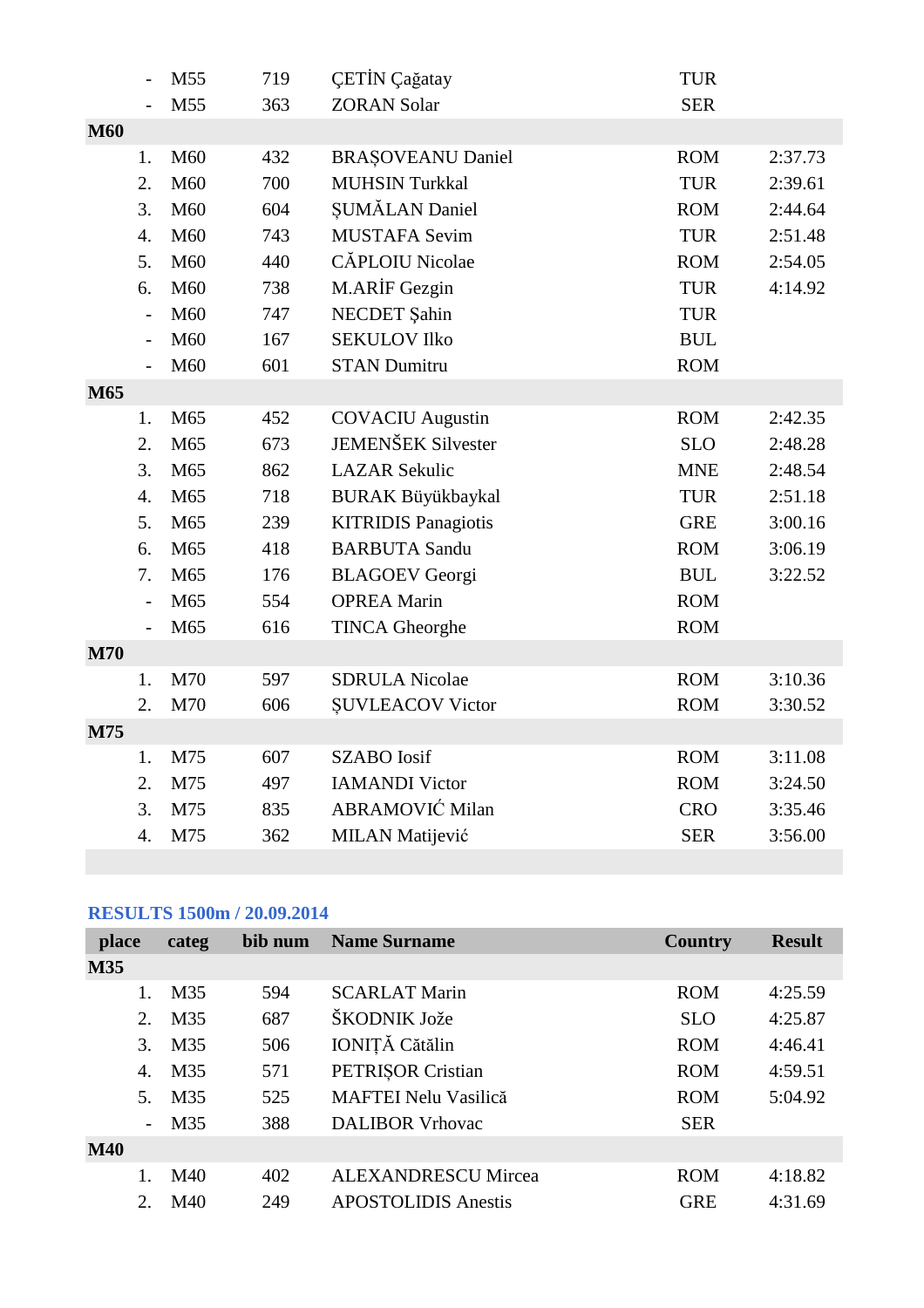|            | 3.                       | M40             | 632 | <b>VOICU Liviu</b>          | <b>ROM</b> | 4:41.12 |
|------------|--------------------------|-----------------|-----|-----------------------------|------------|---------|
|            | $\overline{4}$ .         | M40             | 595 | <b>SCARLAT Nicuşor</b>      | <b>ROM</b> | 4:51.68 |
|            | 5.                       | M40             | 142 | <b>ATANASOV Atanas</b>      | <b>BUL</b> | 4:59.99 |
|            | 6.                       | M40             | 435 | <b>BUNU Dinu</b>            | <b>ROM</b> | 5:08.22 |
|            | 7.                       | M40             | 136 | <b>VASILEV Dimitar</b>      | <b>BUL</b> | 5:44.25 |
|            | 8.                       | M40             | 448 | <b>COJOCARU</b> George      | <b>ROM</b> | 5:45.14 |
|            | $\overline{a}$           | M40             | 308 | <b>TZANAVARAS Pavlos</b>    | <b>GRE</b> |         |
| M45        |                          |                 |     |                             |            |         |
|            | 1.                       | M45             | 670 | ČESNIK Valentin             | <b>SLO</b> | 4:40.30 |
|            | 2.                       | M45             | 579 | <b>PRECUP Florin</b>        | <b>ROM</b> | 4:43.71 |
|            | 3.                       | M45             | 586 | ROMAȘCANU Gheorghe          | <b>ROM</b> | 4:48.99 |
|            | $\overline{4}$ .         | M45             | 812 | MAHMIĆ Nihad                | <b>BIH</b> | 4:53.68 |
|            | 5.                       | M45             | 409 | <b>APETROAIE Vasile</b>     | <b>ROM</b> | 4:58.09 |
|            | 6.                       | M45             | 520 | <b>LEONTE Florin</b>        | <b>ROM</b> | 5:10.50 |
|            | 7.                       | M45             | 149 | <b>RADNEV</b> Ivan          | <b>BUL</b> | 5:14.43 |
|            | 8.                       | M45             | 466 | DONOSĂ Dan                  | <b>ROM</b> | 5:26.24 |
| <b>M50</b> |                          |                 |     |                             |            |         |
|            | 1.                       | M50             | 159 | <b>NIKOLOV Valentin</b>     | <b>BUL</b> | 4:45.49 |
|            | 2.                       | M50             | 705 | A.YAVUZ Ertekin             | <b>TUR</b> | 4:46.29 |
|            | 3.                       | M50             | 157 | <b>DIMITROV</b> Dimitar     | <b>BUL</b> | 5:24.01 |
|            | 4.                       | M50             | 288 | <b>BOZATZIDIS Georgios</b>  | <b>GRE</b> | 5:42.78 |
|            | 5.                       | M50             | 428 | <b>BOBOCESCU Valeriu</b>    | <b>ROM</b> | 5:44.67 |
|            | 6.                       | M50             | 785 | <b>GURKAN Akyol</b>         | <b>TUR</b> | 6:05.24 |
|            | 7.                       | M50             | 480 | <b>GHECIU Mihai</b>         | <b>ROM</b> | 6:14.24 |
|            | $\qquad \qquad -$        | M50             | 403 | ALEXE Iulică                | <b>ROM</b> |         |
|            |                          | M50             | 811 | <b>KAVAZ</b> Asim           | <b>BIH</b> |         |
|            | $\overline{\phantom{a}}$ | M50             | 545 | <b>NAN</b> Stefan           | <b>ROM</b> |         |
|            |                          | M50             | 156 | <b>VASILEV</b> Ivan         | <b>BUL</b> |         |
| M55        |                          |                 |     |                             |            |         |
|            | 1.                       | M <sub>55</sub> | 382 | MILOŠ Trivunović            | <b>SER</b> | 4:55.50 |
|            | 2.                       | M55             | 225 | <b>AGROS Odysseas</b>       | <b>GRE</b> | 5:03.60 |
|            | 3.                       | M <sub>55</sub> | 391 | MIRKO Orbović               | <b>SER</b> | 5:05.15 |
|            | 4.                       | M <sub>55</sub> | 511 | <b>ISTVAN</b> Imre          | <b>ROM</b> | 5:53.59 |
|            | 5.                       | M55             | 390 | LJUBIŠA Orbović             | <b>SER</b> | 6:06.58 |
|            | 6.                       | M55             | 155 | <b>SHABAN Ismail Hassan</b> | <b>BUL</b> | 6:48.91 |
|            | 7.                       | M55             | 444 | CIOATĂ Radu                 | <b>ROM</b> | 8:18.10 |
|            | $\overline{a}$           | M55             | 507 | IONIȚĂ Gheorghe             | <b>ROM</b> |         |
|            | $\overline{\phantom{0}}$ | M55             | 266 | <b>KONTOS Konstantinos</b>  | <b>GRE</b> |         |
|            | $\overline{\phantom{0}}$ | M55             | 163 | <b>NENOV Stanimir</b>       | <b>BUL</b> |         |
|            | $\overline{\phantom{0}}$ | M55             | 625 | <b>VARVESCU Corneliu</b>    | <b>ROM</b> |         |
| <b>M60</b> |                          |                 |     |                             |            |         |
|            | 1.                       | M60             | 504 | <b>IONAȘCU</b> Ion          | <b>ROM</b> | 5:38.86 |
|            | 2.                       | M60             | 372 | RADOVAN Radulović           | <b>SER</b> | 5:43.03 |
|            | 3.                       | M60             | 743 | <b>MUSTAFA Sevim</b>        | <b>TUR</b> | 5:50.84 |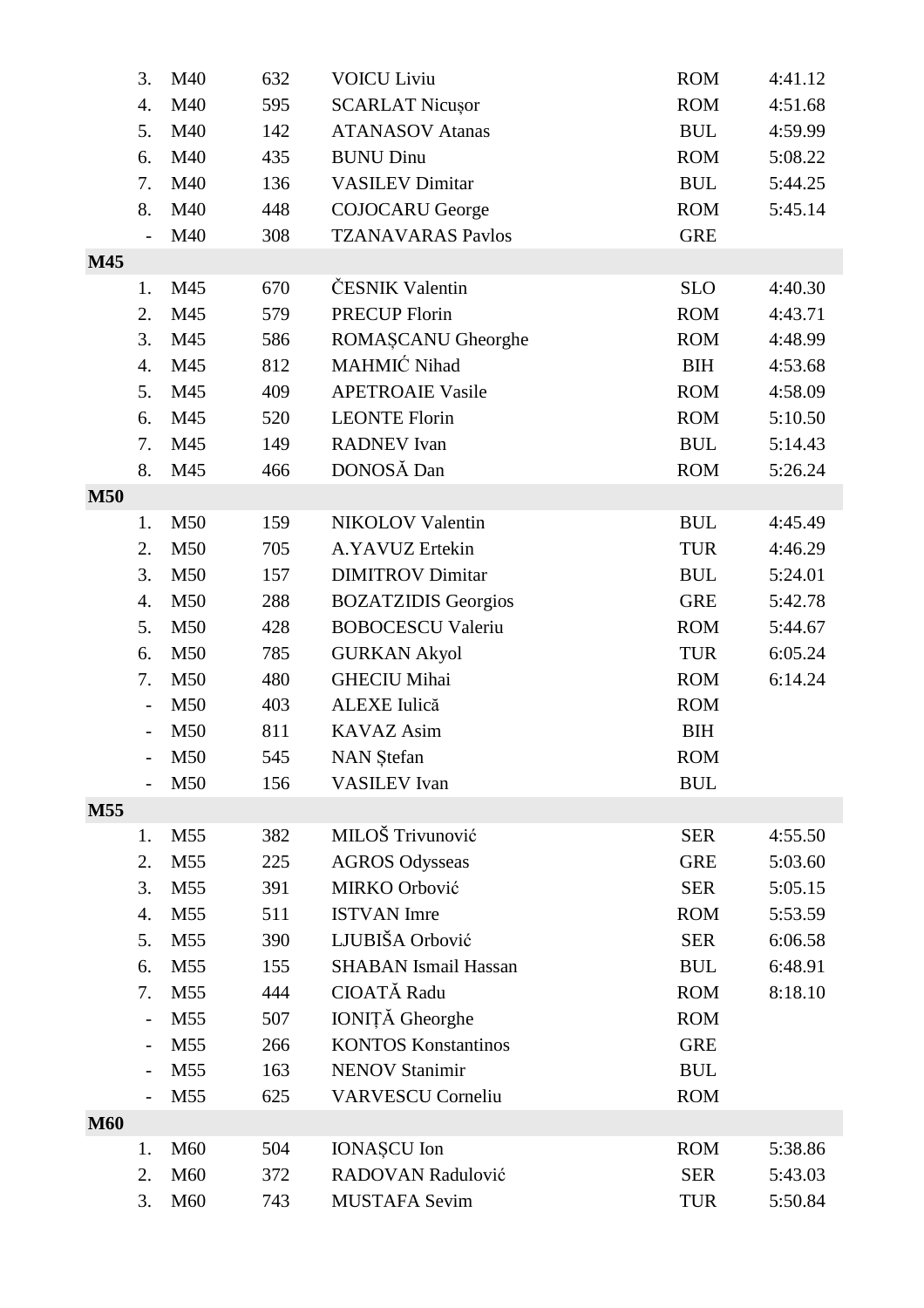|            |                          | M60 | 468 | <b>DRAGOMIR</b> Ion        | <b>ROM</b> |         |
|------------|--------------------------|-----|-----|----------------------------|------------|---------|
|            |                          | M60 | 246 | <b>KAMPAS Konstantinos</b> | <b>GRE</b> |         |
|            |                          | M60 | 167 | <b>SEKULOV Ilko</b>        | <b>BUL</b> |         |
|            |                          | M60 | 601 | <b>STAN Dumitru</b>        | <b>ROM</b> |         |
|            | $\overline{\phantom{0}}$ | M60 | 604 | ŞUMĂLAN Daniel             | <b>ROM</b> |         |
| M65        |                          |     |     |                            |            |         |
|            | 1.                       | M65 | 673 | <b>JEMENŠEK Silvester</b>  | <b>SLO</b> | 5:50.08 |
|            | 2.                       | M65 | 862 | <b>LAZAR Sekulic</b>       | <b>MNE</b> | 5:52.16 |
|            | 3.                       | M65 | 710 | ALİ Demirhan               | <b>TUR</b> | 5:55.98 |
|            | $\overline{4}$ .         | M65 | 724 | FUAT Düzovalilar           | <b>TUR</b> | 6:12.83 |
|            | 5.                       | M65 | 353 | <b>DRAGAN Kamber</b>       | <b>SER</b> | 6:20.43 |
|            | 6.                       | M65 | 465 | <b>DONCU</b> Ivan          | <b>ROM</b> | 6:22.12 |
|            | 7.                       | M65 | 239 | <b>KITRIDIS Panagiotis</b> | <b>GRE</b> | 6:22.90 |
|            | 8.                       | M65 | 422 | <b>BENŐ</b> Zoltan         | <b>ROM</b> | 6:30.16 |
|            | 9.                       | M65 | 577 | POPISTAȘU Gheorghe         | <b>ROM</b> | 6:32.92 |
|            | $\overline{a}$           | M65 | 418 | <b>BARBUTA Sandu</b>       | <b>ROM</b> |         |
|            | $\overline{a}$           | M65 | 445 | CIOCA Ilie                 | <b>ROM</b> |         |
|            | $\overline{\phantom{0}}$ | M65 | 455 | <b>CRISTESCU Mircea</b>    | <b>ROM</b> |         |
|            | $\overline{\phantom{0}}$ | M65 | 259 | <b>GISAKIS</b> Ioannis     | <b>GRE</b> |         |
|            | $\overline{a}$           | M65 | 554 | <b>OPREA Marin</b>         | <b>ROM</b> |         |
| <b>M70</b> |                          |     |     |                            |            |         |
|            | 1.                       | M70 | 685 | SAVIĆ Vladimir             | <b>SLO</b> | 6:15.21 |
|            | 2.                       | M70 | 299 | <b>ALLIMONOS Georgios</b>  | <b>GRE</b> | 7:09.23 |
|            |                          | M70 | 238 | <b>ABBOT</b> Ioulios       | <b>GRE</b> |         |
|            |                          | M70 | 342 | <b>MILORAD Petrović</b>    | <b>SER</b> |         |
| M75        |                          |     |     |                            |            |         |
|            | 1.                       | M75 | 835 | <b>ABRAMOVIĆ Milan</b>     | <b>CRO</b> | 7:17.37 |
|            | 2.                       | M75 | 593 | SCAFĂ Constantin           | <b>ROM</b> | 8:55.03 |
|            | 3.                       | M75 | 437 | <b>CĂLIN</b> Mircea        | <b>ROM</b> | 8:56.79 |
|            |                          |     |     |                            |            |         |

#### **RESULTS 5000m / 19.09.2014**

| place       | categ  |     | bib num Name Surname       | Country    | <b>Result</b> |
|-------------|--------|-----|----------------------------|------------|---------------|
| M35         |        |     |                            |            |               |
| 1.          | M35    | 594 | <b>SCARLAT Marin</b>       | <b>ROM</b> | 16:54.18      |
| 2.          | M35    | 506 | IONIȚĂ Cătălin             | <b>ROM</b> | 17:42.87      |
| 3.          | M35    | 388 | <b>DALIBOR Vrhovac</b>     | <b>SER</b> | 17:48.22      |
| 4.          | M35    | 479 | <b>GAVRIȘ Marcel</b>       | <b>ROM</b> | 18:01.03      |
|             | 5. M35 | 354 | <b>BOJAN Kampfer</b>       | <b>SER</b> | 18:59.36      |
| <b>M40</b>  |        |     |                            |            |               |
| 1.          | M40    | 861 | <b>DRAGOLJUB Koprivica</b> | <b>MNE</b> | 16:36.88      |
| $2^{\circ}$ | M40    | 632 | <b>VOICU Liviu</b>         | <b>ROM</b> | 17:47.21      |
| 3.          | M40    | 456 | <b>CSISZER</b> Csongor     | <b>ROM</b> | 19:26.55      |
| 4.          | M40    | 316 | <b>RADU</b> Costel-Giprian | <b>GRE</b> | 22:43.78      |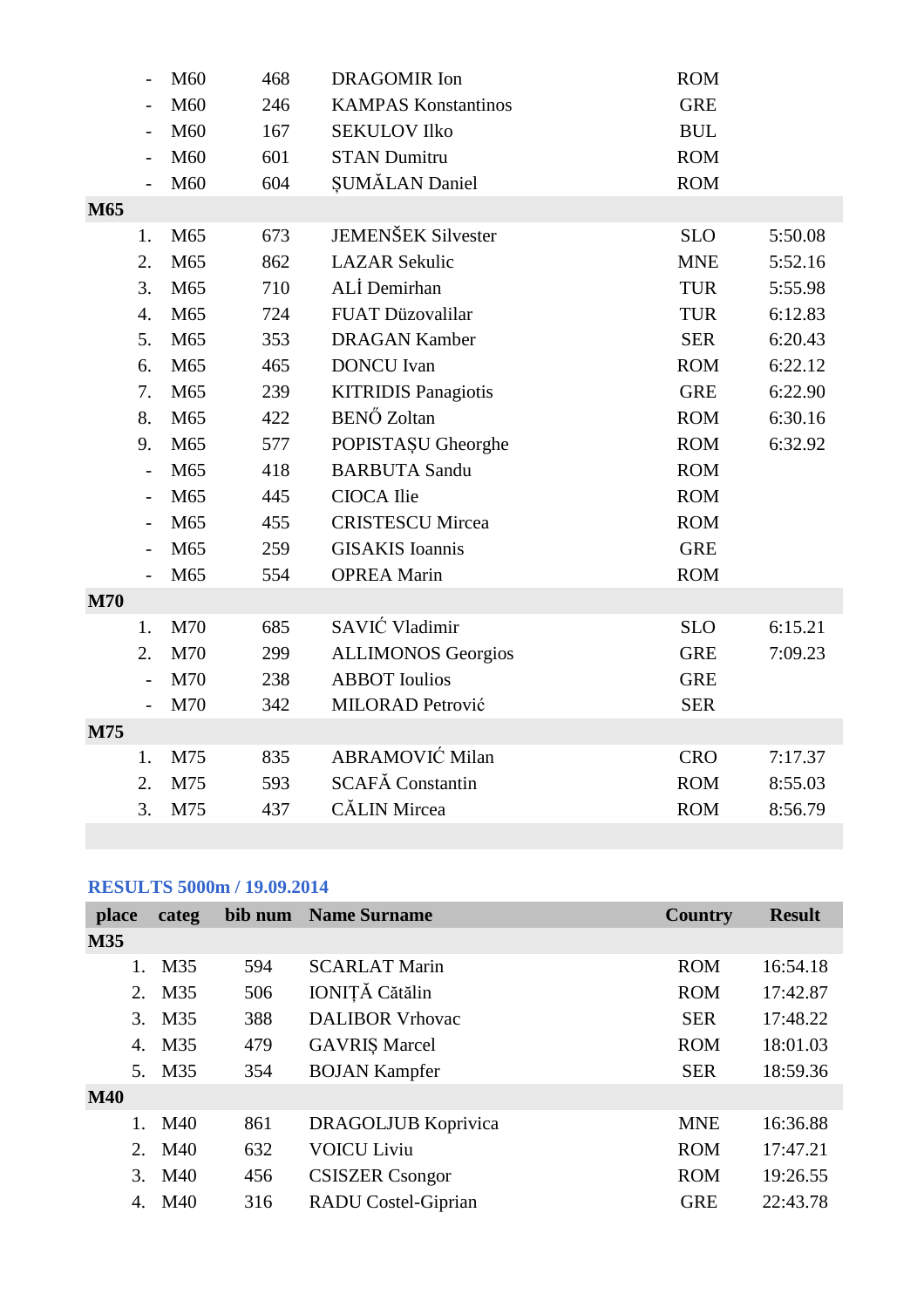| 5.         | M40             | 269 | <b>KANDILARIS Anastasios</b>  | <b>GRE</b> | 23:45.85 |
|------------|-----------------|-----|-------------------------------|------------|----------|
| 6.         | M40             | 448 | <b>COJOCARU</b> George        | <b>ROM</b> | 24:57.68 |
|            | M40             | 249 | <b>APOSTOLIDIS Anestis</b>    | <b>GRE</b> |          |
|            | M40             | 580 | PREDA Imre                    | <b>ROM</b> |          |
|            | M40             | 134 | <b>STOILOV Katerin</b>        | <b>BUL</b> |          |
| M45        |                 |     |                               |            |          |
| 1.         | M45             | 670 | ČESNIK Valentin               | <b>SLO</b> | 17:29.42 |
| 2.         | M45             | 812 | MAHMIĆ Nihad                  | <b>BIH</b> | 17:39.32 |
| 3.         | M45             | 592 | SAROȘI Iosif                  | <b>ROM</b> | 17:50.22 |
| 4.         | M45             | 579 | <b>PRECUP Florin</b>          | <b>ROM</b> | 18:06.24 |
| 5.         | M45             | 409 | <b>APETROAIE Vasile</b>       | <b>ROM</b> | 18:23.58 |
| 6.         | M45             | 374 | RADIŠA Simić                  | <b>SER</b> | 18:43.52 |
| 7.         | M45             | 520 | <b>LEONTE Florin</b>          | <b>ROM</b> | 18:58.77 |
| 8.         | M45             | 149 | <b>RADNEV</b> Ivan            | <b>BUL</b> | 19:22.34 |
| 9.         | M45             | 151 | <b>CHUKANOV Genadi</b>        | <b>BUL</b> | 19:27.24 |
| 10.        | M45             | 613 | TILIBAŞA Vasile               | <b>ROM</b> | 19:34.36 |
| 11.        | M45             | 499 | <b>ICONARU Dănuț</b>          | <b>ROM</b> | 19:39.46 |
| 12.        | M45             | 237 | <b>LAZARIDIS Chrisostomos</b> | <b>GRE</b> | 21:32.04 |
| 13.        | M45             | 222 | <b>KOSTALAS Marios</b>        | <b>GRE</b> | 22:36.43 |
| 14.        | M45             | 568 | PÅUN Mugur                    | <b>ROM</b> | 27:39.32 |
|            | M45             | 309 | <b>KORNARAKIS Marios</b>      | <b>GRE</b> |          |
|            | M45             | 586 | ROMAȘCANU Gheorghe            | <b>ROM</b> |          |
| <b>M50</b> |                 |     |                               |            |          |
| 1.         | M50             | 159 | <b>NIKOLOV Valentin</b>       | <b>BUL</b> | 18:09.83 |
| 2.         | M50             | 692 | <b>VRHUNC Matjaž</b>          | <b>SLO</b> | 18:29.76 |
| 3.         | M50             | 811 | <b>KAVAZ</b> Asim             | <b>BIH</b> | 18:40.50 |
| 4.         | M50             | 782 | <b>YASAR</b> Anter            | <b>TUR</b> | 20:19.23 |
| 5.         | M50             | 157 | <b>DIMITROV</b> Dimitar       | <b>BUL</b> | 20:22.27 |
| 6.         | M50             | 223 | <b>KATSOULAS Vassilios</b>    | <b>GRE</b> | 23:10.81 |
| 7.         | M50             | 213 | PANAGOS Lampros               | <b>GRE</b> | 23:24.74 |
| 8.         | M50             | 737 | <b>LEVENT</b> Yirmibes        | <b>TUR</b> | 25:51.95 |
|            | M50             | 785 | <b>GURKAN Akyol</b>           | <b>TUR</b> |          |
|            | M50             | 545 | <b>NAN</b> Stefan             | <b>ROM</b> |          |
|            | M50             | 684 | ROBIČ Štefan                  | <b>SLO</b> |          |
|            | M50             | 758 | <b>SERDAR Durmaz</b>          | <b>TUR</b> |          |
|            | M50             | 760 | SEZAİ Çalli                   | <b>TUR</b> |          |
|            | M50             | 813 | SMRIKO Zuhdija                | <b>BIH</b> |          |
| M55        |                 |     |                               |            |          |
| 1.         | M55             | 163 | <b>NENOV Stanimir</b>         | <b>BUL</b> | 18:41.63 |
| 2.         | M <sub>55</sub> | 250 | <b>GAREFIS Christos</b>       | <b>GRE</b> | 18:55.11 |
| 3.         | M <sub>55</sub> | 507 | IONIȚĂ Gheorghe               | <b>ROM</b> | 20:23.86 |
| 4.         | M <sub>55</sub> | 573 | POP Eugen                     | <b>ROM</b> | 20:34.23 |
| 5.         | M <sub>55</sub> | 438 | CĂLINA Dumitru                | <b>ROM</b> | 22:32.91 |
| 6.         | M55             | 266 | <b>KONTOS Konstantinos</b>    | <b>GRE</b> | 24:23.11 |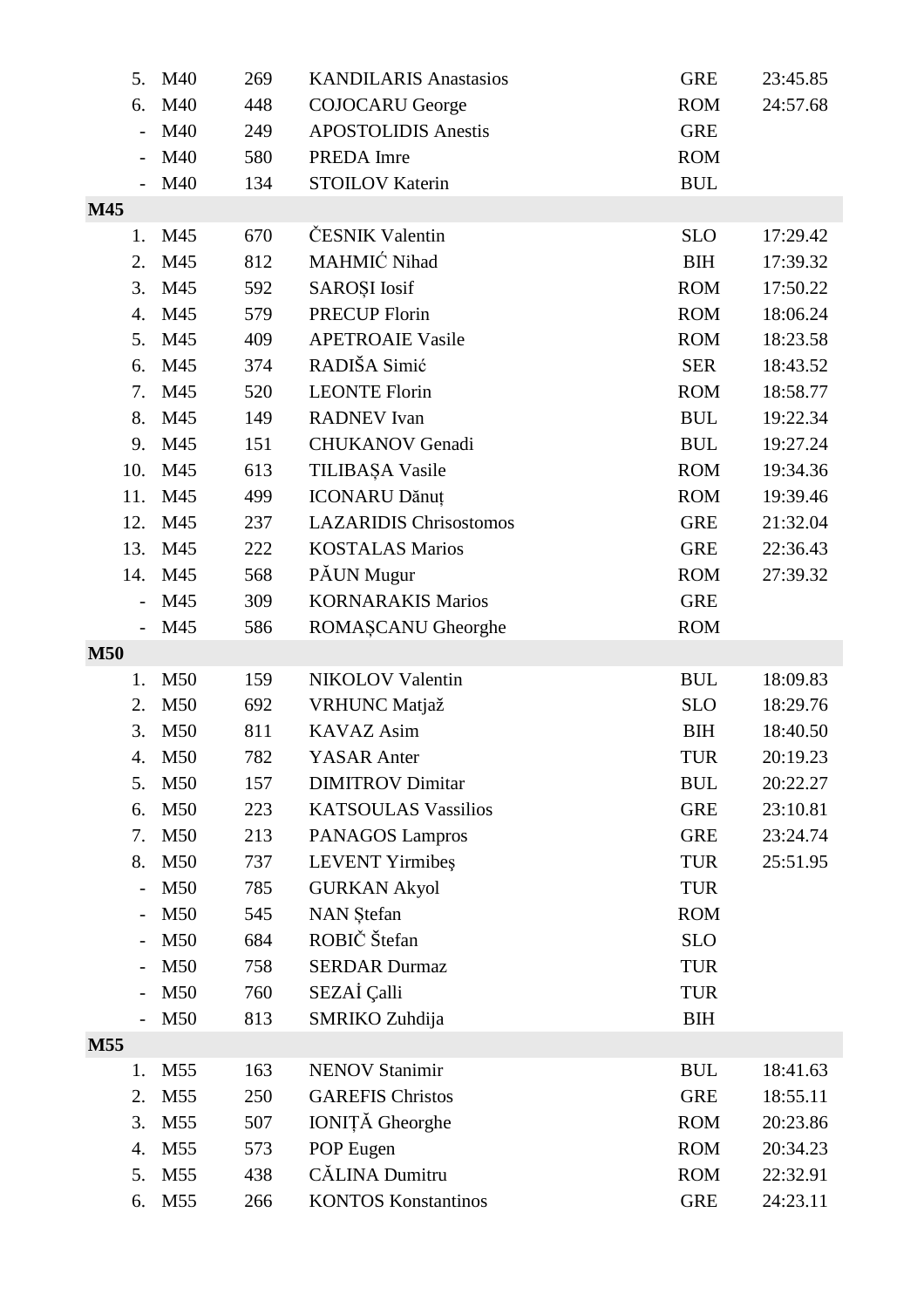| 7.                       | M <sub>55</sub> | 612 | <b>TASE</b> Adrian            | <b>ROM</b> | 25:16.21 |
|--------------------------|-----------------|-----|-------------------------------|------------|----------|
| 8.                       | M <sub>55</sub> | 155 | <b>SHABAN</b> Ismail Hassan   | <b>BUL</b> | 25:19.55 |
| 9.                       | M <sub>55</sub> | 410 | <b>APOSTU Constantin</b>      | <b>ROM</b> | 25:40.57 |
| $\overline{\phantom{0}}$ | M <sub>55</sub> | 464 | <b>DOBRITOIU Nicolae</b>      | <b>ROM</b> |          |
|                          | M55             | 730 | HALİL Karakoç                 | <b>TUR</b> |          |
| <b>M60</b>               |                 |     |                               |            |          |
| 1.                       | M60             | 247 | <b>SOUPIADIS Chrisostomos</b> | <b>GRE</b> | 19:46.25 |
| 2.                       | M60             | 575 | POPA Marian                   | <b>ROM</b> | 20:21.89 |
| 3.                       | M60             | 810 | <b>JAKUPOVIĆ Ekrem</b>        | <b>BIH</b> | 20:42.00 |
| $\overline{4}$ .         | M60             | 504 | <b>IONAȘCU</b> Ion            | <b>ROM</b> | 20:51.85 |
| 5.                       | M60             | 372 | RADOVAN Radulović             | <b>SER</b> | 20:56.21 |
| 6.                       | M60             | 604 | ŞUMĂLAN Daniel                | <b>ROM</b> | 22:13.11 |
| 7.                       | M60             | 740 | NESİMI Özbey                  | <b>TUR</b> | 22:20.03 |
| 8.                       | M60             | 240 | HATZITHEOKLITOS Efthimios     | <b>GRE</b> | 25:15.01 |
|                          | M60             | 246 | <b>KAMPAS Konstantinos</b>    | <b>GRE</b> |          |
|                          | M <sub>60</sub> | 749 | NİHAT Akbaş                   | <b>TUR</b> |          |
| M65                      |                 |     |                               |            |          |
| 1.                       | M <sub>65</sub> | 452 | <b>COVACIU</b> Augustin       | <b>ROM</b> | 20:57.70 |
| 2.                       | M <sub>65</sub> | 445 | CIOCA Ilie                    | <b>ROM</b> | 22:07.12 |
| 3.                       | M65             | 677 | <b>KRISTAN Valentin</b>       | <b>SLO</b> | 22:16.36 |
| 4.                       | M65             | 353 | <b>DRAGAN Kamber</b>          | <b>SER</b> | 22:34.96 |
| 5.                       | M65             | 465 | <b>DONCU</b> Ivan             | <b>ROM</b> | 23:06.83 |
| 6.                       | M <sub>65</sub> | 422 | <b>BENŐ</b> Zoltan            | <b>ROM</b> | 23:07.30 |
| 7.                       | M65             | 724 | FUAT Düzovalilar              | <b>TUR</b> | 23:08.58 |
| 8.                       | M65             | 577 | POPISTAȘU Gheorghe            | <b>ROM</b> | 23:52.87 |
| 9.                       | M65             | 174 | <b>MITKOV Mitko</b>           | <b>BUL</b> | 23:58.65 |
| 10.                      | M65             | 411 | <b>ARSENIU Emil</b>           | <b>ROM</b> | 24:47.32 |
| 11.                      | M65             | 596 | <b>SCHULLERI</b> Frigyes      | <b>ROM</b> | 28:06.00 |
| 12.                      | M65             | 175 | YORDANOV Yordan               | <b>BUL</b> | 30:38.30 |
|                          | M65             | 455 | <b>CRISTESCU Mircea</b>       | <b>ROM</b> |          |
| <b>M70</b>               |                 |     |                               |            |          |
| 1.                       | M70             | 685 | SAVIĆ Vladimir                | <b>SLO</b> | 23:11.35 |
| 2.                       | M70             | 734 | İLKER Özdikmen                | <b>TUR</b> | 23:54.17 |
| 3.                       | M70             | 210 | <b>KIRDIMOS</b> Ioannis       | <b>GRE</b> | 25:08.94 |
| 4.                       | M70             | 238 | <b>ABBOT</b> Ioulios          | <b>GRE</b> | 26:24.65 |
| 5.                       | M70             | 505 | <b>IONESCU Anton</b>          | <b>ROM</b> | 26:35.79 |
| 6.                       | M70             | 299 | <b>ALLIMONOS</b> Georgios     | <b>GRE</b> | 27:14.78 |
|                          | M70             | 606 | <b>SUVLEACOV Victor</b>       | <b>ROM</b> |          |
| <b>M75</b>               |                 |     |                               |            |          |
| 1.                       | M75             | 443 | <b>CHIURLEA</b> Cristian      | <b>ROM</b> | 27:37.40 |
| 2.                       | M75             | 454 | <b>CRISAN Miron</b>           | <b>ROM</b> | 28:21.27 |
| 3.                       | M75             | 539 | <b>MOCANU</b> Alexandru       | <b>ROM</b> | 29:27.75 |
| 4.                       | M75             | 593 | SCAFĂ Constantin              | <b>ROM</b> | 30:42.50 |
| 5.                       | M75             | 417 | <b>BOLOGA Petru</b>           | <b>ROM</b> | 35:47.34 |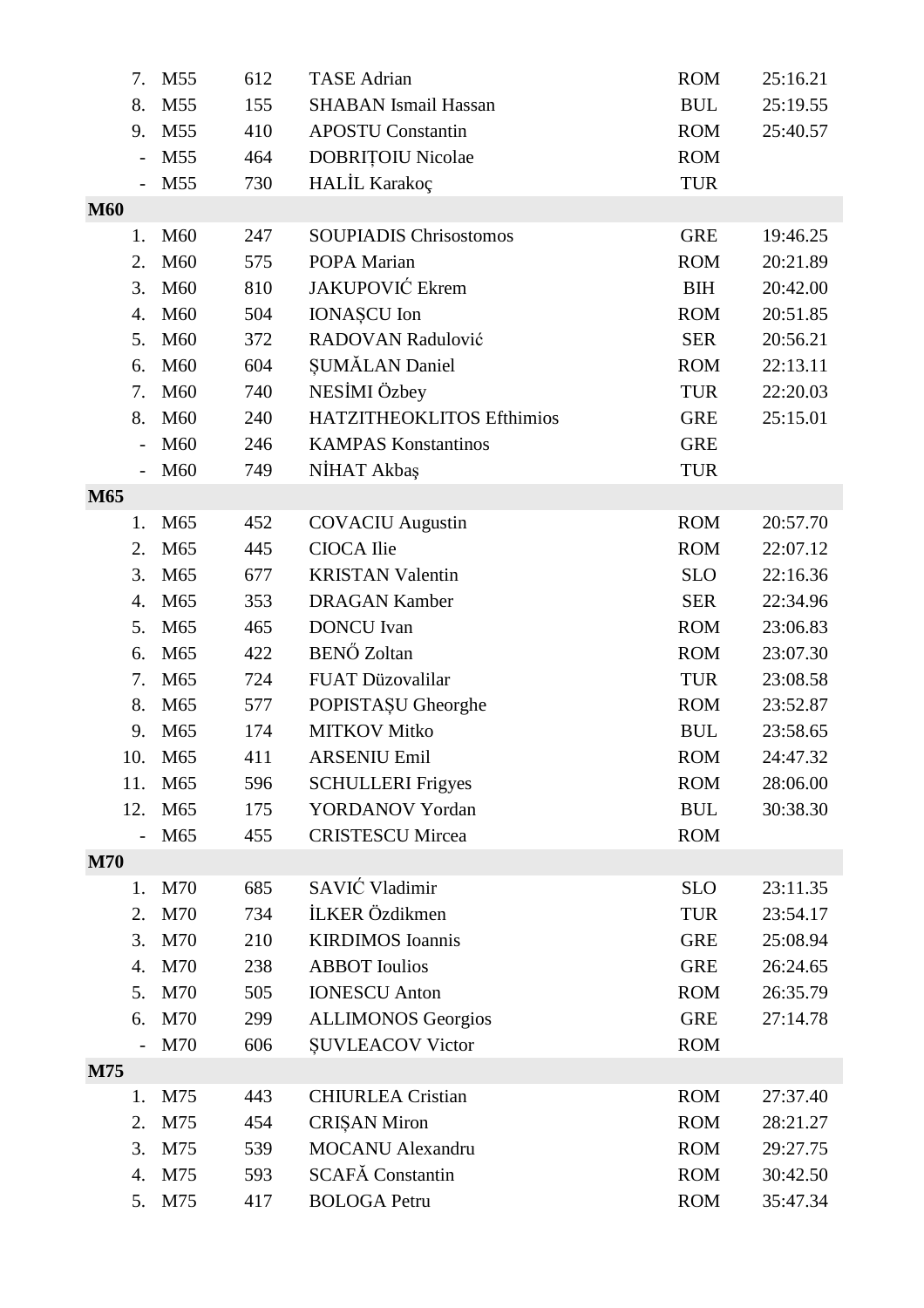| <b>M80</b> |        |     |                          |            |          |
|------------|--------|-----|--------------------------|------------|----------|
|            | 1. M80 | 304 | <b>DOUSIS</b> Panagiotis | <b>GRE</b> | 31:42.07 |
|            | 2. M80 | 378 | <b>VLADA Stevanović</b>  | <b>SER</b> | 36:03.16 |
|            | 3. M80 | 340 | MILOJE Andrić            | <b>SER</b> | 40:01.23 |
| <b>M85</b> |        |     |                          |            |          |
|            | 1. M85 | 635 | <b>RADU Dumitru</b>      | <b>ROM</b> | 49:09.38 |
|            |        |     |                          |            |          |

### **RESULTS 10000m / 20.09.2014**

| place      | categ                           |     | bib num Name Surname       | <b>Country</b> | <b>Result</b> |
|------------|---------------------------------|-----|----------------------------|----------------|---------------|
| M35        |                                 |     |                            |                |               |
| 1.         | M35                             | 634 | <b>DOBRE</b> George        | <b>ROM</b>     | 37:18.48      |
| 2.         | M35                             | 388 | <b>DALIBOR Vrhovac</b>     | <b>SER</b>     | 38:26.11      |
| 3.         | M35                             | 567 | PĂUN Antonio               | <b>ROM</b>     | 39:40.64      |
| 4.         | M35                             | 354 | <b>BOJAN Kampfer</b>       | <b>SER</b>     | 40:52.38      |
| <b>M40</b> |                                 |     |                            |                |               |
| 1.         | M40                             | 861 | <b>DRAGOLJUB Koprivica</b> | <b>MNE</b>     | 33:11.20      |
| 2.         | M40                             | 588 | <b>RUS</b> Emanuel         | <b>ROM</b>     | 38:41.03      |
| 3.         | M40                             | 448 | <b>COJOCARU</b> George     | <b>ROM</b>     | 47:18.41      |
|            | M40                             | 316 | RADU Costel-Giprian        | <b>GRE</b>     |               |
| M45        |                                 |     |                            |                |               |
| 1.         | M45                             | 524 | <b>LUPESCU Marin</b>       | <b>ROM</b>     | 37:01.84      |
| 2.         | M45                             | 592 | <b>SAROȘI</b> Iosif        | <b>ROM</b>     | 37:12.25      |
| 3.         | M45                             | 812 | MAHMIĆ Nihad               | <b>BIH</b>     | 38:05.53      |
| 4.         | M45                             | 374 | RADIŠA Simić               | <b>SER</b>     | 39:43.55      |
| 5.         | M45                             | 499 | <b>ICONARU Dănuț</b>       | <b>ROM</b>     | 41:20.25      |
| 6.         | M45                             | 494 | HUDICI Virgiliu Daniel     | <b>ROM</b>     | 46:05.36      |
| 7.         | M45                             | 222 | <b>KOSTALAS Marios</b>     | <b>GRE</b>     | 48:01.91      |
| <b>M50</b> |                                 |     |                            |                |               |
| 1.         | M50                             | 811 | <b>KAVAZ</b> Asim          | <b>BIH</b>     | 40:55.78      |
| 2.         | M50                             | 782 | <b>YASAR</b> Anter         | <b>TUR</b>     | 44:40.66      |
| 3.         | M50                             | 223 | <b>KATSOULAS Vassilios</b> | <b>GRE</b>     | 47:19.34      |
| 4.         | M50                             | 213 | <b>PANAGOS Lampros</b>     | <b>GRE</b>     | 48:32.57      |
| 5.         | M50                             | 270 | PAPACHRISTOS Athanasios    | <b>GRE</b>     | 49:45.59      |
|            | M50<br>$\overline{\phantom{0}}$ | 684 | ROBIČ Štefan               | <b>SLO</b>     |               |
|            | $-M50$                          | 813 | SMRIKO Zuhdija             | <b>BIH</b>     |               |
| M55        |                                 |     |                            |                |               |
| 1.         | M <sub>55</sub>                 | 438 | <b>CĂLINA</b> Dumitru      | <b>ROM</b>     | 48:56.91      |
| 2.         | M55                             | 730 | HALİL Karakoç              | <b>TUR</b>     | 54:30.14      |
|            | M55                             | 464 | <b>DOBRITOIU Nicolae</b>   | <b>ROM</b>     |               |
|            | M55                             | 250 | <b>GAREFIS Christos</b>    | <b>GRE</b>     |               |
|            | M55                             | 507 | IONIȚĂ Gheorghe            | <b>ROM</b>     |               |
|            | M55                             | 625 | VARVESCU Corneliu          | <b>ROM</b>     |               |
| 1 T T A    |                                 |     |                            |                |               |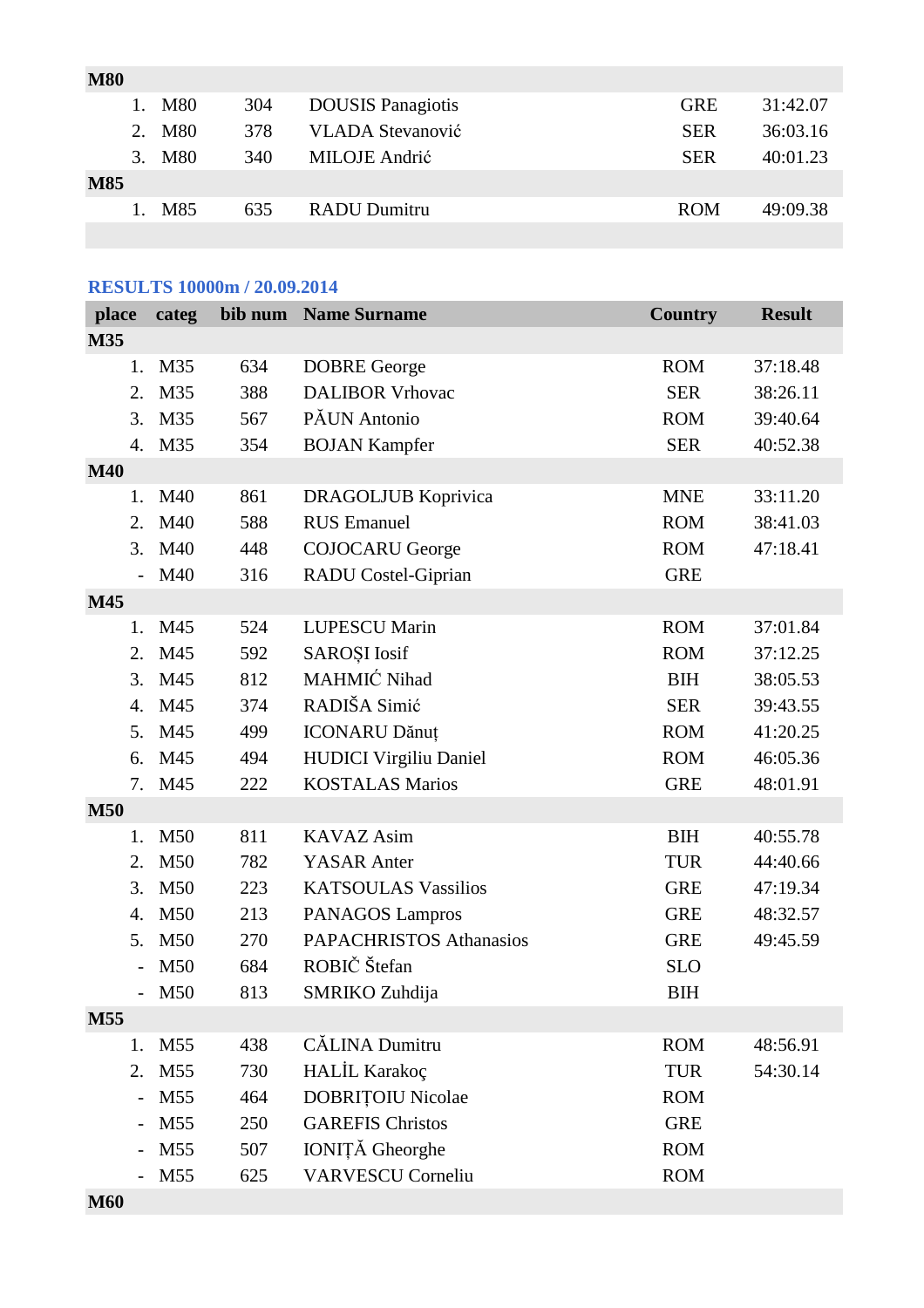|            | 1.             | M60             | 810 | <b>JAKUPOVIĆ</b> Ekrem    | <b>BIH</b> | 43:13.61   |
|------------|----------------|-----------------|-----|---------------------------|------------|------------|
|            | 2.             | M60             | 489 | HĂNGĂNUȚ Dumitru          | <b>ROM</b> | 51:08.85   |
|            |                | 3. M60          | 240 | HATZITHEOKLITOS Efthimios | <b>GRE</b> | 55:00.62   |
|            | 4.             | M60             | 431 | <b>BRĂILA</b> Cătălin     | <b>ROM</b> | 56:33.30   |
| M65        |                |                 |     |                           |            |            |
|            | 1.             | M65             | 411 | <b>ARSENIU Emil</b>       | <b>ROM</b> | 48:13.52   |
|            | 2.             | M65             | 422 | <b>BENŐ</b> Zoltan        | <b>ROM</b> | 51:47.92   |
|            | 3.             | M <sub>65</sub> | 596 | <b>SCHULLERI</b> Frigyes  | <b>ROM</b> | 59:28.66   |
|            |                | M65             | 712 | ARİF Özçağlayan           | <b>TUR</b> |            |
|            |                | M65             | 677 | <b>KRISTAN Valentin</b>   | <b>SLO</b> |            |
| <b>M70</b> |                |                 |     |                           |            |            |
|            | 1.             | M70             | 685 | SAVIĆ Vladimir            | <b>SLO</b> | 47:22.55   |
|            | 2.             | M70             | 238 | <b>ABBOT</b> Ioulios      | <b>GRE</b> | 52:33.07   |
|            | 3.             | M70             | 789 | <b>CEMIL Yüksel</b>       | <b>TUR</b> | 55:07.29   |
|            | 4.             | M70             | 505 | <b>IONESCU Anton</b>      | <b>ROM</b> | 56:12.49   |
|            | $\overline{a}$ | M70             | 734 | İLKER Özdikmen            | <b>TUR</b> |            |
|            |                | M70             | 210 | <b>KIRDIMOS</b> Ioannis   | <b>GRE</b> |            |
| M75        |                |                 |     |                           |            |            |
|            | 1.             | M75             | 539 | <b>MOCANU</b> Alexandru   | <b>ROM</b> | 1:02:21.11 |
|            | 2.             | M75             | 417 | <b>BOLOGA Petru</b>       | <b>ROM</b> | 1:11:52.32 |
| <b>M80</b> |                |                 |     |                           |            |            |
|            | 1.             | M80             | 304 | <b>DOUSIS Panagiotis</b>  | <b>GRE</b> | 1:04:29.07 |
|            | 2.             | M80             | 543 | <b>MOSION</b> Gheorghe    | <b>ROM</b> | 1:07:22.05 |
|            | 3.             | <b>M80</b>      | 378 | <b>VLADA Stevanović</b>   | <b>SER</b> | 1:12:14.43 |
|            | 4.             | M80             | 340 | <b>MILOJE</b> Andrić      | <b>SER</b> | 1:27:47.34 |
|            |                |                 |     |                           |            |            |

### **RESULTS Halfmarathon / 21.09.2014**

| place                    | categ | bib num | <b>Name Surname</b>           | <b>Country</b> | <b>Result</b> |
|--------------------------|-------|---------|-------------------------------|----------------|---------------|
| <b>M35</b>               |       |         |                               |                |               |
| 1.                       | M35   | 479     | <b>GAVRIȘ Marcel</b>          | <b>ROM</b>     | 1:27:49       |
| 2.                       | M35   | 354     | <b>BOJAN Kampfer</b>          | <b>SER</b>     | 1:37:53       |
| 3.                       | M35   | 552     | NITULESCU Bogdan              | <b>ROM</b>     | 1:43:32       |
| $\overline{\phantom{a}}$ | M35   | 538     | MITRICOAIA Gheorghe           | <b>ROM</b>     |               |
| <b>M40</b>               |       |         |                               |                |               |
| 1.                       | M40   | 308     | <b>TZANAVARAS Pavlos</b>      | <b>GRE</b>     | 1:15:10       |
| 2.                       | M40   | 481     | <b>GHEORGHE Marian</b>        | <b>ROM</b>     | 1:24:22       |
| 3.                       | M40   | 470     | DRAGUȘIN Alexandru            | <b>ROM</b>     | 1:25:49       |
| 4.                       | M40   | 448     | <b>COJOCARU George</b>        | <b>ROM</b>     | 1:51:13       |
| 5.                       | M40   | 269     | <b>KANDILARIS Anastasios</b>  | <b>GRE</b>     | 1:56:18       |
| $\overline{\phantom{a}}$ | M40   | 249     | <b>APOSTOLIDIS</b> Anestis    | <b>GRE</b>     |               |
| $\overline{\phantom{a}}$ | M40   | 416     | <b>BALMUŞ Robert</b>          | <b>ROM</b>     |               |
| $\overline{\phantom{a}}$ | M40   | 861     | <b>DRAGOLJUB Koprivica</b>    | <b>MNE</b>     |               |
|                          | M40   | 235     | <b>LAZARIDIS Konstantinos</b> | <b>GRE</b>     |               |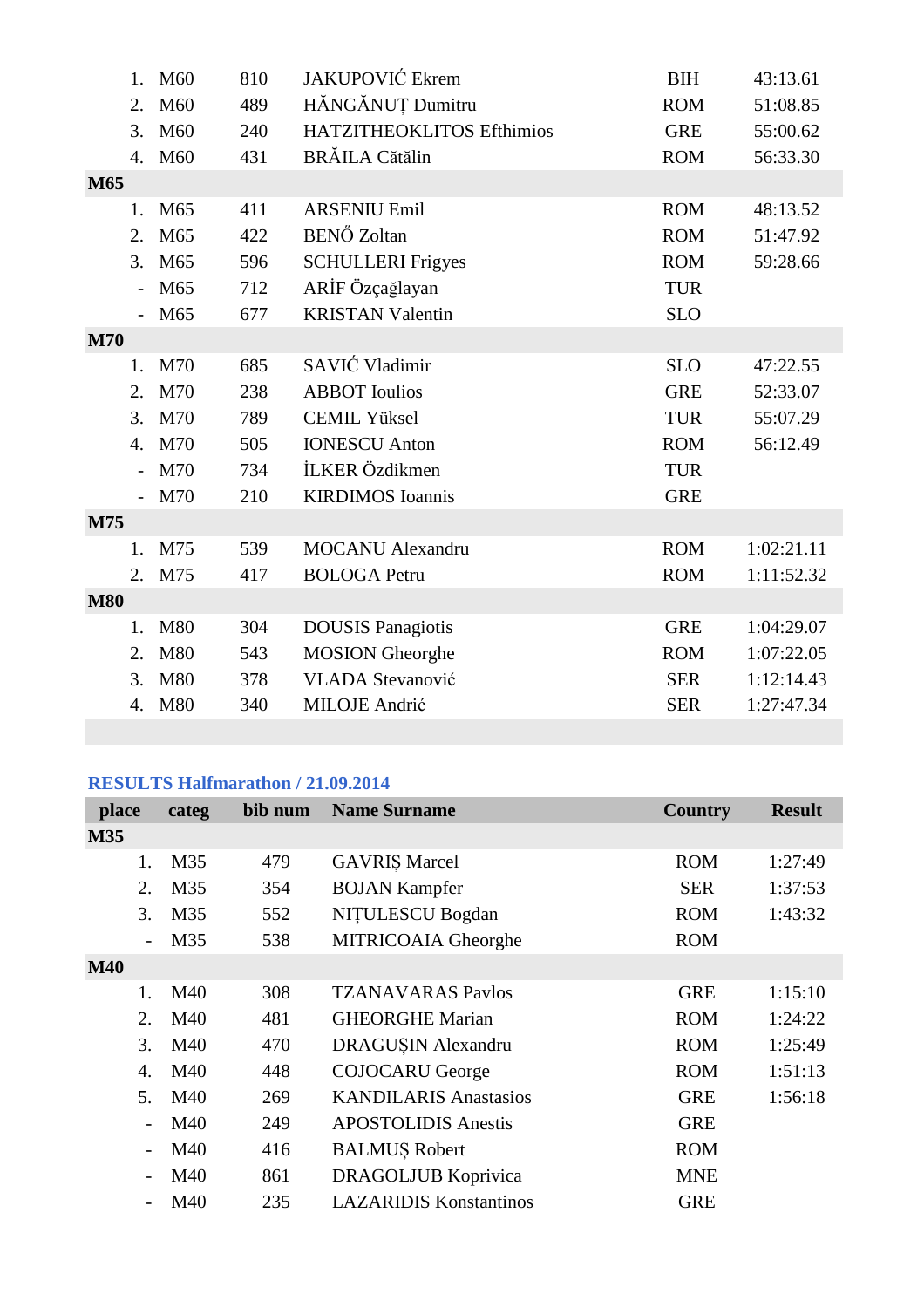| M45        |                              |                 |            |                                            |                          |                    |
|------------|------------------------------|-----------------|------------|--------------------------------------------|--------------------------|--------------------|
|            | 1.                           | M45             | 542        | <b>MOISA</b> Ioan                          | <b>ROM</b>               | 1:20:16            |
|            | 2.                           | M45             | 524        | <b>LUPESCU Marin</b>                       | <b>ROM</b>               | 1:22:55            |
|            | 3.                           | M45             | 670        | ČESNIK Valentin                            | <b>SLO</b>               | 1:24:10            |
|            | 4.                           | M45             | 466        | DONOSĂ Dan                                 | <b>ROM</b>               | 1:37:58            |
|            | 5.                           | M45             | 671        | ILIJAŠ Tomi                                | <b>SLO</b>               | 1:38:00            |
|            | 6.                           | M45             | 237        | <b>LAZARIDIS Chrisostomos</b>              | <b>GRE</b>               | 1:38:06            |
|            | 7.                           | M45             | 568        | PĂUN Mugur                                 | <b>ROM</b>               | 2:12:45            |
|            | $\overline{\phantom{0}}$     | M45             | 812        | MAHMIĆ Nihad                               | <b>BIH</b>               |                    |
|            | $\overline{\phantom{a}}$     | M45             | 592        | <b>SAROȘI</b> Iosif                        | <b>ROM</b>               |                    |
| <b>M50</b> |                              |                 |            |                                            |                          |                    |
|            | 1.                           | M50             | 692        | <b>VRHUNC</b> Matjaž                       | <b>SLO</b>               | 1:24:14            |
|            | 2.                           | M50             | 811        | <b>KAVAZ</b> Asim                          | <b>BIH</b>               | 1:32:15            |
|            | 3.                           | M50             | 782        | <b>YASAR</b> Anter                         | <b>TUR</b>               | 1:37:38            |
|            | 4.                           | M50             | 533        | <b>MILA Adrian</b>                         | <b>ROM</b>               | 1:38:07            |
|            | 5.                           | M50             | 428        | <b>BOBOCESCU Valeriu</b>                   | <b>ROM</b>               | 1:46:58            |
|            | 6.                           | M50             | 600        | <b>SPINACHI Ilie</b>                       | <b>ROM</b>               | 2:02:36            |
|            | 7.                           | M50             | 758        | <b>SERDAR Durmaz</b>                       | <b>TUR</b>               | 2:08:11            |
|            | $\overline{\phantom{a}}$     | M50             | 813        | SMRIKO Zuhdija                             | <b>BIH</b>               |                    |
| M55        |                              |                 |            |                                            |                          |                    |
|            | 1.                           | M55             | 507        | IONIȚĂ Gheorghe                            | <b>ROM</b>               | 1:35:26            |
|            | 2.                           | M55             | 511        | <b>ISTVAN</b> Imre                         | <b>ROM</b>               | 1:48:21            |
|            | 3.                           | M <sub>55</sub> | 767        | ZİNNUR Gönüllü                             | <b>TUR</b>               | 2:07:23            |
| <b>M60</b> |                              |                 |            |                                            |                          |                    |
|            | 1.                           | M60             | 247        | <b>SOUPIADIS Chrisostomos</b>              | <b>GRE</b>               | 1:24:46            |
|            | 2.                           | M60             | 168        | <b>KARPACHEV Petko</b>                     | <b>BUL</b>               | 1:33:02            |
|            | 3.                           | M <sub>60</sub> | 575        | POPA Marian                                | <b>ROM</b>               | 1:35:30            |
|            | 4.                           | M60             | 707        | AHMET Bacaksizoğlu                         | <b>TUR</b>               | 1:41:43            |
|            | 5.                           | M60             | 421        | <b>BENCHEA Joca Martin</b>                 | <b>ROM</b>               | 1:43:25            |
|            | 6.                           | M60             | 740        | NESİMI Özbey                               | <b>TUR</b>               | 1:58:00            |
|            | 7.                           | M60             | 587        | <b>ROSETNIC Valeriu</b>                    | <b>ROM</b>               | 2:03:53            |
|            | 8.                           | M60             | 733        | İBRAHİM Çetin                              | <b>TUR</b>               | 2:07:22            |
|            | 9.                           | M60             | 431        | <b>BRĂILA</b> Cătălin                      | <b>ROM</b>               | 2:14:24            |
|            |                              | M60             | 502        | <b>ILIE Victor</b>                         | <b>ROM</b>               |                    |
|            |                              | M <sub>60</sub> | 604        | ŞUMĂLAN Daniel                             | <b>ROM</b>               |                    |
| M65        |                              |                 |            |                                            |                          |                    |
|            | 1.                           | M65             | 296        | <b>LAPPAS</b> Stergiadis<br>TĂNĂSIE Marian | <b>GRE</b>               | 1:47:13            |
|            | 2.<br>3.                     | M65<br>M65      | 611<br>174 | <b>MITKOV Mitko</b>                        | <b>ROM</b><br><b>BUL</b> | 1:48:17<br>1:50:38 |
|            | 4.                           | M65             | 357        | ŠTEFAN Smrk                                | <b>SER</b>               |                    |
|            | 5.                           | M65             | 259        | <b>GISAKIS</b> Ioannis                     | <b>GRE</b>               | 1:53:28<br>1:55:37 |
|            | 6.                           | M65             | 411        | <b>ARSENIU Emil</b>                        | <b>ROM</b>               | 1:58:04            |
|            | 7.                           | M65             | 712        | ARİF Özçağlayan                            | <b>TUR</b>               | 2:01:56            |
|            | $\qquad \qquad \blacksquare$ | M65             | 177        | <b>NENOV Stoyan</b>                        | <b>BUL</b>               |                    |
|            |                              |                 |            |                                            |                          |                    |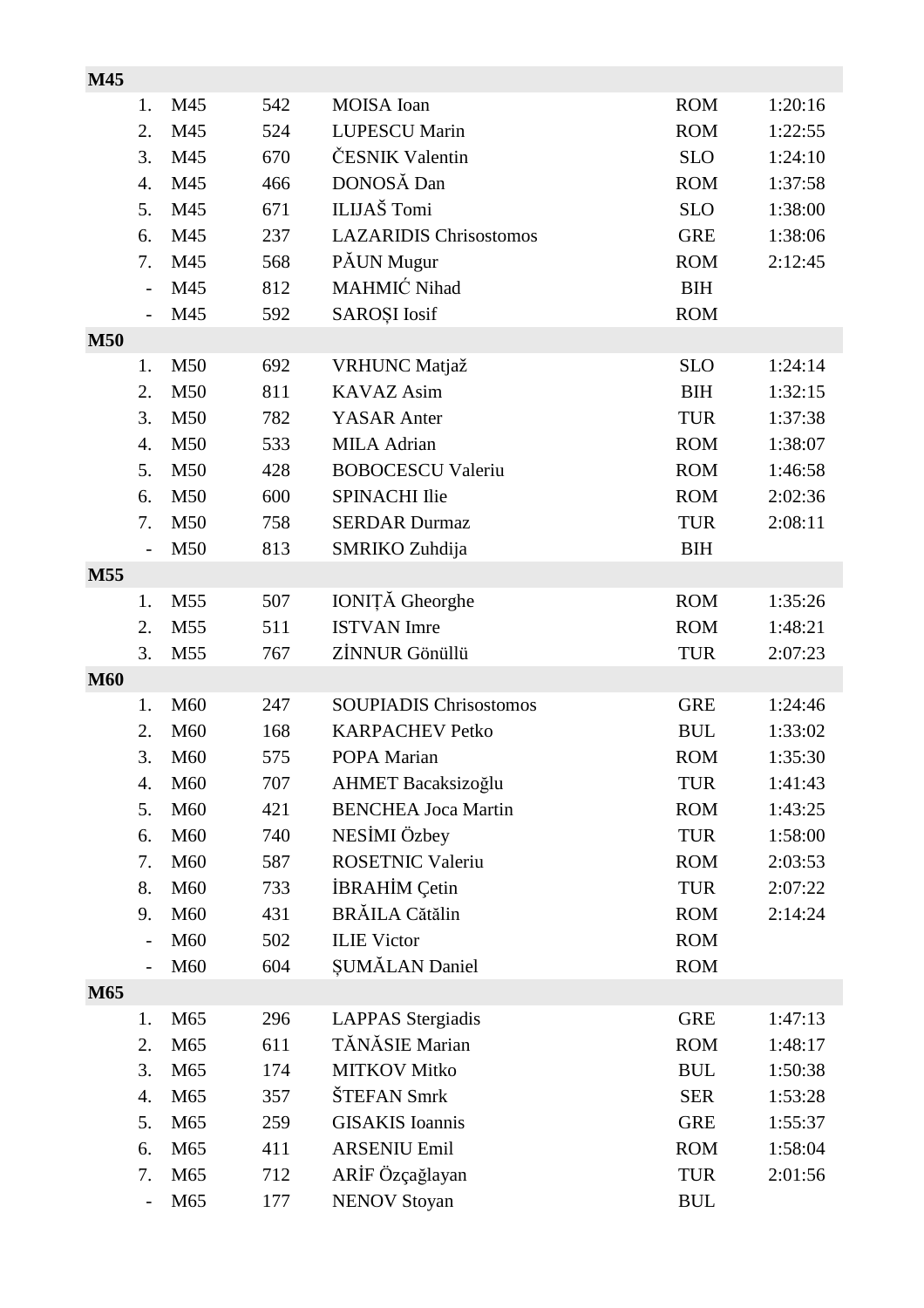| <b>M70</b> |                       |     |     |                            |            |         |
|------------|-----------------------|-----|-----|----------------------------|------------|---------|
|            | $1_{-}$               | M70 | 301 | <b>DIAKATOS</b> Lampros    | <b>GRE</b> | 1:44:40 |
|            | 2                     | M70 | 685 | SAVIĆ Vladimir             | <b>SLO</b> | 1:46:18 |
|            | 3.                    | M70 | 734 | İLKER Özdikmen             | <b>TUR</b> | 1:46:29 |
|            | $\mathcal{A}_{\cdot}$ | M70 | 342 | <b>MILORAD Petrović</b>    | <b>SER</b> | 2:11:33 |
| M75        |                       |     |     |                            |            |         |
|            | $1_{-}$               | M75 | 443 | <b>CHIURLEA Cristian</b>   | <b>ROM</b> | 2:09:34 |
|            | 2.                    | M75 | 307 | <b>ANTONAKOS Dimitrios</b> | <b>GRE</b> | 3:27:52 |
| <b>M80</b> |                       |     |     |                            |            |         |
|            |                       | M80 | 340 | <b>MILOJE</b> Andrić       | <b>SER</b> | 3:13:12 |
|            | 2.                    | M80 | 543 | <b>MOSION</b> Gheorghe     | <b>ROM</b> | 3:26:14 |
|            |                       |     |     |                            |            |         |

# **RESULTS 100m Hurdles / 20.09.2014**

| place      | categ           | bib num | <b>Name Surname</b>            | <b>Country</b> | <b>Result</b> |
|------------|-----------------|---------|--------------------------------|----------------|---------------|
| <b>M50</b> |                 |         |                                |                |               |
| 1.         | M50             | 508     | <b>MARINESCU Daniel</b>        | <b>ROM</b>     | 19.56         |
|            | M50             | 669     | <b>BOŽIČEK Marko</b>           | <b>SLO</b>     |               |
| M55        |                 |         |                                |                |               |
| 1.         | M <sub>55</sub> | 681     | <b>MAUKO Zdravko</b>           | <b>SLO</b>     | 17.95         |
| 2.         | M <sub>55</sub> | 536     | <b>MIRON</b> Alexandru         | <b>ROM</b>     | 20.64         |
| 3.         | M <sub>55</sub> | 756     | RIZA Leblebici                 | <b>TUR</b>     | 21.40         |
|            | M <sub>55</sub> | 713     | <b>ARMAGAN Akgül</b>           | <b>TUR</b>     |               |
|            | M <sub>55</sub> | 413     | <b>BĂDOIU</b> Adrian           | <b>ROM</b>     |               |
|            | M55             | 765     | YURDAER Güncü                  | <b>TUR</b>     |               |
| <b>M60</b> |                 |         |                                |                |               |
| 1.         | M <sub>60</sub> | 229     | <b>HOULIDIS</b> Ioannis        | <b>GRE</b>     | 20.11         |
| 2.         | M <sub>60</sub> | 280     | <b>CHATZIVASILIOU Georgios</b> | <b>GRE</b>     | 21.84         |
| M65        |                 |         |                                |                |               |
| 1.         | M <sub>65</sub> | 829     | POZNANOVIĆ Branislav           | <b>CRO</b>     | 23.00         |
|            | M <sub>65</sub> | 741     | <b>MURAT Kaçar</b>             | <b>TUR</b>     |               |
|            |                 |         |                                |                |               |

# **RESULTS 300m Hurdles / 19.09.2014**

| place       | categ           | bib num | <b>Name Surname</b>            | Country    | <b>Result</b> |
|-------------|-----------------|---------|--------------------------------|------------|---------------|
| <b>M60</b>  |                 |         |                                |            |               |
|             | M60             | 679     | NIKOLIČ Drago                  | <b>SLO</b> | 47.06         |
| $2^{\circ}$ | M60             | 769     | <b>OSMAN NURI Tartilaci</b>    | <b>TUR</b> | 52.79         |
| 3.          | M60             | 557     | PACRITA Virgil                 | <b>ROM</b> | 56.76         |
| 4.          | M60             | 234     | <b>VLAHOS</b> Ioannis          | <b>GRE</b> | 57.07         |
|             | M <sub>60</sub> | 280     | <b>CHATZIVASILIOU Georgios</b> | <b>GRE</b> |               |
| <b>M65</b>  |                 |         |                                |            |               |
|             | M65             | 829     | POZNANOVIĆ Branislav           | <b>CRO</b> | 58.64         |
| 2.          | M65             | 764     | <b>YILMAZ</b> Ergüneş          | <b>TUR</b> | 1:07.87       |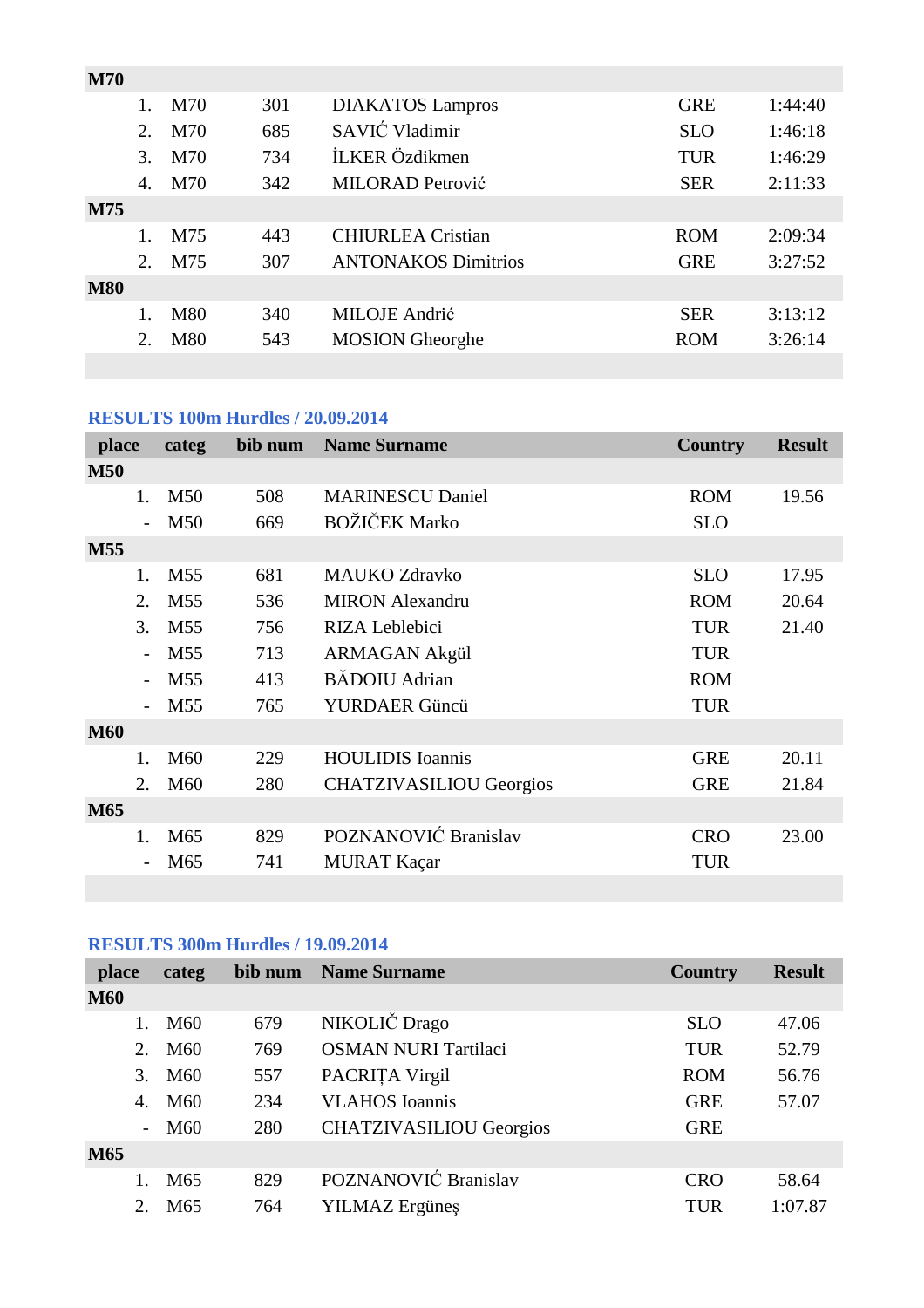|            | 3. M <sub>65</sub><br>- M65 | 178<br>179 | <b>GENOV Yordan</b><br><b>GROZEV</b> Ivan | <b>BUL</b><br><b>BUL</b> | 1:11.56 |
|------------|-----------------------------|------------|-------------------------------------------|--------------------------|---------|
| <b>M70</b> |                             |            |                                           |                          |         |
|            | M70                         | 517        | <b>KERESZTES Gyula</b>                    | <b>ROM</b>               | 1:04.71 |
| <b>M75</b> |                             |            |                                           |                          |         |
|            | M75                         | 404        | <b>AMBRUS Petru</b>                       | <b>ROM</b>               | 1:16.59 |
|            |                             |            |                                           |                          |         |

# **RESULTS 400m Hurdles / 19.09.2014**

| place      |    | categ           | bib num | <b>Name Surname</b>        | <b>Country</b> | <b>Result</b> |
|------------|----|-----------------|---------|----------------------------|----------------|---------------|
| <b>M35</b> |    |                 |         |                            |                |               |
|            | 1. | M35             | 618     | <b>TOC</b> Bogdan          | <b>ROM</b>     | 1:17.41       |
| <b>M40</b> |    |                 |         |                            |                |               |
|            | 1. | M40             | 380     | DARKO Šapić                | <b>SER</b>     | 1:03.01       |
|            | 2. | M40             | 675     | KOCJANČIČ Rok              | <b>SLO</b>     | 1:03.21       |
|            | 3. | M40             | 761     | <b>SUHA Polat</b>          | <b>TUR</b>     | 1:27.55       |
| M45        |    |                 |         |                            |                |               |
|            | 1. | M45             | 429     | <b>BOGDAN Adrian Mihai</b> | <b>ROM</b>     | 1:30.32       |
| <b>M50</b> |    |                 |         |                            |                |               |
|            | 1. | M50             | 702     | <b>KAMURAN Aksoy</b>       | <b>TUR</b>     | 1:13.12       |
|            |    | M50             | 669     | <b>BOŽIČEK Marko</b>       | <b>SLO</b>     |               |
|            |    | M50             | 508     | <b>MARINESCU Daniel</b>    | <b>ROM</b>     |               |
| <b>M55</b> |    |                 |         |                            |                |               |
|            | 1. | M <sub>55</sub> | 681     | <b>MAUKO Zdravko</b>       | <b>SLO</b>     | 1:09.60       |
|            | 2. | M <sub>55</sub> | 406     | <b>ANITA Aurel</b>         | <b>ROM</b>     | 1:18.00       |
|            | 3. | M <sub>55</sub> | 224     | <b>KIRIMIS Dimitrios</b>   | <b>GRE</b>     | 1:23.79       |
|            | 4. | M55             | 413     | <b>BĂDOIU</b> Adrian       | <b>ROM</b>     | 1:24.97       |
|            |    | M <sub>55</sub> | 765     | YURDAER Güncü              | <b>TUR</b>     |               |
|            |    |                 |         |                            |                |               |

# **RESULTS 4x100m / 20.09.2014**

|            |        |                          | place categ bib num Name Surname                      | <b>Country Result</b> |            |
|------------|--------|--------------------------|-------------------------------------------------------|-----------------------|------------|
| <b>M35</b> |        |                          |                                                       |                       |            |
|            | 1. M35 | $\overline{\phantom{a}}$ | Dumitrache, Brînzoi, Tănase, Nișu                     | <b>ROM</b>            | 44.66      |
|            | 2. M35 | $\overline{\phantom{0}}$ | Afroudakis, Kokkos, Kiriakos, Lepidas                 | <b>GRE</b>            | 46.28      |
|            | 3. M35 | $\overline{\phantom{a}}$ | Bozukov, Ivanov, Mitrofanov, Zhelev                   | <b>BUL</b>            | 47.50      |
|            | 4. M35 | $\overline{\phantom{a}}$ | Šapić, Antić, Stupar, Nešović                         | <b>SER</b>            | 49.57      |
|            | 5. M35 | $\overline{\phantom{0}}$ | Polat, Evci, Ayaydin, Memur                           | <b>TUR</b>            | 50.66      |
| M45        |        |                          |                                                       |                       |            |
|            | 1. M45 | $\qquad \qquad -$        | Argiropoulos, Kontonis, Chatzinikolaou, Chatzistergos | <b>GRE</b>            | 47.91      |
|            | 2. M45 | $\overline{\phantom{0}}$ | Hering, Stanciu, Ilie, Howard                         | <b>ROM</b>            | 49.74      |
|            | 3. M45 | $\qquad \qquad -$        | Calli, Mol, Gokgun, Toy                               | <b>TUR</b>            | 58.76      |
|            | $-M45$ | $\overline{\phantom{0}}$ | Dujić, Horvatić, Puskar, Junger                       | <b>CRO</b>            | <b>DNS</b> |
| M55        |        |                          |                                                       |                       |            |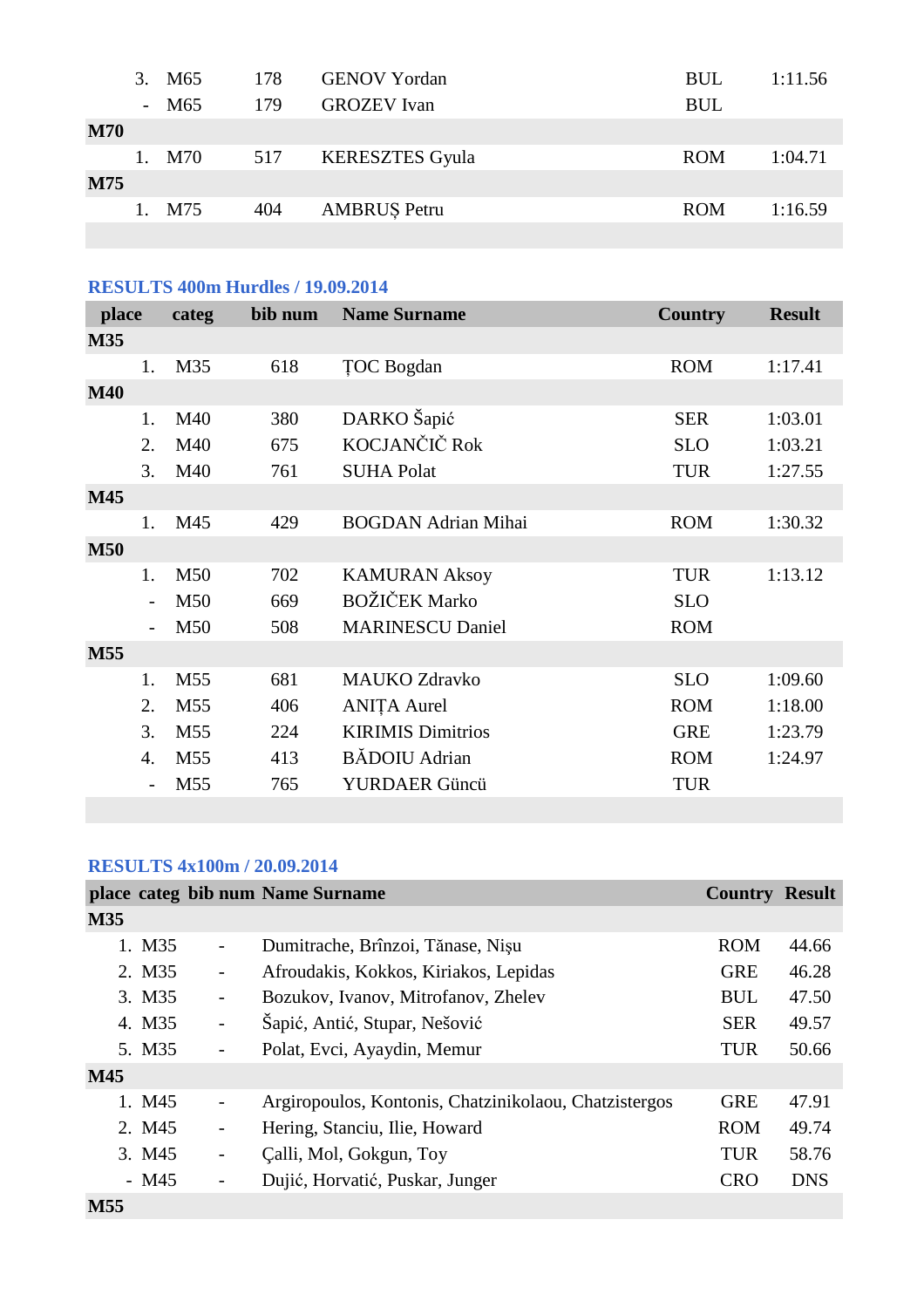|     | 1. M <sub>55</sub> |                          | Leblebici, Tartilaci, Akgül, Özkan          | <b>TUR</b> | 54.95      |
|-----|--------------------|--------------------------|---------------------------------------------|------------|------------|
|     | 2. M55             | $\overline{\phantom{0}}$ | Prezelj, Mauko, Kragelj, Nikolić            | <b>SLO</b> | 56.27      |
|     | 3. M55             | $\overline{\phantom{0}}$ | Orbović, Solar, Orbović, Damnjanović        | <b>SER</b> | 58.06      |
|     | $-M55$             | $\overline{\phantom{0}}$ | Andrei, Neagu, Miron, Brașoveanu            | <b>ROM</b> | <b>DNF</b> |
| M65 |                    |                          |                                             |            |            |
|     | 1. M <sub>65</sub> | $\overline{\phantom{0}}$ | Büyükbaykal, Ergüneş, Engin, Cetinalp       | <b>TUR</b> | 1:02.20    |
|     | 2. M <sub>65</sub> | $\overline{\phantom{0}}$ | Bălănică, Tănăsie, Cioca, Pascu             | <b>ROM</b> | 1:04.38    |
|     | 3. M <sub>65</sub> | $\overline{\phantom{0}}$ | Milan, Milivoje, Nebojsa, Zarko             | <b>SER</b> | 1:12.20    |
| M75 |                    |                          |                                             |            |            |
|     | 1. M75             | $\overline{\phantom{0}}$ | Scafă, Ambruș, Iamandi, Szabo               | <b>ROM</b> | 1:13.66    |
|     | 2. M75             | $\overline{\phantom{0}}$ | Mpekos, Dousis, Chatziemmanouil, Symeonidis | <b>GRE</b> | 1:20.27    |
|     | $-M75$             | $\overline{\phantom{0}}$ | Ivanovici, Sandor, Călin, Radu              | <b>ROM</b> | <b>DNS</b> |
|     |                    |                          |                                             |            |            |

# **RESULTS Balkan Relay / 21.09.2014**

|     |                    |                          | place categ bib num Name Surname                | <b>Country</b> | <b>Result</b> |
|-----|--------------------|--------------------------|-------------------------------------------------|----------------|---------------|
| M35 |                    |                          |                                                 |                |               |
|     | 1. M35             | $\overline{a}$           | Škodnik, Nikolić, Matijević, Gril               | <b>SLO</b>     | 3:47.42       |
|     | 2. M35             | $\overline{a}$           | Nešović, Stupar, Šapić, Antić                   | <b>SER</b>     | 3:50.23       |
|     | 3. M35             |                          | Tzanavaras, Kokkos, Lepidas, Afroudakis         | <b>GRE</b>     | 3:54.60       |
|     | 4. M35             | $\overline{\phantom{a}}$ | Atanasov, Petrov, Bozukov, Zhelev               | <b>BUL</b>     | 3:57.73       |
|     | 5. M35             | $\overline{a}$           | Ertekin, Aksoy, Memur, Evci                     | <b>TUR</b>     | 4:06.11       |
|     | $-M35$             | $\overline{\phantom{0}}$ | Alexandrescu, Nișu, Oprescu, Tănase             | <b>ROM</b>     | <b>DIS</b>    |
| M45 |                    |                          |                                                 |                |               |
|     | 1. M45             | $\overline{a}$           | Ksentes, Argiropoulos, Chatzinikolaou, Kontonis | <b>GRE</b>     | 3:53.22       |
|     | 2. M45             | $\overline{a}$           | Romașcanu, Frangulea, Brînzoi, Stanciu          | <b>ROM</b>     | 3:53.79       |
|     | 3. M45             | $\overline{\phantom{a}}$ | Horvatić, Dujić, Junger, Puksar                 | <b>CRO</b>     | 4:05.28       |
|     | 4. M45             | $\overline{\phantom{0}}$ | Anter, Göncü, Gokgun, Tartilaci                 | <b>TUR</b>     | 4:46.30       |
|     | $-M45$             | $\overline{a}$           | Precup, Alexe, Apetroaie, Dumitrescu            | <b>ROM</b>     | OOC           |
| M55 |                    |                          |                                                 |                |               |
|     | 1. M55             | $\overline{a}$           | Trivunović, Damnjanović, Solar, Orbović         | <b>SER</b>     | 4:12.87       |
|     | 2. M55             | $\overline{a}$           | Turkkal, Çağatay, Özkan, Akgül                  | <b>TUR</b>     | 4:28.03       |
|     | 3. M55             | $\overline{\phantom{a}}$ | Ionașcu, Andrei, Neagu, Miron                   | <b>ROM</b>     | 4:34.26       |
|     | 4. M55             | $\overline{\phantom{0}}$ | Gialamantzis, Mpatris, Chatzivasiliou, Kirimis  | <b>GRE</b>     | 4:51.85       |
|     | $-M55$             | $\overline{a}$           | Radulović, Vukićević, Novaković, Urošević       | <b>SER</b>     | <b>DNS</b>    |
| M65 |                    |                          |                                                 |                |               |
|     | 1. M65             | $\overline{a}$           | Düzovalilar, Büyükbaykal, Cetinalp, Ergüneş     | <b>TUR</b>     | 5:05.92       |
|     | 2. M65             | $\overline{\phantom{0}}$ | Cioca, Barbuta, Oprea, Pascu                    | <b>ROM</b>     | 5:19.01       |
|     | 3. M <sub>65</sub> | $\overline{a}$           | Blagoev, Yordanov, Rupchev, Vladimirov          | <b>BUL</b>     | 6:02.71       |
|     | - M65              | $\overline{\phantom{0}}$ | Sdrula, Keresztes, Bălănică, Berbece            | <b>ROM</b>     | OOC           |
| M75 |                    |                          |                                                 |                |               |
|     | 1. M75             | $\overline{\phantom{0}}$ | Szabo, Iamandi, Radu, Scafă                     | <b>ROM</b>     | 5:57.96       |
|     | $-M75$             |                          | Chiurlea, Sandor, Ivanovici, Călin              | <b>ROM</b>     | OOC           |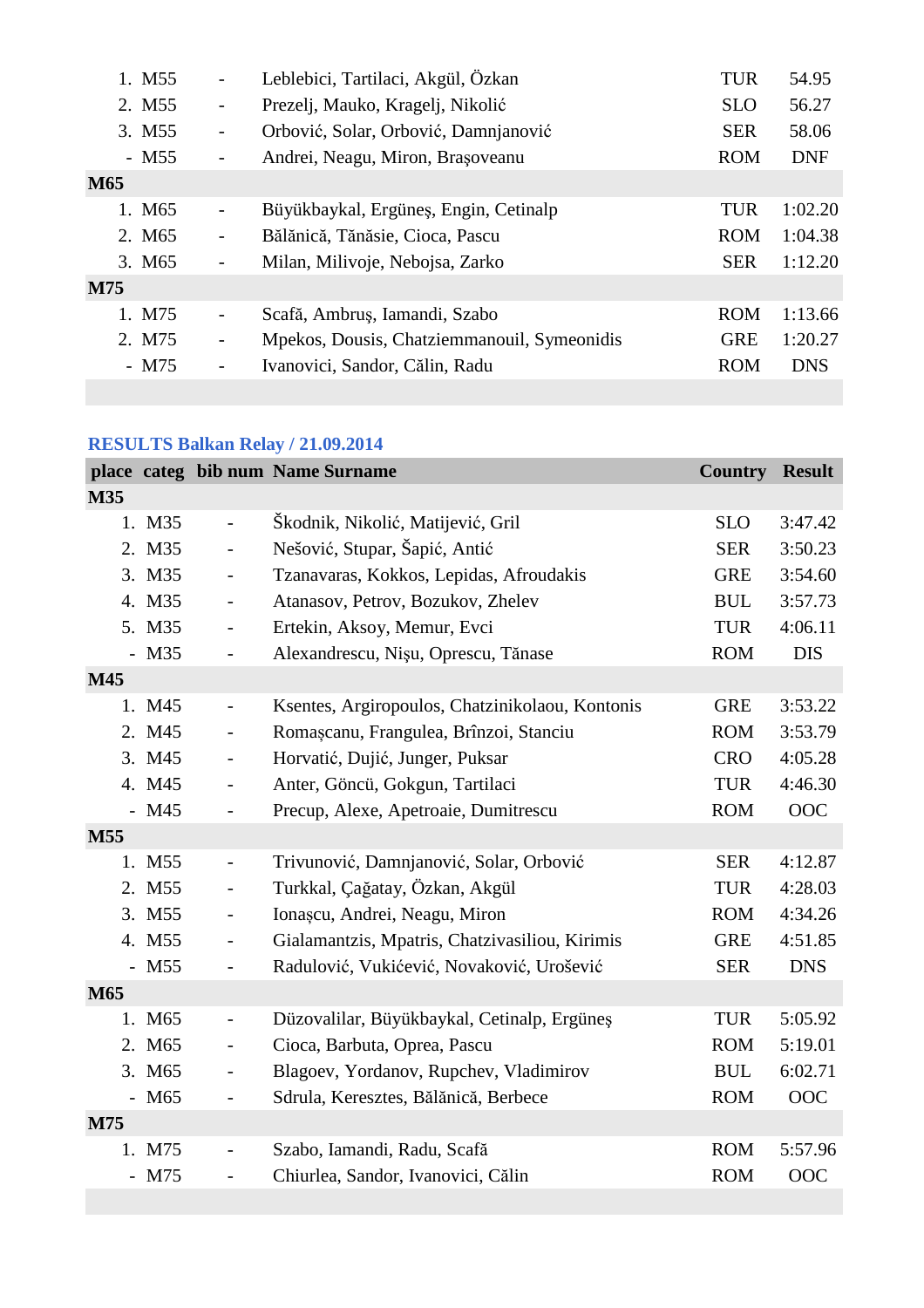# **RESULTS Long Jump / 20.09.2014**

| place      |                          | categ           |     | bib num Name Surname             | <b>Country</b> | <b>Result</b> |
|------------|--------------------------|-----------------|-----|----------------------------------|----------------|---------------|
| M35        |                          |                 |     |                                  |                |               |
|            | 1.                       | M35             | 473 | <b>DUMITRACHE Nicolae</b>        | <b>ROM</b>     | 6.59          |
|            | 2.                       | M35             | 341 | DUŠAN Antić                      | <b>SER</b>     | 5.40          |
|            | 3.                       | M35             | 298 | <b>KAMPITSAS Athanasios</b>      | <b>GRE</b>     | 4.95          |
|            | $\overline{\phantom{a}}$ | M35             | 514 | <b>IVANOV</b> Iulian             | <b>ROM</b>     |               |
|            |                          | M35             | 569 | PĂUNOIU Cătălin                  | <b>ROM</b>     |               |
|            |                          | M35             | 618 | <b>TOC</b> Bogdan                | <b>ROM</b>     |               |
| <b>M40</b> |                          |                 |     |                                  |                |               |
|            | 1.                       | M40             | 678 | MATIJEVIČ Mišo                   | <b>SLO</b>     | 5.28          |
|            | $\overline{\phantom{0}}$ | M40             | 253 | <b>DIMITRIADIS Panagiotis</b>    | <b>GRE</b>     |               |
|            |                          | M40             | 483 | <b>GHILASE Marius</b>            | <b>ROM</b>     |               |
|            |                          | M40             | 498 | <b>IANCU</b> Augustin            | <b>ROM</b>     |               |
|            |                          | M40             | 135 | <b>TSVETKOV Tsvetan</b>          | <b>BUL</b>     |               |
|            |                          | M40             | 622 | <b>TUDOR Bogdan</b>              | <b>ROM</b>     |               |
| M45        |                          |                 |     |                                  |                |               |
|            | 1.                       | M45             | 148 | <b>RADEV Dimcho</b>              | <b>BUL</b>     | 5.56          |
|            | 2.                       | M45             | 461 | <b>DIACONESCU Victor</b>         | <b>ROM</b>     | 5.23          |
|            | 3.                       | M45             | 672 | <b>GRIL Damjan</b>               | <b>SLO</b>     | 5.05          |
|            | 4.                       | M45             | 501 | <b>ILIE</b> Marian               | <b>ROM</b>     | 4.82          |
|            | 5.                       | M45             | 451 | <b>COTOVANU Emil</b>             | <b>ROM</b>     | 4.58          |
|            | 6.                       | M45             | 787 | <b>YUSUF Mol</b>                 | <b>TUR</b>     | 4.45          |
|            |                          | M45             | 631 | <b>VLĂDESCU</b> Mircea           | <b>ROM</b>     |               |
| <b>M50</b> |                          |                 |     |                                  |                |               |
|            | 1.                       | M50             | 281 | <b>CHAMOUROUDIS Konstantinos</b> | <b>GRE</b>     | 5.00          |
|            | 2.                       | M50             | 274 | PIKIONIS Dimitrios               | <b>GRE</b>     | 4.81          |
|            | 3.                       | M50             | 600 | <b>SPINACHI Ilie</b>             | <b>ROM</b>     | 3.76          |
|            |                          | M50             | 385 | <b>BLAŽA Vojnović</b>            | <b>SER</b>     |               |
|            |                          | M50             | 686 | ŠIMŠIĆ Milosav                   | <b>SLO</b>     |               |
| M55        |                          |                 |     |                                  |                |               |
|            | 1.                       | M <sub>55</sub> | 681 | <b>MAUKO Zdravko</b>             | <b>SLO</b>     | 4.95          |
|            | 2.                       | M <sub>55</sub> | 836 | VRBANC Željko                    | <b>CRO</b>     | 4.59          |
|            | 3.                       | M <sub>55</sub> | 828 | <b>PUKSAR</b> Ivan               | <b>CRO</b>     | 4.52          |
|            | 4.                       | M <sub>55</sub> | 536 | <b>MIRON</b> Alexandru           | <b>ROM</b>     | 4.44          |
|            | 5.                       | M <sub>55</sub> | 430 | <b>BONDARI</b> Cristian          | <b>ROM</b>     | 4.36          |
|            |                          | M <sub>55</sub> | 729 | <b>HALİL Ak</b>                  | <b>TUR</b>     |               |
| <b>M60</b> |                          |                 |     |                                  |                |               |
|            | 1.                       | M60             | 546 | <b>NEAGU</b> Adrian              | <b>ROM</b>     | 5.43          |
|            | 2.                       | M60             | 830 | <b>JUNGER Vladimir</b>           | <b>CRO</b>     | 4.39          |
|            | 3.                       | M60             | 265 | <b>KAKOGIORGOS Panagiotis</b>    | <b>GRE</b>     | 4.11          |
| M65        |                          |                 |     |                                  |                |               |
|            | 1.                       | M <sub>65</sub> | 566 | PASCU Mihai                      | <b>ROM</b>     | 4.37          |
|            | 2.                       | M65             | 215 | <b>MPOUMPAS Konstantinos</b>     | <b>GRE</b>     | 4.21          |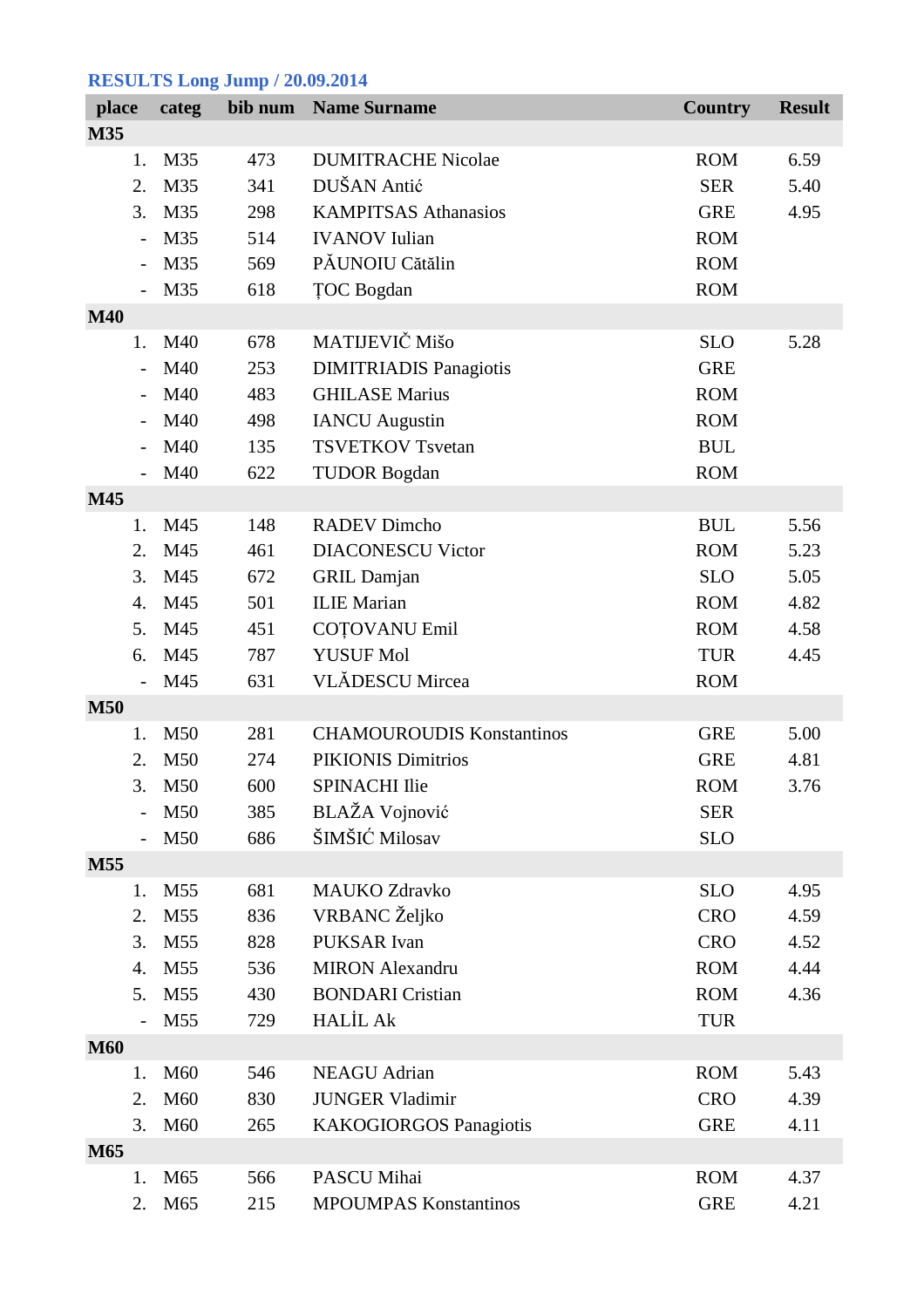|            | 3.               | M65             | 862 | <b>LAZAR Sekulic</b>       | <b>MNE</b> | 4.19 |
|------------|------------------|-----------------|-----|----------------------------|------------|------|
|            | $\overline{4}$ . | M65             | 611 | TĂNĂSIE Marian             | <b>ROM</b> | 4.01 |
|            | 5.               | M <sub>65</sub> | 373 | ŽARKO Ćebić                | <b>SER</b> | 3.45 |
|            | 6.               | M <sub>65</sub> | 178 | <b>GENOV Yordan</b>        | <b>BUL</b> | 3.08 |
|            |                  | M65             | 863 | <b>BRANKO Vucinic</b>      | <b>MNE</b> |      |
|            |                  | M65             | 676 | <b>KRAGELJ</b> Bogdan      | <b>SLO</b> |      |
| <b>M70</b> |                  |                 |     |                            |            |      |
|            | 1.               | M70             | 709 | <b>AHMET SEZER Engin</b>   | <b>TUR</b> | 3.59 |
|            | $\overline{2}$ . | M70             | 517 | <b>KERESZTES Gyula</b>     | <b>ROM</b> | 3.52 |
|            | 3.               | M70             | 182 | <b>VLADIMIROV Vladimir</b> | <b>BUL</b> | 3.13 |
|            |                  | M70             | 190 | <b>ALEKSANDROV Mihail</b>  | <b>BUL</b> |      |
| M75        |                  |                 |     |                            |            |      |
|            | 1.               | M75             | 214 | <b>MPELOS</b> Ioannis      | <b>GRE</b> | 3.79 |
|            | 2.               | M75             | 356 | <b>CVETKO Kitić</b>        | <b>SER</b> | 3.78 |
|            | 3.               | M75             | 404 | AMBRUȘ Petru               | <b>ROM</b> | 3.02 |
|            | 4.               | M75             | 515 | <b>IVANOVICI Ilie</b>      | <b>ROM</b> | 2.91 |
| <b>M80</b> |                  |                 |     |                            |            |      |
|            | 1.               | M80             | 200 | <b>SYMEONIDIS Symeon</b>   | <b>GRE</b> | 3.26 |
|            | 2.               | M80             | 627 | <b>VENCU Vasile</b>        | <b>ROM</b> | 3.01 |
|            | 3.               | M80             | 589 | <b>SANDOR</b> Ştefan       | <b>ROM</b> | 2.34 |
| <b>M85</b> |                  |                 |     |                            |            |      |
|            | 1.               | M85             | 196 | <b>MIHAYLOV</b> Asen       | <b>BUL</b> | 2.31 |
| <b>M90</b> |                  |                 |     |                            |            |      |
|            | 1.               | M90             | 306 | POLIXRONOPOULOS Andreas    | <b>GRE</b> | 1.69 |
|            |                  |                 |     |                            |            |      |

# **RESULTS High Jump / 19.09.2014**

| place      | categ | bib num | <b>Name Surname</b>         | <b>Country</b> | <b>Result</b> |
|------------|-------|---------|-----------------------------|----------------|---------------|
| <b>M35</b> |       |         |                             |                |               |
| 1.         | M35   | 298     | <b>KAMPITSAS Athanasios</b> | <b>GRE</b>     | 1.76          |
| 2.         | M35   | 383     | <b>IVAN Ugrinović</b>       | <b>SER</b>     | 1.76          |
| 3.         | M35   | 482     | GHERGHIŞAN Vasilică         | <b>ROM</b>     | 1.49          |
| 3.         | M35   | 514     | <b>IVANOV</b> Iulian        | <b>ROM</b>     | 1.49          |
| <b>M40</b> |       |         |                             |                |               |
| 1.         | M40   | 498     | <b>IANCU</b> Augustin       | <b>ROM</b>     | 1.55          |
| HC         | M40   | 901     | <b>GIORGIO Badin</b>        | <b>ITA</b>     |               |
|            | M40   | 483     | <b>GHILASE Marius</b>       | <b>ROM</b>     |               |
| M45        |       |         |                             |                |               |
| 1.         | M45   | 784     | MURAT Ayaydin               | <b>TUR</b>     | 1.67          |
| 2.         | M45   | 148     | <b>RADEV</b> Dimcho         | <b>BUL</b>     | 1.64          |
| 3.         | M45   | 786     | <b>RIDVAN</b> Gokgun        | <b>TUR</b>     | 1.49          |
| 4.         | M45   | 672     | <b>GRIL Damjan</b>          | <b>SLO</b>     | 1.46          |
|            | M45   | 429     | <b>BOGDAN Adrian Mihai</b>  | <b>ROM</b>     |               |
|            | M45   | 147     | <b>EMANUILOV</b> Anton      | <b>BUL</b>     |               |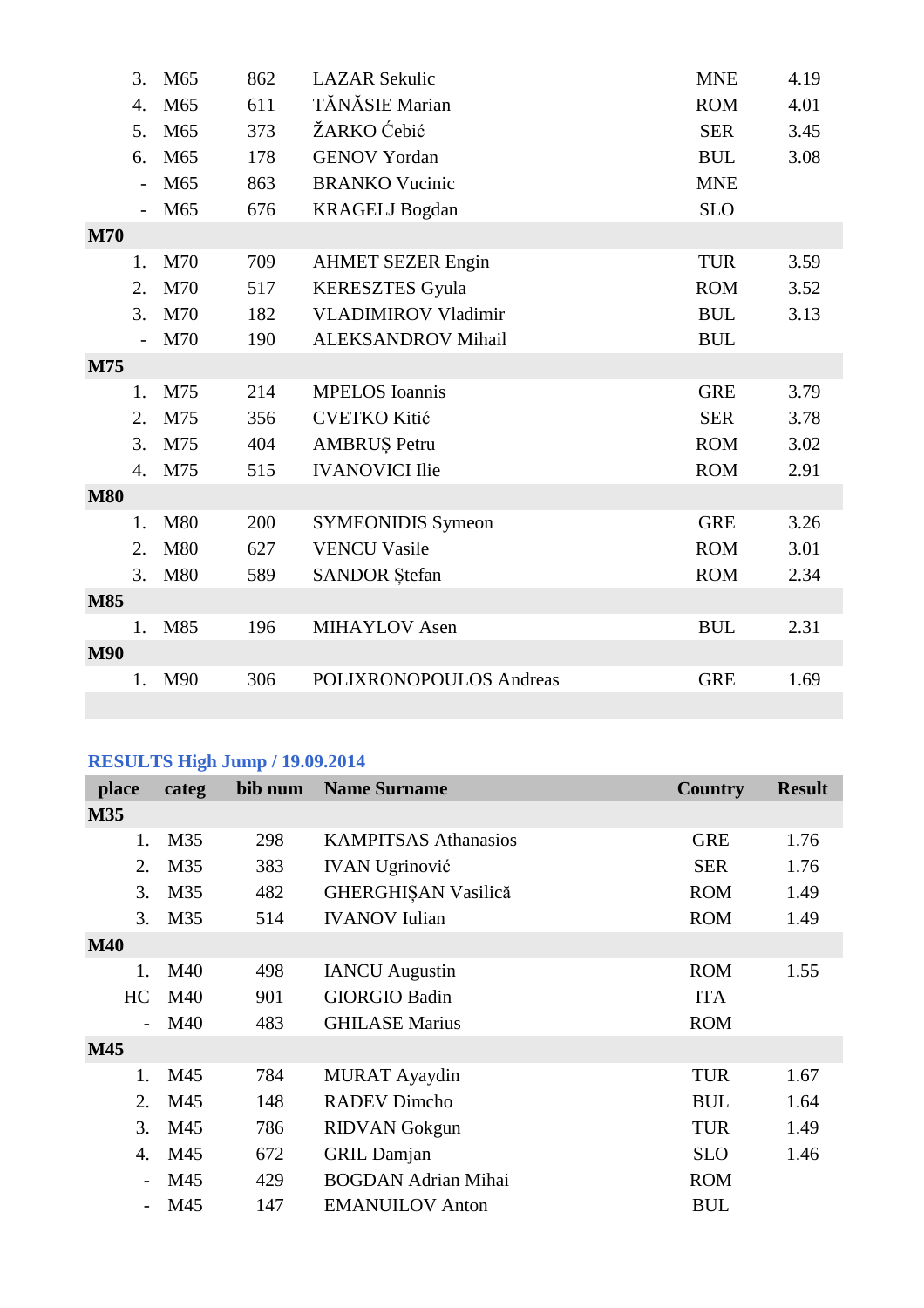|            |                | M45             | 352 | <b>IGOR Jovanovski</b>         | <b>SER</b> |      |
|------------|----------------|-----------------|-----|--------------------------------|------------|------|
| <b>M50</b> |                |                 |     |                                |            |      |
|            | 1.             | M50             | 158 | <b>CHILIKOV Aleksi</b>         | <b>BUL</b> | 1.46 |
|            | 2.             | M50             | 274 | <b>PIKIONIS Dimitrios</b>      | <b>GRE</b> | 1.40 |
|            | 3.             | M50             | 624 | <b>VAJDA</b> Zsigmond          | <b>ROM</b> | 1.40 |
|            | 4.             | M50             | 385 | <b>BLAŽA</b> Vojnović          | <b>SER</b> | 1.31 |
| M55        |                |                 |     |                                |            |      |
|            | 1.             | M <sub>55</sub> | 536 | <b>MIRON</b> Alexandru         | <b>ROM</b> | 1.46 |
|            | 2.             | M <sub>55</sub> | 713 | <b>ARMAGAN Akgül</b>           | <b>TUR</b> | 1.37 |
|            | 3.             | M <sub>55</sub> | 729 | <b>HALİL Ak</b>                | <b>TUR</b> | 1.18 |
|            | $\frac{1}{2}$  | M <sub>55</sub> | 392 | <b>DORDE</b> Stanojević        | <b>SER</b> |      |
| <b>M60</b> |                |                 |     |                                |            |      |
|            | 1.             | M60             | 830 | <b>JUNGER Vladimir</b>         | <b>CRO</b> | 1.37 |
|            | 2.             | M60             | 166 | <b>ZHELEV Dimitar</b>          | <b>BUL</b> | 1.34 |
|            | 3.             | M60             | 368 | NEBOJŠA Novaković              | <b>SER</b> | 1.30 |
|            | 4.             | M60             | 280 | <b>CHATZIVASILIOU Georgios</b> | <b>GRE</b> | 1.30 |
|            | 5.             | M60             | 170 | <b>TRIFONOV Trifon</b>         | <b>BUL</b> | 1.28 |
|            | $\frac{1}{2}$  | M <sub>60</sub> | 265 | <b>KAKOGIORGOS Panagiotis</b>  | <b>GRE</b> |      |
| M65        |                |                 |     |                                |            |      |
|            | 1.             | M65             | 683 | PREZELJ Dušan                  | <b>SLO</b> | 1.65 |
|            | 2.             | M65             | 680 | NOVAK Jurij                    | <b>SLO</b> | 1.40 |
|            | 3.             | M65             | 215 | <b>MPOUMPAS Konstantinos</b>   | <b>GRE</b> | 1.27 |
|            | 3.             | M65             | 566 | PASCU Mihai                    | <b>ROM</b> | 1.27 |
|            |                | M65             | 178 | <b>GENOV Yordan</b>            | <b>BUL</b> |      |
| <b>M70</b> |                |                 |     |                                |            |      |
|            | 1.             | M70             | 423 | <b>BERBECE Aurel</b>           | <b>ROM</b> | 1.33 |
|            | $\overline{2}$ | M70             | 343 | NEBOJŠA Besara                 | <b>SER</b> | 1.15 |
| M75        |                |                 |     |                                |            |      |
|            | 1.             | M75             | 214 | <b>MPELOS</b> Ioannis          | <b>GRE</b> | 1.24 |
|            | 2.             | M75             | 254 | <b>NEPKAS</b> Pigmalion        | <b>GRE</b> | 1.12 |
|            | 3.             | M75             | 356 | <b>CVETKO Kitić</b>            | <b>SER</b> | 1.09 |
| <b>M80</b> |                |                 |     |                                |            |      |
|            | 1.             | M80             | 731 | HİKMET Kandeydi                | <b>TUR</b> | 1.09 |
|            | 2.             | M80             | 751 | <b>NURETTİN Sabuncu</b>        | <b>TUR</b> | 1.06 |
| <b>M85</b> |                |                 |     |                                |            |      |
|            | 1.             | M85             | 193 | <b>IVANOV</b> Ivan             | <b>BUL</b> | 0.82 |
|            |                |                 |     |                                |            |      |

# **RESULTS Pole Vault / 19.09.2014**

| place      |    | categ  | bib num | <b>Name Surname</b>   | Country    | <b>Result</b> |
|------------|----|--------|---------|-----------------------|------------|---------------|
| <b>M40</b> |    |        |         |                       |            |               |
|            | 1. | M40    | 678     | MATIJEVIČ Mišo        | <b>SLO</b> | 3.20          |
|            |    | $-M40$ | 483     | <b>GHILASE Marius</b> | <b>ROM</b> |               |
| M45        |    |        |         |                       |            |               |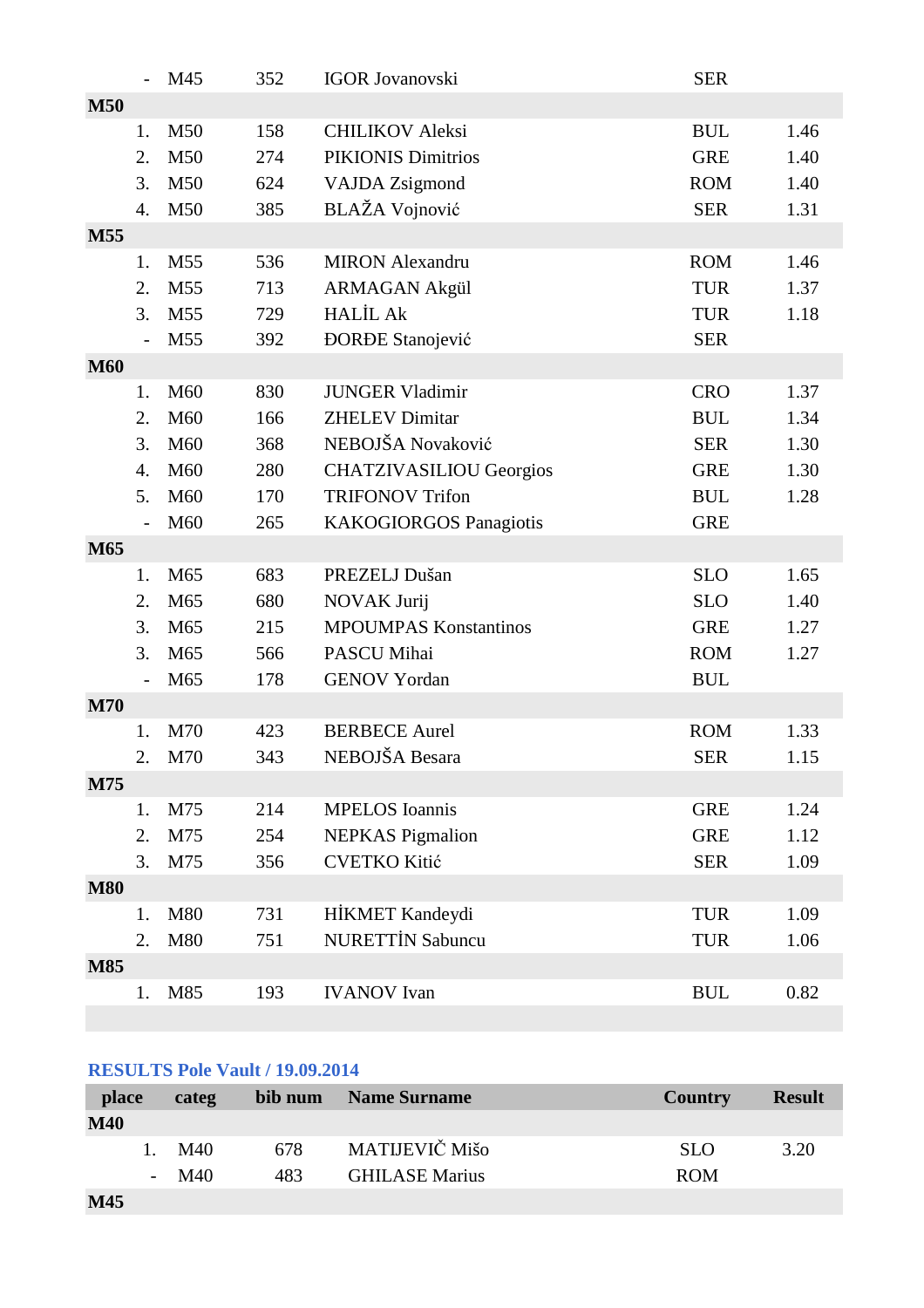|            | 1.                       | M45             | 786 | <b>RIDVAN</b> Gokgun     | <b>TUR</b> | 2.90 |
|------------|--------------------------|-----------------|-----|--------------------------|------------|------|
|            | $\overline{\phantom{0}}$ | M45             | 672 | <b>GRIL Damjan</b>       | <b>SLO</b> |      |
| <b>M50</b> |                          |                 |     |                          |            |      |
|            | 1.                       | M <sub>50</sub> | 508 | <b>MARINESCU Daniel</b>  | <b>ROM</b> | 2.20 |
| <b>M55</b> |                          |                 |     |                          |            |      |
|            | 1.                       | M <sub>55</sub> | 836 | VRBANC Željko            | <b>CRO</b> | 3.00 |
|            | 2.                       | M <sub>55</sub> | 536 | <b>MIRON</b> Alexandru   | <b>ROM</b> | 2.00 |
| <b>M60</b> |                          |                 |     |                          |            |      |
|            | 1.                       | M <sub>60</sub> | 297 | <b>SDOKOS</b> Georgios   | <b>GRE</b> | 2.80 |
| <b>M70</b> |                          |                 |     |                          |            |      |
|            | 1.                       | M70             | 343 | NEBOJŠA Besara           | <b>SER</b> | 2.80 |
| <b>M80</b> |                          |                 |     |                          |            |      |
|            | 1.                       | M80             | 200 | <b>SYMEONIDIS Symeon</b> | <b>GRE</b> | 2.20 |
|            | 2.                       | M80             | 731 | HİKMET Kandeydi          | <b>TUR</b> | 1.90 |
|            |                          |                 |     |                          |            |      |

# **RESULTS Shot Put / 21.09.2014**

| place            | categ | bib num | <b>Name Surname</b>           | <b>Country</b> | <b>Result</b> |
|------------------|-------|---------|-------------------------------|----------------|---------------|
| M35              |       |         |                               |                |               |
| 1.               | M35   | 514     | <b>IVANOV</b> Iulian          | <b>ROM</b>     | 10.00         |
| 2.               | M35   | 793     | MEHMET KAZIM Evci             | <b>TUR</b>     | 9.26          |
| $\overline{a}$   | M35   | 386     | <b>IVAN Vasilev</b>           | <b>SER</b>     |               |
| $\overline{a}$   | M35   | 618     | <b>TOC</b> Bogdan             | <b>ROM</b>     |               |
| <b>M40</b>       |       |         |                               |                |               |
| 1.               | M40   | 219     | <b>NALMPANTIDIS Grigorios</b> | <b>GRE</b>     | 12.70         |
| 2.               | M40   | 682     | PIRNAT Jože                   | <b>SLO</b>     | 12.40         |
| 3.               | M40   | 275     | <b>FANARTZIS</b> Ibraim       | <b>GRE</b>     | 11.82         |
| $\overline{4}$ . | M40   | 137     | <b>KEMANOV Lachezar</b>       | <b>BUL</b>     | 11.05         |
| 5.               | M40   | 472     | <b>DUMANGIU Mihail</b>        | <b>ROM</b>     | 9.98          |
| $\overline{a}$   | M40   | 791     | <b>MUJDAT</b> Akgun           | <b>TUR</b>     |               |
| M45              |       |         |                               |                |               |
| 1.               | M45   | 144     | <b>BALEV Toni</b>             | <b>BUL</b>     | 13.00         |
| 2.               | M45   | 605     | <b>SUSNEA Adrian</b>          | <b>ROM</b>     | 12.22         |
| 3.               | M45   | 359     | <b>ANDRIJA Kubat</b>          | <b>SER</b>     | 11.80         |
| $\overline{4}$ . | M45   | 833     | JAKOBOVIĆ Damir               | <b>CRO</b>     | 11.75         |
| 5.               | M45   | 143     | <b>DRAGANOV Georgi</b>        | <b>BUL</b>     | 11.53         |
| 6.               | M45   | 778     | <b>AHMET Melek</b>            | <b>TUR</b>     | 7.89          |
| 7.               | M45   | 771     | <b>ADNAN Yahsi</b>            | <b>TUR</b>     | 7.51          |
| <b>M50</b>       |       |         |                               |                |               |
| 1.               | M50   | 834     | <b>LUDVIG Damir</b>           | <b>CRO</b>     | 14.03         |
| 2.               | M50   | 203     | FROUDAKIS Mihail              | <b>GRE</b>     | 11.98         |
| 3.               | M50   | 355     | <b>SILVESTER Kasiba</b>       | <b>SER</b>     | 11.06         |
| $\overline{4}$ . | M50   | 457     | <b>CULEA Vicențiu</b>         | <b>ROM</b>     | 10.59         |
| $\overline{a}$   | M50   | 258     | <b>AGOROU Panagiotis</b>      | <b>GRE</b>     |               |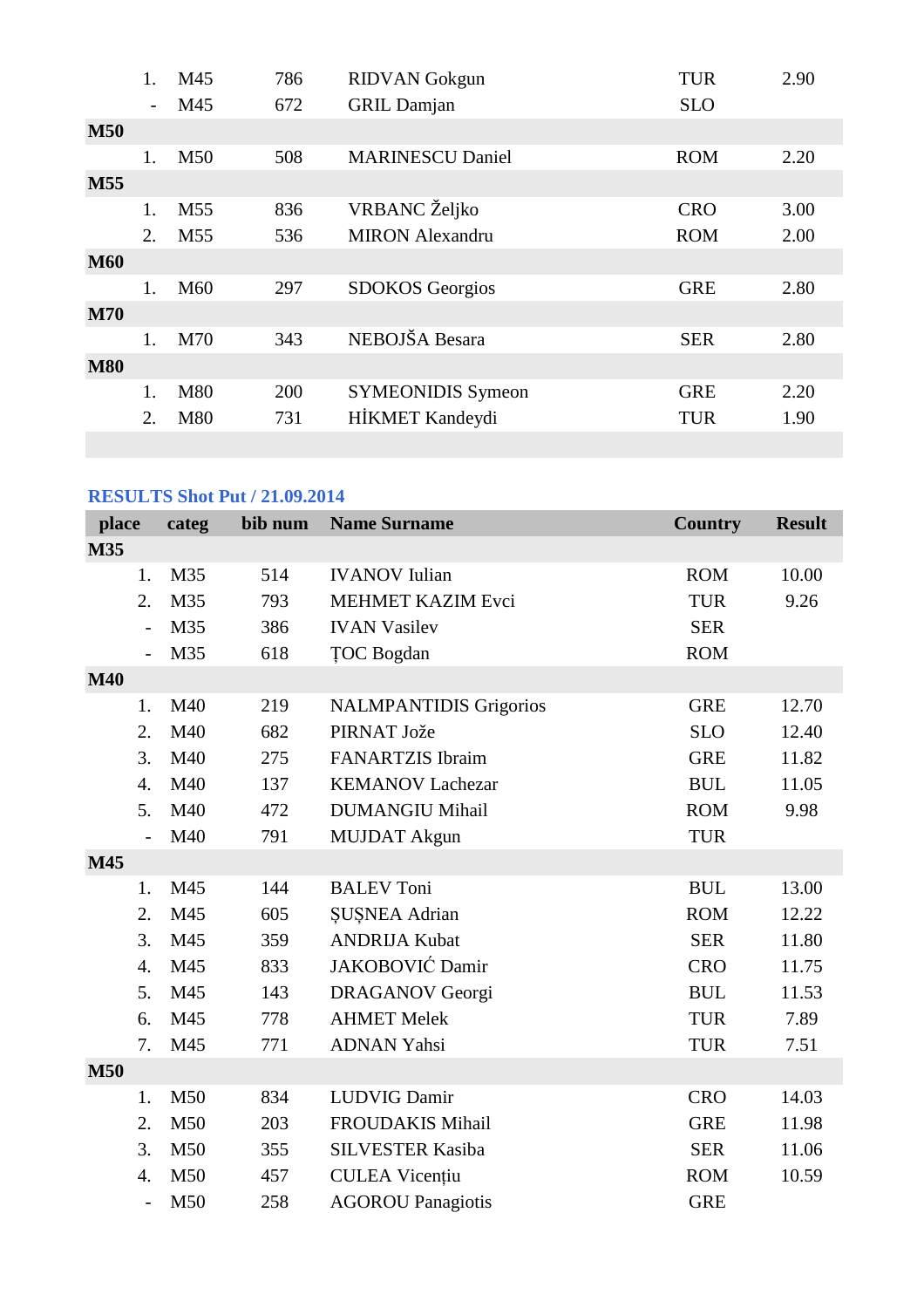|            |               | M50             | 617 | TIRICHIȚĂ Sorin              | <b>ROM</b> |       |
|------------|---------------|-----------------|-----|------------------------------|------------|-------|
| M55        |               |                 |     |                              |            |       |
|            | 1.            | M55             | 365 | SLOBODAN Miladinović         | <b>SER</b> | 14.82 |
|            | 2.            | M55             | 704 | <b>MEHMET Albayrak</b>       | <b>TUR</b> | 12.59 |
|            | 3.            | M55             | 458 | DĂGĂLIȚĂ Laurențiu           | <b>ROM</b> | 11.62 |
|            | 4.            | M55             | 325 | <b>SALAMANIS Dionisios</b>   | <b>GRE</b> | 11.38 |
|            | 5.            | M55             | 532 | <b>MAXIM</b> Laurențiu       | <b>ROM</b> | 10.38 |
|            | 6.            | M55             | 207 | <b>KANIDIS</b> Ioakim        | <b>GRE</b> | 10.14 |
|            | 7.            | M55             | 160 | <b>VELIKOV Velichko</b>      | <b>BUL</b> | 6.81  |
|            |               | M55             | 471 | DUICĂ Mihai                  | <b>ROM</b> |       |
| <b>M60</b> |               |                 |     |                              |            |       |
|            | 1.            | M <sub>60</sub> | 344 | <b>MILOVAN Borovnjak</b>     | <b>SER</b> | 11.82 |
|            | 2.            | M60             | 297 | <b>SDOKOS</b> Georgios       | <b>GRE</b> | 11.27 |
|            | 3.            | M60             | 321 | PANSELINAS Georgios          | <b>GRE</b> | 10.86 |
|            | 4.            | M60             | 871 | <b>ZIELENȚOV</b> Gheorghe    | <b>MDA</b> | 10.50 |
|            | 5.            | M60             | 291 | <b>BARMPAGIANNIS Ioannis</b> | <b>GRE</b> | 9.08  |
|            | 6.            | M60             | 211 | <b>VAROUHAS Georgios</b>     | <b>GRE</b> | 7.43  |
|            | $\frac{1}{2}$ | M <sub>60</sub> | 414 | <b>BALABAN</b> Corneliu      | <b>ROM</b> |       |
| M65        |               |                 |     |                              |            |       |
|            | 1.            | M65             | 680 | NOVAK Jurij                  | <b>SLO</b> | 11.24 |
|            | 2.            | M65             | 173 | <b>RUEV</b> Ivan             | <b>BUL</b> | 9.91  |
|            | 3.            | M <sub>65</sub> | 278 | <b>MALGARINOS Athanasios</b> | <b>GRE</b> | 8.92  |
|            | 4.            | M65             | 752 | <b>OSMAN Aker</b>            | <b>TUR</b> | 8.57  |
|            | 5.            | M65             | 703 | <b>SALIH ZEKI Sanli</b>      | <b>TUR</b> | 8.53  |
|            | 6.            | M65             | 204 | LIOUDAKIS Emmanouil          | <b>GRE</b> | 7.49  |
|            | 7.            | M65             | 616 | <b>TINCA Gheorghe</b>        | <b>ROM</b> | 4.65  |
|            |               | M <sub>65</sub> | 427 | <b>BOBOC Liviu</b>           | <b>ROM</b> |       |
|            |               | M65             | 725 | GALIP Akgüner                | <b>TUR</b> |       |
|            |               | M65             | 490 | HEGEDUȘ Zoltan               | <b>ROM</b> |       |
| <b>M70</b> |               |                 |     |                              |            |       |
|            | 1.            | M70             | 691 | <b>VIDMAJER Adi</b>          | <b>SLO</b> | 11.33 |
|            | 2.            | M70             | 351 | MILUTIN Jegdić               | <b>SER</b> | 11.21 |
|            | 3.            | M70             | 689 | URŠIČ Jože                   | <b>SLO</b> | 10.86 |
|            | 4.            | M70             | 217 | <b>SAVIDIS Grigorios</b>     | <b>GRE</b> | 9.16  |
|            | 5.            | M70             | 311 | <b>KIRIAKIDIS Vassilios</b>  | <b>GRE</b> | 8.40  |
|            | 6.            | M70             | 181 | <b>GUNCHEV Nikola</b>        | <b>BUL</b> | 7.91  |
|            | 7.            | M70             | 184 | <b>RUPCHEV Atanas</b>        | <b>BUL</b> | 6.94  |
|            | 8.            | M70             | 183 | <b>MANOLOV</b> Yordan        | <b>BUL</b> | 5.94  |
|            |               | M70             | 185 | <b>BONCHEV Marin</b>         | <b>BUL</b> |       |
| M75        |               |                 |     |                              |            |       |
|            | 1.            | M75             | 254 | <b>NEPKAS</b> Pigmalion      | <b>GRE</b> | 9.60  |
|            | 2.            | M75             | 187 | PANAYOTOV Petar              | <b>BUL</b> | 9.43  |
|            | 3.            | M75             | 189 | <b>DONCHEV Todor</b>         | <b>BUL</b> | 7.56  |
|            | 4.            | M75             | 515 | <b>IVANOVICI Ilie</b>        | <b>ROM</b> | 7.43  |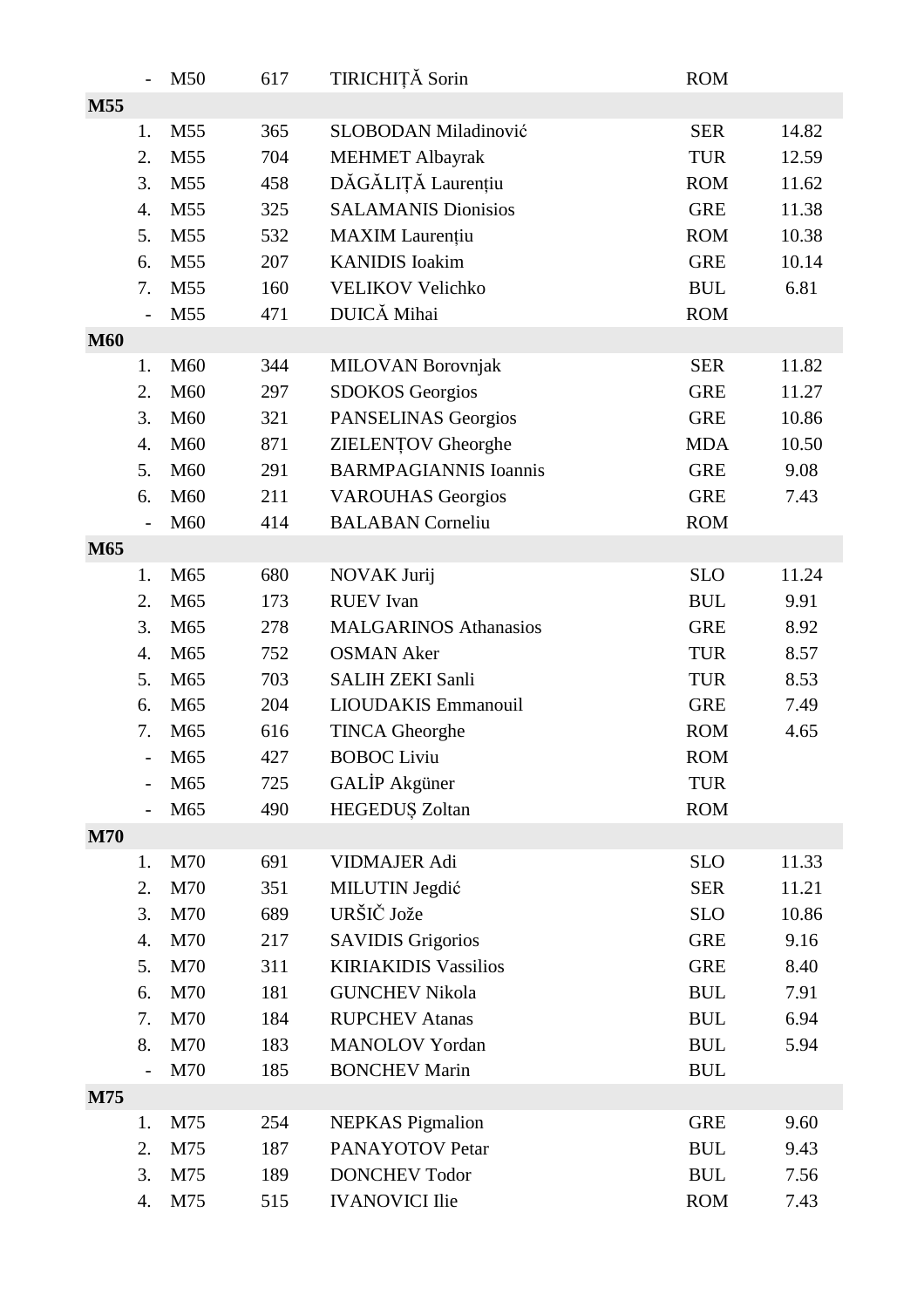|            | $5_{-}$                          | M75        | 763 | YAVUZ Tunç                  | <b>TUR</b> | 6.90 |
|------------|----------------------------------|------------|-----|-----------------------------|------------|------|
|            | 6.                               | M75        | 701 | <b>AHMET ERTAN Ilter</b>    | <b>TUR</b> | 6.79 |
|            | $7_{\scriptscriptstyle{\ddots}}$ | M75        | 529 | <b>MARIN Stan</b>           | <b>ROM</b> | 6.20 |
|            | $\overline{\phantom{0}}$         | M75        | 626 | <b>VASILE Constantin</b>    | <b>ROM</b> |      |
| <b>M80</b> |                                  |            |     |                             |            |      |
|            |                                  | M80        | 375 | RADOMIR Skoko               | <b>SER</b> | 9.75 |
|            | 2.                               | <b>M80</b> | 589 | <b>SANDOR</b> Ştefan        | <b>ROM</b> | 7.61 |
|            | 3.                               | <b>M80</b> | 292 | <b>VRECHOPOULOS Avgitas</b> | <b>GRE</b> | 5.68 |
| <b>M85</b> |                                  |            |     |                             |            |      |
|            |                                  | M85        | 196 | <b>MIHAYLOV</b> Asen        | <b>BUL</b> | 7.24 |
|            | 2.                               | M85        | 195 | <b>BAHCHEVANOV Georgi</b>   | <b>BUL</b> | 4.32 |
|            |                                  |            |     |                             |            |      |

# **RESULTS Disk Throw / 20.09.2014**

| place            | categ                 | bib num | <b>Name Surname</b><br><b>Country</b><br><b>Result</b> |            |       |  |  |  |  |
|------------------|-----------------------|---------|--------------------------------------------------------|------------|-------|--|--|--|--|
| M35              |                       |         |                                                        |            |       |  |  |  |  |
| 1.               | M35                   | 273     | <b>CHRISTOFIDIS Georgios</b>                           | <b>GRE</b> | 32.72 |  |  |  |  |
| <b>M40</b>       |                       |         |                                                        |            |       |  |  |  |  |
| 1.               | M40                   | 141     | <b>IVANOV Peter</b>                                    | <b>BUL</b> | 38.49 |  |  |  |  |
| 2.               | M40                   | 682     | PIRNAT Jože                                            | <b>SLO</b> | 33.78 |  |  |  |  |
| 3.               | M40                   | 472     | <b>DUMANGIU Mihail</b>                                 | <b>ROM</b> | 27.51 |  |  |  |  |
| $\overline{4}$ . | M40                   | 140     | <b>GEORGIEV Georgi</b>                                 | <b>BUL</b> | 11.11 |  |  |  |  |
|                  | M40                   | 275     | <b>FANARTZIS</b> Ibraim                                | <b>GRE</b> |       |  |  |  |  |
|                  | M40<br>$\overline{a}$ | 498     | <b>IANCU</b> Augustin                                  | <b>ROM</b> |       |  |  |  |  |
| M45              |                       |         |                                                        |            |       |  |  |  |  |
| 1.               | M45                   | 359     | <b>ANDRIJA Kubat</b>                                   | <b>SER</b> | 37.16 |  |  |  |  |
| 2.               | M45                   | 144     | <b>BALEV Toni</b>                                      | <b>BUL</b> | 36.91 |  |  |  |  |
| 3.               | M45                   | 531     | MARTIN Ioniță                                          | <b>ROM</b> | 34.13 |  |  |  |  |
| $\overline{4}$ . | M45                   | 605     | <b>ŞUŞNEA Adrian</b>                                   | <b>ROM</b> | 32.03 |  |  |  |  |
| 5.               | M45                   | 833     | JAKOBOVIĆ Damir                                        | <b>CRO</b> | 28.03 |  |  |  |  |
|                  | M45                   | 485     | <b>GRASU</b> Costel                                    | <b>ROM</b> |       |  |  |  |  |
|                  | M45                   | 620     | <b>TRONCIU Eduard</b>                                  | <b>ROM</b> |       |  |  |  |  |
| <b>M50</b>       |                       |         |                                                        |            |       |  |  |  |  |
| 1.               | M50                   | 203     | <b>FROUDAKIS Mihail</b>                                | <b>GRE</b> | 44.02 |  |  |  |  |
| 2.               | M50                   | 460     | <b>DELL Howard</b>                                     | <b>ROM</b> | 42.63 |  |  |  |  |
| 3.               | M50                   | 834     | <b>LUDVIG Damir</b>                                    | <b>CRO</b> | 42.38 |  |  |  |  |
| 4.               | M50                   | 457     | <b>CULEA Vicențiu</b>                                  | <b>ROM</b> | 35.15 |  |  |  |  |
| 5.               | M50                   | 355     | <b>SILVESTER Kasiba</b>                                | <b>SER</b> | 34.48 |  |  |  |  |
| 6.               | M50                   | 154     | <b>GERMANOV Rosen</b>                                  | <b>BUL</b> | 25.17 |  |  |  |  |
| 7.               | M50                   | 283     | <b>TACHAIS Paraskevas</b>                              | <b>GRE</b> | 21.00 |  |  |  |  |
|                  | M50<br>$\overline{a}$ | 617     | TIRICHIȚĂ Sorin                                        | <b>ROM</b> |       |  |  |  |  |
| M55              |                       |         |                                                        |            |       |  |  |  |  |
| 1.               | M <sub>55</sub>       | 365     | SLOBODAN Miladinović                                   | <b>SER</b> | 41.89 |  |  |  |  |
| 2.               | M55                   | 162     | <b>STAMENOV Sergey</b>                                 | <b>BUL</b> | 40.00 |  |  |  |  |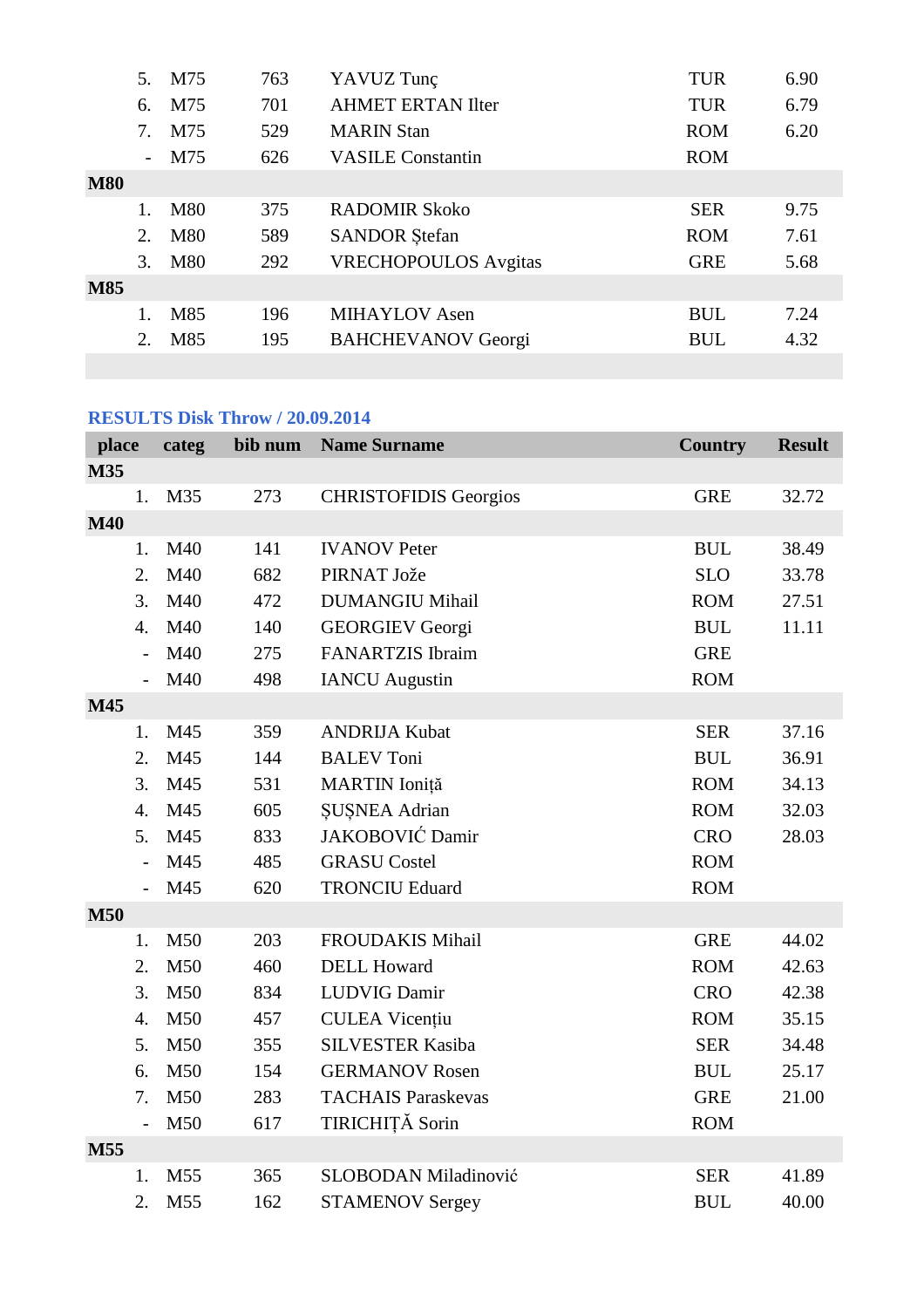|            | 3.               | M55             | 325 | <b>SALAMANIS Dionisios</b>     | <b>GRE</b> | 37.13 |
|------------|------------------|-----------------|-----|--------------------------------|------------|-------|
|            | $\overline{4}$ . | M55             | 704 | <b>MEHMET Albayrak</b>         | <b>TUR</b> | 33.98 |
|            | 5.               | M <sub>55</sub> | 207 | <b>KANIDIS</b> Ioakim          | <b>GRE</b> | 30.47 |
|            |                  | M55             | 471 | DUICĂ Mihai                    | <b>ROM</b> |       |
| <b>M60</b> |                  |                 |     |                                |            |       |
|            | 1.               | M60             | 871 | <b>ZIELENȚOV</b> Gheorghe      | <b>MDA</b> | 39.53 |
|            | 2.               | M60             | 252 | <b>KOURTIS</b> Epaminontas     | <b>GRE</b> | 38.55 |
|            | 3.               | M <sub>60</sub> | 233 | <b>GEORGIADIS Theodoros</b>    | <b>GRE</b> | 32.72 |
|            | $\overline{4}$ . | M60             | 302 | <b>MANOLOPOULOS Panagiotis</b> | <b>GRE</b> | 32.31 |
|            | 5.               | M60             | 211 | <b>VAROUHAS Georgios</b>       | <b>GRE</b> | 31.82 |
|            | 6.               | M <sub>60</sub> | 265 | <b>KAKOGIORGOS Panagiotis</b>  | <b>GRE</b> | 31.55 |
|            | 7.               | M60             | 166 | <b>ZHELEV Dimitar</b>          | <b>BUL</b> | 29.24 |
|            | 8.               | M60             | 344 | <b>MILOVAN Borovnjak</b>       | <b>SER</b> | 28.82 |
|            | 9.               | M60             | 291 | <b>BARMPAGIANNIS Ioannis</b>   | <b>GRE</b> | 28.74 |
| M65        |                  |                 |     |                                |            |       |
|            | 1.               | M65             | 683 | PREZELJ Dušan                  | <b>SLO</b> | 44.54 |
|            | 2.               | M65             | 513 | <b>IVAN Niculae</b>            | <b>ROM</b> | 31.14 |
|            | 3.               | M65             | 173 | <b>RUEV</b> Ivan               | <b>BUL</b> | 28.18 |
|            | 4.               | M65             | 172 | <b>KASABOV Tashko</b>          | <b>BUL</b> | 27.55 |
|            | 5.               | M65             | 204 | LIOUDAKIS Emmanouil            | <b>GRE</b> | 27.31 |
|            | 6.               | M65             | 703 | <b>SALIH ZEKI Sanli</b>        | <b>TUR</b> | 26.73 |
|            | 7.               | M65             | 427 | <b>BOBOC</b> Liviu             | <b>ROM</b> | 25.04 |
|            | 8.               | M65             | 177 | <b>NENOV Stoyan</b>            | <b>BUL</b> | 20.10 |
|            |                  | M65             | 490 | <b>HEGEDUŞ Zoltan</b>          | <b>ROM</b> |       |
| <b>M70</b> |                  |                 |     |                                |            |       |
|            | 1.               | M70             | 691 | <b>VIDMAJER Adi</b>            | <b>SLO</b> | 33.79 |
|            | 2.               | M70             | 690 | VAJDIČ Alojz                   | <b>SLO</b> | 31.65 |
|            | 3.               | M70             | 689 | URŠIČ Jože                     | <b>SLO</b> | 31.55 |
|            | 4.               | M70             | 311 | <b>KIRIAKIDIS Vassilios</b>    | <b>GRE</b> | 31.20 |
|            | 5.               | M70             | 217 | <b>SAVIDIS Grigorios</b>       | <b>GRE</b> | 26.76 |
|            | 6.               | M70             | 351 | MILUTIN Jegdić                 | <b>SER</b> | 23.92 |
|            | 7.               | M70             | 621 | <b>TRONCIU</b> Ştefan          | <b>ROM</b> | 22.99 |
|            | 8.               | M70             | 343 | NEBOJŠA Besara                 | <b>SER</b> | 20.77 |
|            | 9.               | M70             | 184 | <b>RUPCHEV Atanas</b>          | <b>BUL</b> | 14.15 |
| M75        |                  |                 |     |                                |            |       |
|            | 1.               | M75             | 187 | PANAYOTOV Petar                | <b>BUL</b> | 29.44 |
|            | 2.               | M75             | 189 | <b>DONCHEV Todor</b>           | <b>BUL</b> | 22.88 |
|            | 3.               | M75             | 701 | <b>AHMET ERTAN Ilter</b>       | <b>TUR</b> | 16.14 |
| <b>M80</b> |                  |                 |     |                                |            |       |
|            | 1.               | M80             | 731 | HİKMET Kandeydi                | <b>TUR</b> | 23.03 |
|            | 2.               | M80             | 375 | <b>RADOMIR Skoko</b>           | <b>SER</b> | 21.92 |
|            | 3.               | M80             | 426 | <b>BOBEI</b> Constantin        | <b>ROM</b> | 20.48 |
|            | 4.               | M80             | 292 | <b>VRECHOPOULOS</b> Avgitas    | <b>GRE</b> | 13.75 |
|            | 5.               | M80             | 518 | LAZĂR Gheorghe                 | <b>ROM</b> | 11.23 |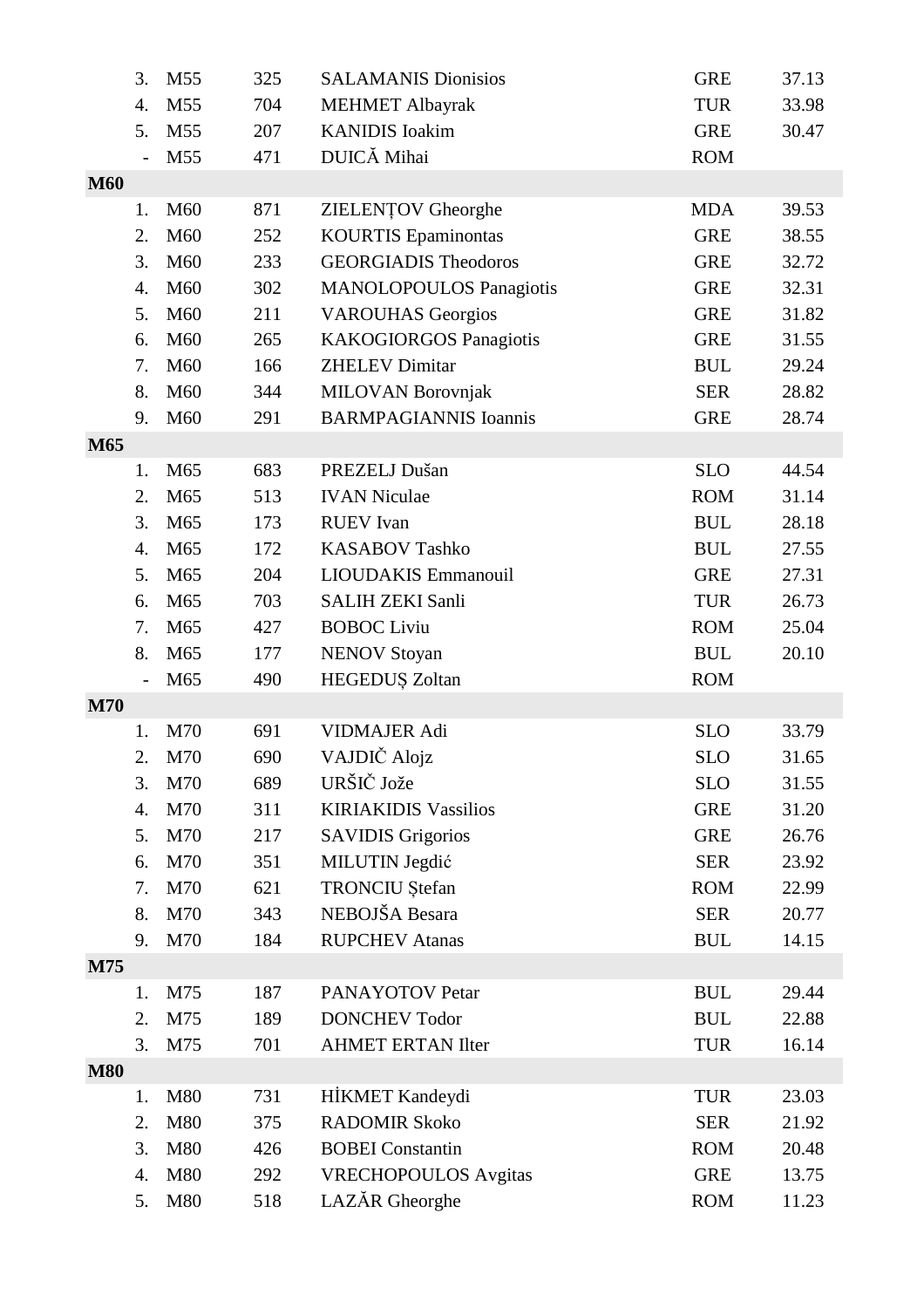| <b>M85</b> |                   |                 |            |  |
|------------|-------------------|-----------------|------------|--|
|            | 1 M <sub>85</sub> | 193 IVANOV Ivan | <b>RHI</b> |  |

### **RESULTS Javelin / 19.09.2014**

| place                    | categ           |     | bib num Name Surname             | <b>Country</b> | <b>Result</b> |
|--------------------------|-----------------|-----|----------------------------------|----------------|---------------|
| <b>M35</b>               |                 |     |                                  |                |               |
| $\overline{\phantom{0}}$ | M35             | 420 | <b>BARTHA Levente</b>            | <b>ROM</b>     |               |
| <b>M40</b>               |                 |     |                                  |                |               |
| 1.                       | M40             | 688 | <b>TERŠEK Robert</b>             | <b>SLO</b>     | 55.95         |
| 2.                       | M40             | 141 | <b>IVANOV Peter</b>              | <b>BUL</b>     | 43.67         |
| 3.                       | M40             | 678 | MATIJEVIČ Mišo                   | <b>SLO</b>     | 41.89         |
| 4.                       | M40             | 753 | <b>OSMAN KEREM Engin</b>         | <b>TUR</b>     | 39.80         |
| 5.                       | M40             | 472 | <b>DUMANGIU Mihail</b>           | <b>ROM</b>     | 33.75         |
| 6.                       | M40             | 498 | <b>IANCU</b> Augustin            | <b>ROM</b>     | 28.59         |
| 7.                       | M40             | 137 | <b>KEMANOV Lachezar</b>          | <b>BUL</b>     | 28.57         |
| 8.                       | M40             | 140 | <b>GEORGIEV Georgi</b>           | <b>BUL</b>     | 15.83         |
| $\overline{\phantom{a}}$ | M40             | 275 | <b>FANARTZIS</b> Ibraim          | <b>GRE</b>     |               |
|                          | M40             | 791 | <b>MUJDAT Akgun</b>              | <b>TUR</b>     |               |
|                          | M40             | 682 | PIRNAT Jože                      | <b>SLO</b>     |               |
|                          | M40             | 303 | <b>THOMAS Konstantinos</b>       | <b>GRE</b>     |               |
| M45                      |                 |     |                                  |                |               |
| 1.                       | M45             | 144 | <b>BALEV Toni</b>                | <b>BUL</b>     | 44.39         |
| 2.                       | M45             | 327 | MIXALOPOULOS Nikolaos            | <b>GRE</b>     | 42.41         |
| 3.                       | M45             | 476 | <b>FILOTE</b> Ionuț              | <b>ROM</b>     | 41.36         |
| 4.                       | M45             | 148 | <b>RADEV Dimcho</b>              | <b>BUL</b>     | 40.08         |
| 5.                       | M45             | 359 | <b>ANDRIJA Kubat</b>             | <b>SER</b>     | 39.24         |
| 6.                       | M45             | 620 | <b>TRONCIU Eduard</b>            | <b>ROM</b>     | 36.76         |
| 7.                       | M45             | 143 | <b>DRAGANOV Georgi</b>           | <b>BUL</b>     | 33.37         |
| 8.                       | M45             | 778 | <b>AHMET Melek</b>               | <b>TUR</b>     | 29.83         |
| 9.                       | M45             | 147 | <b>EMANUILOV</b> Anton           | <b>BUL</b>     | 28.44         |
| 10.                      | M45             | 771 | <b>ADNAN Yahsi</b>               | <b>TUR</b>     | 23.68         |
| <b>M50</b>               |                 |     |                                  |                |               |
| 1.                       | M50             | 460 | <b>DELL Howard</b>               | <b>ROM</b>     | 46.75         |
| 2.                       | M50             | 281 | <b>CHAMOUROUDIS Konstantinos</b> | <b>GRE</b>     | 41.09         |
| 3.                       | M50             | 258 | <b>AGOROU Panagiotis</b>         | <b>GRE</b>     | 39.56         |
| 4.                       | M50             | 154 | <b>GERMANOV Rosen</b>            | <b>BUL</b>     | 35.72         |
| 5.                       | M50             | 457 | <b>CULEA Vicențiu</b>            | <b>ROM</b>     | 28.44         |
| HC                       | M50             | 902 | <b>KRAUZE Jerzy</b>              | POL            | 42.54         |
| M55                      |                 |     |                                  |                |               |
| 1.                       | M <sub>55</sub> | 633 | ZAHARIA George                   | <b>ROM</b>     | 47.01         |
| 2.                       | M55             | 704 | <b>MEHMET Albayrak</b>           | <b>TUR</b>     | 35.64         |
| 3.                       | M55             | 325 | <b>SALAMANIS Dionisios</b>       | <b>GRE</b>     | 33.77         |
| 4.                       | M <sub>55</sub> | 160 | VELIKOV Velichko                 | <b>BUL</b>     | 10.72         |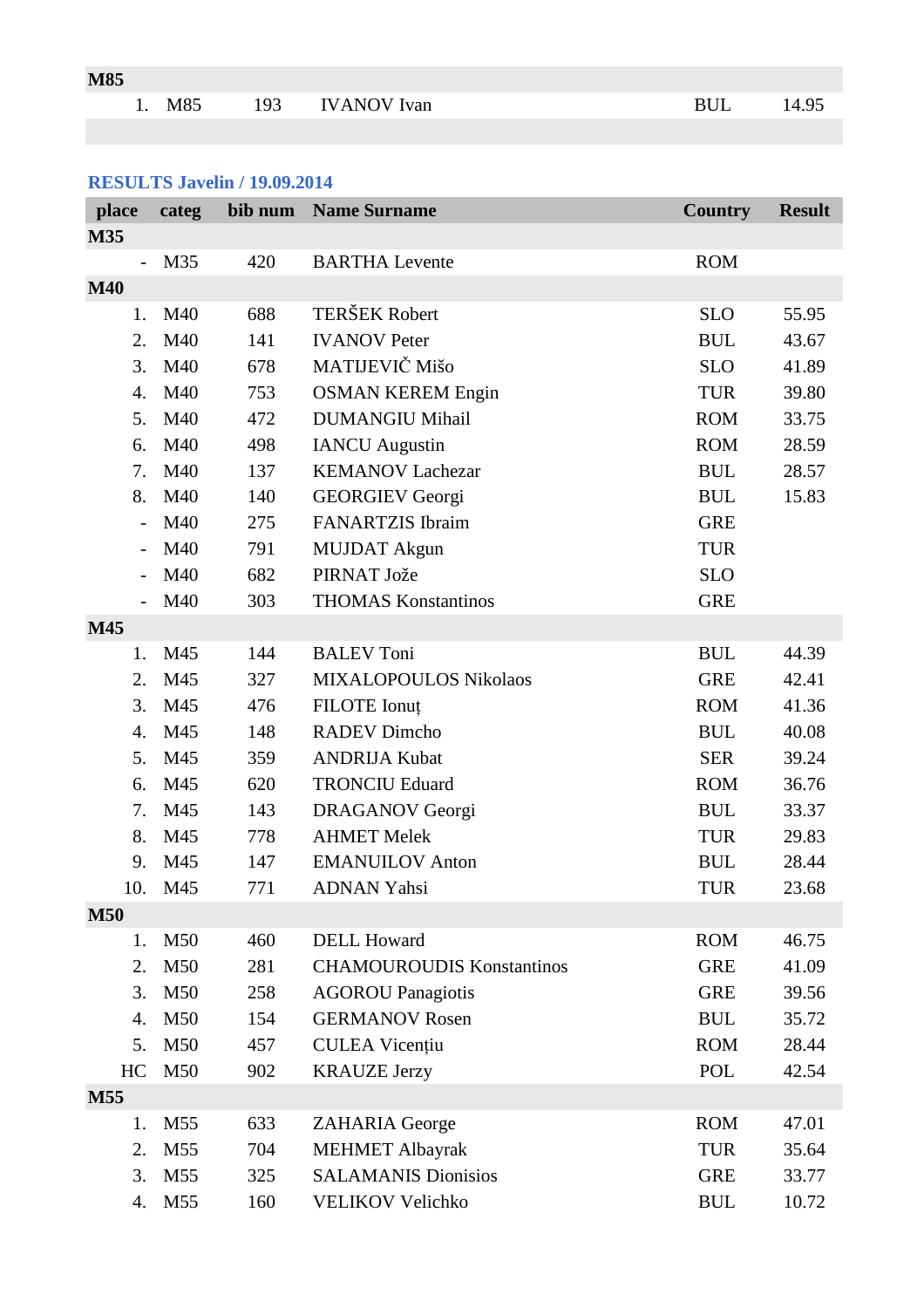| <b>M60</b> |                  |                 |     |                                |            |       |
|------------|------------------|-----------------|-----|--------------------------------|------------|-------|
|            | 1.               | M60             | 302 | <b>MANOLOPOULOS Panagiotis</b> | <b>GRE</b> | 33.64 |
|            | 2.               | M60             | 344 | <b>MILOVAN Borovnjak</b>       | <b>SER</b> | 33.27 |
|            | 3.               | M60             | 321 | PANSELINAS Georgios            | <b>GRE</b> | 33.09 |
|            | $\mathbf{4}$ .   | M60             | 166 | <b>ZHELEV Dimitar</b>          | <b>BUL</b> | 32.94 |
|            | 5.               | M60             | 516 | JIGA Ioan                      | <b>ROM</b> | 30.53 |
|            | 6.               | M60             | 233 | <b>GEORGIADIS Theodoros</b>    | <b>GRE</b> | 26.59 |
| M65        |                  |                 |     |                                |            |       |
|            | 1.               | M <sub>65</sub> | 680 | NOVAK Jurij                    | <b>SLO</b> | 34.10 |
|            | 2.               | M65             | 171 | <b>KOYNOV Koyno</b>            | <b>BUL</b> | 31.24 |
|            | 3.               | M65             | 703 | <b>SALIH ZEKI Sanli</b>        | <b>TUR</b> | 27.98 |
|            | 4.               | M65             | 215 | <b>MPOUMPAS Konstantinos</b>   | <b>GRE</b> | 27.84 |
|            | 5.               | M65             | 752 | <b>OSMAN Aker</b>              | <b>TUR</b> | 20.31 |
|            | 6.               | M <sub>65</sub> | 744 | <b>MUSTAFA Tongar</b>          | <b>TUR</b> | 19.64 |
|            | 7.               | M65             | 427 | <b>BOBOC</b> Liviu             | <b>ROM</b> | 19.23 |
| <b>M70</b> |                  |                 |     |                                |            |       |
|            | 1.               | M70             | 351 | MILUTIN Jegdić                 | <b>SER</b> | 30.71 |
|            | 2.               | M70             | 621 | <b>TRONCIU</b> Ştefan          | <b>ROM</b> | 27.70 |
|            | 3.               | M70             | 690 | VAJDIČ Alojz                   | <b>SLO</b> | 24.87 |
|            | $\overline{4}$ . | M70             | 217 | <b>SAVIDIS Grigorios</b>       | <b>GRE</b> | 24.18 |
|            | 5.               | M70             | 674 | KAŠTIVNIK Anton                | <b>SLO</b> | 17.01 |
|            | 6.               | M70             | 183 | <b>MANOLOV Yordan</b>          | <b>BUL</b> | 15.60 |
|            | 7.               | M70             | 184 | <b>RUPCHEV Atanas</b>          | <b>BUL</b> | 13.22 |
|            | $\overline{a}$   | M70             | 185 | <b>BONCHEV Marin</b>           | <b>BUL</b> |       |
| M75        |                  |                 |     |                                |            |       |
|            | 1.               | M75             | 187 | PANAYOTOV Petar                | <b>BUL</b> | 22.88 |
|            | 2.               | M75             | 191 | <b>GARBOV</b> Metodi           | <b>BUL</b> | 13.45 |
| <b>M80</b> |                  |                 |     |                                |            |       |
|            | 1.               | M80             | 292 | <b>VRECHOPOULOS</b> Avgitas    | <b>GRE</b> | 11.85 |
|            |                  | M80             | 426 | <b>BOBEI</b> Constantin        | <b>ROM</b> |       |
| <b>M85</b> |                  |                 |     |                                |            |       |
|            | 1.               | M85             | 193 | <b>IVANOV</b> Ivan             | <b>BUL</b> | 13.53 |
|            | 2.               | M85             | 194 | <b>PENCHEV</b> Pencho          | <b>BUL</b> | 11.49 |
|            | 3.               | M85             | 195 | <b>BAHCHEVANOV Georgi</b>      | <b>BUL</b> | 9.35  |
|            |                  | M85             | 192 | <b>POPOV Boris</b>             | <b>BUL</b> |       |
|            |                  |                 |     |                                |            |       |

# **RESULTS Hammer Throw / 19.09.2014**

| place      |    | categ  |     | bib num Name Surname         | Country    | <b>Result</b> |
|------------|----|--------|-----|------------------------------|------------|---------------|
| <b>M35</b> |    |        |     |                              |            |               |
|            | Ι. | M35    | 273 | <b>CHRISTOFIDIS Georgios</b> | <b>GRE</b> | 33.70         |
|            |    | $-M35$ | 386 | <b>IVAN Vasilev</b>          | <b>SER</b> |               |
|            |    | $-M35$ | 598 | <b>SORESCU Cosmin</b>        | <b>ROM</b> |               |
| <b>M40</b> |    |        |     |                              |            |               |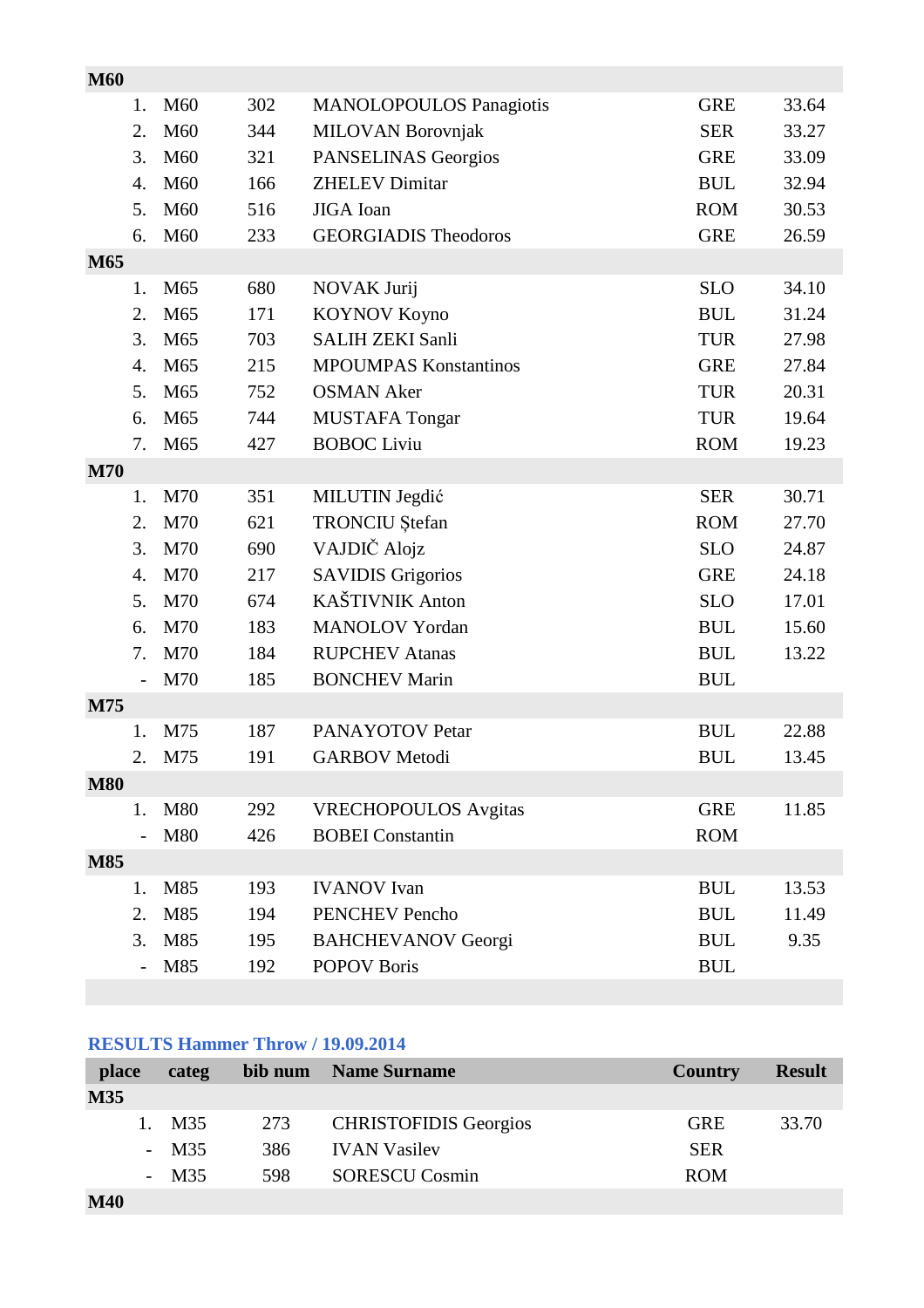|            | 1.             | M40             | 682 | PIRNAT Jože                 | <b>SLO</b> | 44.29 |
|------------|----------------|-----------------|-----|-----------------------------|------------|-------|
|            | 2.             | M40             | 140 | <b>GEORGIEV Georgi</b>      | <b>BUL</b> | 10.82 |
| M45        |                |                 |     |                             |            |       |
|            | 1.             | M45             | 531 | MARTIN Ioniță               | <b>ROM</b> | 30.80 |
|            | 2.             | M45             | 605 | <b>SUSNEA Adrian</b>        | <b>ROM</b> | 28.80 |
| <b>M50</b> |                |                 |     |                             |            |       |
|            | 1.             | M50             | 617 | TIRICHIȚĂ Sorin             | <b>ROM</b> | 36.62 |
|            | 2.             | M50             | 457 | <b>CULEA Vicențiu</b>       | <b>ROM</b> | 33.11 |
|            | 3.             | M50             | 355 | <b>SILVESTER Kasiba</b>     | <b>SER</b> | 28.93 |
|            | 4.             | M50             | 283 | <b>TACHAIS Paraskevas</b>   | <b>GRE</b> | 15.68 |
| M55        |                |                 |     |                             |            |       |
|            | 1.             | M55             | 530 | <b>IORDACHE Mihail</b>      | <b>ROM</b> | 37.42 |
|            | 2.             | M55             | 532 | <b>MAXIM</b> Laurențiu      | <b>ROM</b> | 35.62 |
|            | 3.             | M55             | 320 | <b>KALATZIS Athanasios</b>  | <b>GRE</b> | 34.57 |
|            | 4.             | M <sub>55</sub> | 704 | <b>MEHMET Albayrak</b>      | <b>TUR</b> | 27.59 |
|            | 5.             | M <sub>55</sub> | 471 | DUICĂ Mihai                 | <b>ROM</b> | 20.79 |
| <b>M60</b> |                |                 |     |                             |            |       |
|            | $\frac{1}{2}$  | M60             | 252 | <b>KOURTIS</b> Epaminontas  | <b>GRE</b> |       |
| M65        |                |                 |     |                             |            |       |
|            | 1.             | M65             | 703 | <b>SALIH ZEKI Sanli</b>     | <b>TUR</b> | 37.75 |
|            | 2.             | M65             | 245 | <b>VAFIADIS Dimitrios</b>   | <b>GRE</b> | 27.76 |
|            | 3.             | M65             | 427 | <b>BOBOC</b> Liviu          | <b>ROM</b> | 24.18 |
|            | 4.             | M65             | 171 | <b>KOYNOV Koyno</b>         | <b>BUL</b> | 23.53 |
|            | $\overline{a}$ | M65             | 725 | GALIP Akgüner               | <b>TUR</b> |       |
| <b>M70</b> |                |                 |     |                             |            |       |
|            | 1.             | M70             | 691 | <b>VIDMAJER Adi</b>         | <b>SLO</b> | 48.82 |
|            | $\overline{2}$ | M70             | 690 | VAJDIČ Alojz                | <b>SLO</b> | 35.16 |
|            | 3.             | M70             | 181 | <b>GUNCHEV Nikola</b>       | <b>BUL</b> | 26.77 |
|            | 4.             | M70             | 184 | <b>RUPCHEV Atanas</b>       | <b>BUL</b> | 13.40 |
| M75        |                |                 |     |                             |            |       |
|            | 1.             | M75             | 187 | PANAYOTOV Petar             | <b>BUL</b> | 27.10 |
| <b>M80</b> |                |                 |     |                             |            |       |
|            | 1.             | M80             | 375 | <b>RADOMIR Skoko</b>        | <b>SER</b> | 23.06 |
|            | 2.             | M80             | 292 | <b>VRECHOPOULOS</b> Avgitas | <b>GRE</b> | 17.99 |
|            |                | M80             | 426 | <b>BOBEI</b> Constantin     | <b>ROM</b> |       |
| <b>M85</b> |                |                 |     |                             |            |       |
|            | $\sim$         | M85             | 192 | <b>POPOV Boris</b>          | <b>BUL</b> |       |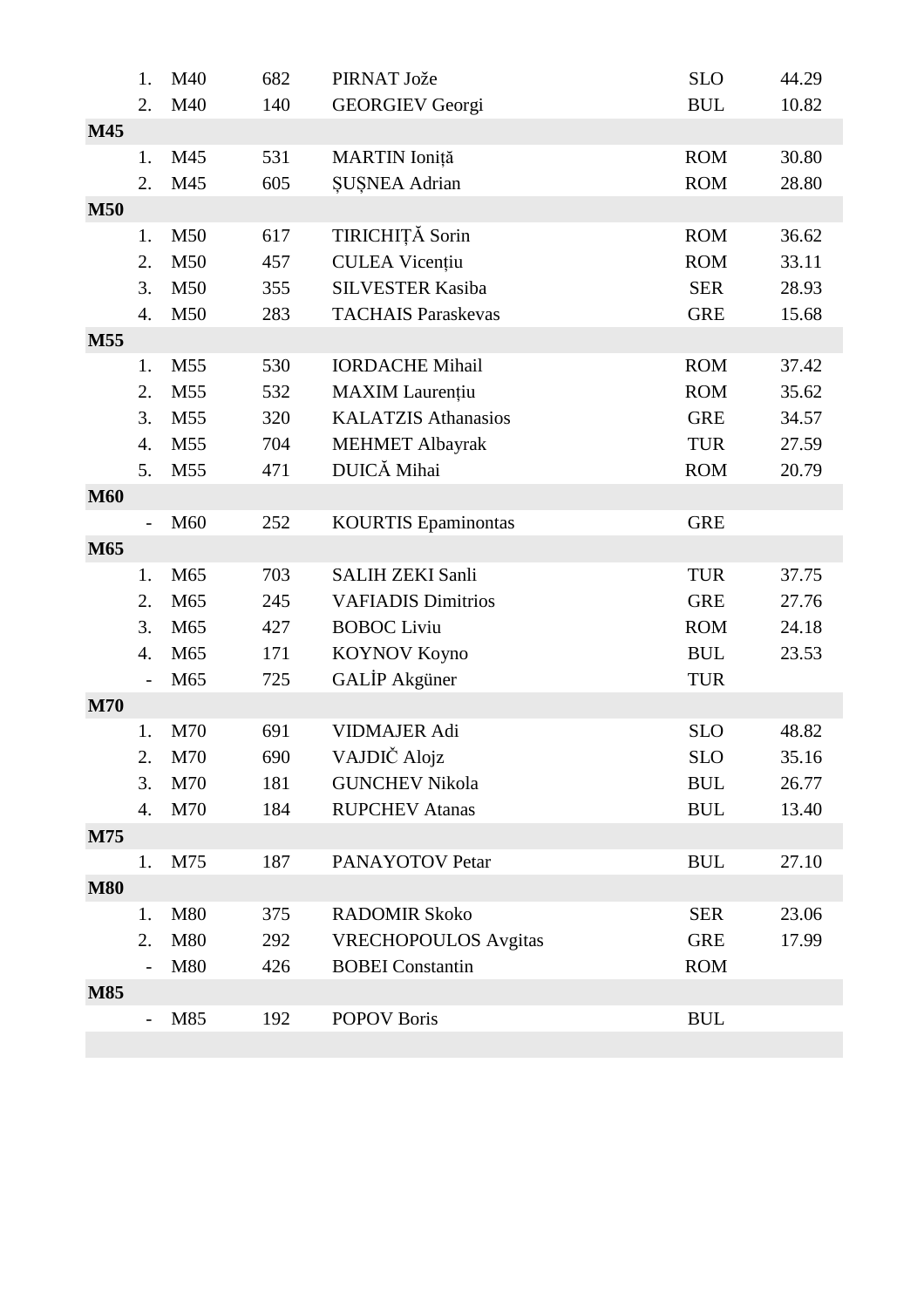# **BALKAN VETERANS ATHLETICS CHAMPIONSHIPSMEDALS RANKING**

|             |                               |         | 1991 - 2014 |            |                    |               |                 |                 |               |            |      |              |            |  |  |
|-------------|-------------------------------|---------|-------------|------------|--------------------|---------------|-----------------|-----------------|---------------|------------|------|--------------|------------|--|--|
| <b>RANK</b> | <b>NATION</b>                 |         | <b>GOLD</b> |            |                    | <b>SILVER</b> |                 |                 | <b>BRONZE</b> |            |      | <b>TOTAL</b> |            |  |  |
|             |                               | $\bf M$ | W           | <b>TOT</b> | $\overline{\rm M}$ | W             | <b>TOT</b>      | M               | W             | <b>TOT</b> | M    | W            | <b>TOT</b> |  |  |
|             | Greece                        | 1115    | 348         | 1463       | 815                | 224           | 1039            | 607             | 119           | 726        | 2537 | 691          | 3228       |  |  |
|             | Romania                       | 531     | 612         | 1143       | 500                | 274           | 774             | 397             | 149           | 546        | 1428 | 1035         | 2463       |  |  |
| 3           | <b>Bulgaria</b>               | 452     | 536         | 988        | 370                | 249           | 619             | 300             | 118           | 418        | 1122 | 903          | 2025       |  |  |
| 4           | <b>Turkey</b>                 | 689     | 249         | 938        | 602                | 208           | 810             | 437             | 124           | 561        | 1728 | 581          | 2309       |  |  |
|             | Slovenia                      | 252     | 124         | 376        | 158                | 50            | 208             | 112             | 28            | 140        | 522  | 202          | 724        |  |  |
| 6           | <b>Serbia</b>                 | 247     | 93          | 340        | 207                | 82            | 289             | 160             | 35            | 195        | 614  | 210          | 824        |  |  |
|             | <b>Croatia</b>                | 83      | 132         | 215        | 62                 | 73            | 135             | 63              | 40            | 103        | 208  | 245          | 453        |  |  |
| 8           | <b>Albania</b>                | 78      | 29          | 107        | 67                 | 13            | 80              | 54              | 91            | 145        | 199  | 133          | 332        |  |  |
| 9           | <b>Bosnia and Herzegovina</b> | 90      | 4           | 94         | 64                 |               | 64              | 34              |               | 34         | 188  | 4            | 192        |  |  |
| 10          | <b>Montenegro</b>             | 38      | 36          | 74         | 29                 | 20            | 49              | 25              | 16            | 41         | 92   | 72           | 164        |  |  |
| 11          | <b>Moldavia</b>               | 31      | 6           | 37         | 15                 |               | $\overline{21}$ | $\overline{14}$ |               | 20         | 60   | 18           | 78         |  |  |
| 12          | <b>Macedonia</b>              |         |             |            |                    |               |                 |                 |               |            | 4    |              |            |  |  |